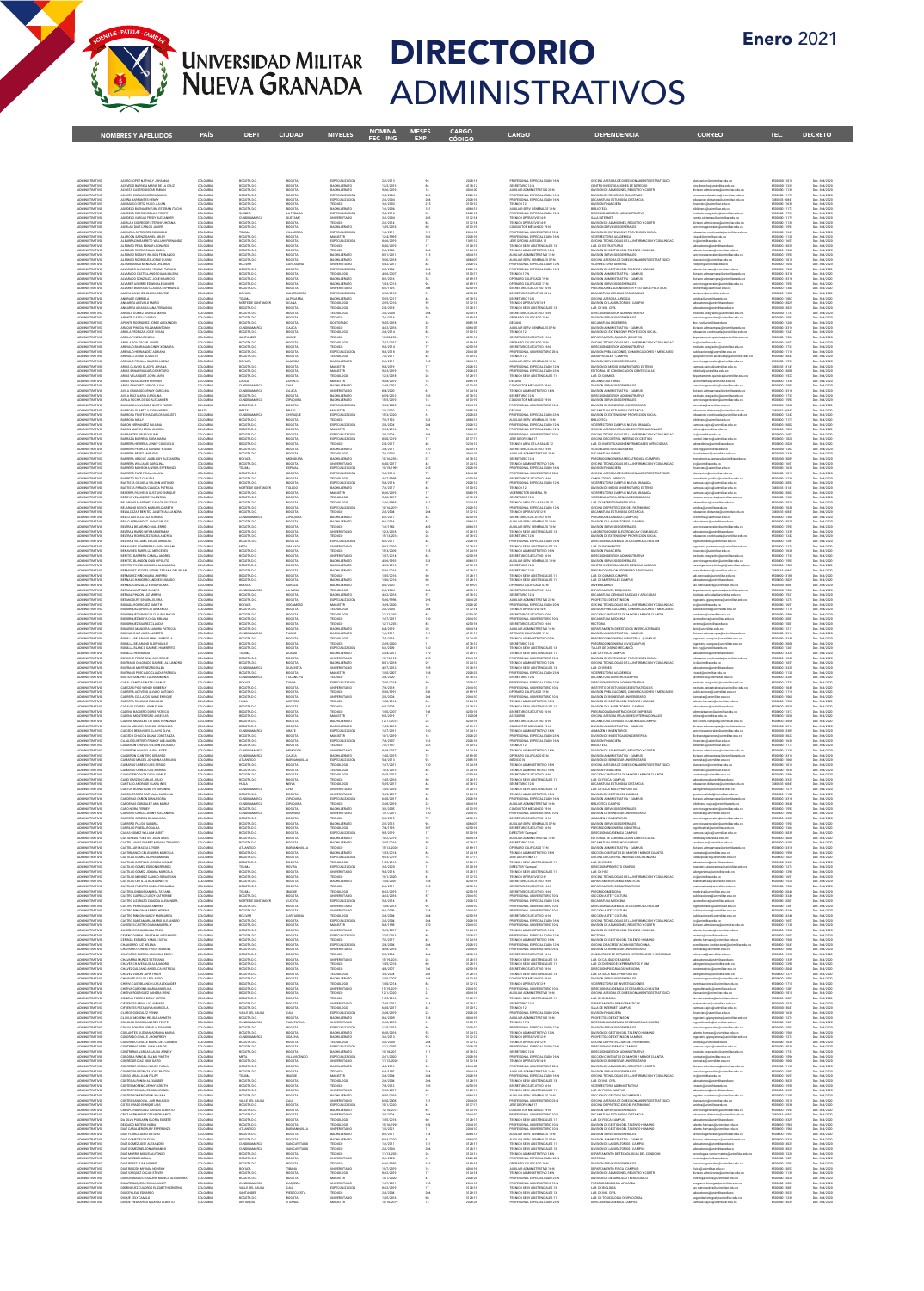| ADMINISTRATIVO<br>ADMINISTRATIVO                             | DURAN OCHOA LUIS FRANCISC<br>TURAN TORRES DIANA ANGELICA                                                                        | COLOMBIA<br>COLOMBIA             | BOGOTA D.C.<br>CAUCA                                            | DOGOTA                                                                | BACHILLERATO                                               | 5/15/2013                                         |                                                       | 4054-11<br>4178-12                                | ALDELIAR SERV. GENERALES 11 N                                                                   | .<br>Division Administrativa - Campus<br>Oficina de Protección del Patrimonio                                                                                     | Ilvision admcampus@unimilitar.edu.co<br>undica@unimilitar.edu.co                                                                                        | 6500000 - 3316                                     | Dec. 304/2020                                                    |
|--------------------------------------------------------------|---------------------------------------------------------------------------------------------------------------------------------|----------------------------------|-----------------------------------------------------------------|-----------------------------------------------------------------------|------------------------------------------------------------|---------------------------------------------------|-------------------------------------------------------|---------------------------------------------------|-------------------------------------------------------------------------------------------------|-------------------------------------------------------------------------------------------------------------------------------------------------------------------|---------------------------------------------------------------------------------------------------------------------------------------------------------|----------------------------------------------------|------------------------------------------------------------------|
| <b>ADMINISTRATIVO</b><br><b>ADMINISTRATIVO</b>               | DUSSAN HERNANDEZ OMAR<br>ECHEVERRIA GONZALEZ CLAUDIA LILIANA                                                                    | COLOMBIA<br>COLOMBIA             | <b>HJLA</b><br>BOGOTA D.C                                       | POPAYA<br>NEIVA<br><b>DOGOTA</b>                                      | TECNICO<br>MAGISTER<br>MAGISTER                            | 11/12/2020<br>12/1/2020<br>2/3/2020               |                                                       | 0005-10<br>2028-16                                | SECRETARIO 12 N<br>DECAND<br>PROFESIONAL ESPECIALIZADO 16-N                                     | DECANATURA DERECHO<br>DRECCION POSGRADOS MEDICINA                                                                                                                 | Isoderecho@unimilitar.edu.co<br>post medicina@unimilitar.edu.co                                                                                         | 6500000 - 1038<br>6500000 - 1230<br>6500000 - 2040 | Dec. 304/2020<br>Dec. 304/2020<br>Dec. 304/2020                  |
| <b>ADMINISTRATIVO</b>                                        | ENRIQUEZ MARIN YENNY PAOLA                                                                                                      | COLOMBIA                         | <b>CUNDINAMARC</b>                                              | <b>SUBACHOOLS</b>                                                     | TEDNOLOGO                                                  | 7/14/2018                                         |                                                       | 3100-12                                           | TECNICO 12                                                                                      | BIBLIOTECA CAMPUS                                                                                                                                                 | biblioteca.cajca@unimilitar.edu.cr                                                                                                                      | 6500000 - 3040                                     | Dec. 304/2020                                                    |
| ADMINISTRATIV<br>ADMINISTRATIV                               | ESPEJO GUZMAN SANDRA LETICIA<br>ESPINEL CASTAÑEDA LAURA PAOL                                                                    | OLOMEN<br>OLOMEN                 | BOGOTA D.C.<br>BOYACA                                           | BOGOTA<br>GARAGO                                                      |                                                            |                                                   |                                                       | 4210-1<br>2044-1                                  | ECNICO 12<br>ECRETARIO EJECUTIVO 16-N<br>PROFESIONAL UNIVERSITARIO                              | .<br>CENTRO INVESTIGACIONES CIENCIAS ECONOMICAS<br>CENTRO DE ACOMPANAMENTO, ORIENT Y SEG EST                                                                      | .<br>onsejeria estudiatti@unimilitar.edu.cc                                                                                                             |                                                    | Dec. 204/2021<br>Dec. 204/2021<br>Dec. 204/2021                  |
| ADMINISTRATIV<br>ADMINISTRATIV                               | ESPINEL MELO HUGO<br>ESPINO ACEVEDO DIANA JUDITI                                                                                | COLOMBIA<br>COLOMBIA             | BOGOTA D.D<br>BOGOTA D.D                                        | DOGOTA<br>DOGOTA                                                      | BACHELERATO<br>INMERSITARIO                                | 4/8/2014<br>5/4/2010                              |                                                       | 3128-11<br>3124-16                                | TECNICO SERV ASISTENCIALES 11<br>TECNICO ADMINISTRATIVO 16-N                                    | LAB. DE FISICA CAMPUS<br>DIVISION DE GESTION DEL TALENTO HUMANO                                                                                                   | aboratorios@unimilitar.edu.co<br>alento humano@unimilitar.edu.co                                                                                        | 6500000 - 3325<br>6500000 - 1566                   | Dec. 304/2020<br>Dec. 304/2020                                   |
| <b>ADMINISTRATIVO</b><br><b>ADMINISTRATIVO</b>               | ESPINOSA MORA SERGIO ANDRES<br>PERTIA ACULERA MONTA LUCIA                                                                       | COLOMBIA<br>COLOMBIA             | BOGOTA D.D<br>BOGOTA D.D                                        | DOGOTA<br>BOGOTA                                                      | TECNOLOGO<br>TECNICO                                       | 3/14/2019<br>7/15/2012                            | $\overline{22}$                                       | 3128-11<br>2234-12                                | TECNICO SERV ASISTENCIALES 11<br>TECNICO AREA DE LA SALUD 12                                    | TALLER DE DISENO MECANICO<br>AR OF TECNOLOGIA EN ATENCION DOES/OSCITAL AD                                                                                         | dec.ing@unimilitier.edu.co<br>ph@unimilitar.edu.co                                                                                                      | 6500000 - 1261<br>6500000 - 2002                   | Dec. 304/2020<br>Dec. 304/2020                                   |
| <b>ADMINISTRATIVO</b>                                        | ESPITIA AREVALO JORGE ARMANO<br>ESPITIA CONTRERAS ALVARO ANDRE:                                                                 | COLOMBIA                         | BOGOTA D.D                                                      | BOGOTA                                                                | BACHILLERATO                                               | 1/17/2012                                         |                                                       | 3100-12                                           | ECNICO 12                                                                                       | UDIOVISUALES - CAMPUS                                                                                                                                             | .<br>prodreccion.acadcampillus                                                                                                                          | 0000000-2042                                       | Dec. 304/2020                                                    |
| ADMINISTRATIVO<br>ADMINISTRATIVO<br>ADMINISTRATIVO           | THA FORERO JORGE ENE<br>ESTRADA HERNANDEZ DIEGO FELIPE                                                                          | OLOMBIA<br>COLOMBIA<br>COLOMBIA  | BOGOTA D.C.<br>BOGOTA D.C.<br>BOGOTA D.C.                       | ECODTA<br>ECODTA<br>ECODTA                                            | universitario<br>Teonico<br>BACHILLERATO                   | 9/3/2014<br>1/16/1987<br>4/18/2016                |                                                       | 3128-1;<br>4103-11<br>4178-12                     | TECNICO SERV ASISTENCIALES 13<br>CONDUCTOR MECANICO 19-N<br>SECRETARIO 12-N                     | LAB, DE ING, INDUSTRIAL<br>DIVISION ADMINISTRATIVA - CAMPUS<br>CENTRO INVESTIGACIONES FAEDIS                                                                      | -<br>laboratorios@unimilitar.edu.co<br>division.admcampus@unimilitar.edu.co<br>educacion.distancia@unimilitar.edu.co                                    | 6500000 - 3325<br>6500000 - 3316<br>7400333 - 6041 | Dec. 204/2020<br>Dec. 304/2020<br>Dec. 304/2020                  |
| <b>ADMINISTRATIVO</b><br><b>ADMINISTRATIVO</b>               | FARFAN CASTRO ASTRID PAGLA<br>FARFAN VARGAS NATALIA MARCELA                                                                     | COLOMBIA<br>COLOMBIA             | CLIVE/INAMARE:<br>BOGOTA D.C                                    | LAPENA<br>DOGOTA                                                      | TECNICO<br>UNIVERSITARIO                                   | 12/14/2015<br>6/19/2012                           |                                                       | 4054-12<br>3124-10                                | AUXILIAR SERV, GENERALES 13-N<br>TECNICO ADMINISTRATIVO 18-N                                    | DIVISION FINANCIERA<br>OFICINA ASESCRA DE DIRECCIONAMENTO ESTRATEGICO                                                                                             | financiera@unimilitar.edu.co<br>planeacion@unimilitar.edu.co                                                                                            | 6500000 - 1630<br>6500000 - 1010                   | Dec. 304/2020<br>Dec. 304/2020                                   |
| <b>ADMINISTRATIVO</b><br><b>ADMINISTRATIVO</b>               | CORACIO MANCIPE JOSE RICARDO<br>FERNANDEZ BARRIGA JAIRO ANDRES                                                                  | COLOMBIA<br>OLOMBIA              | BOGOTA D.D<br>BOGOTA D.D                                        | BOGOTA<br>BOGOTA                                                      | TECNOLOGO<br>TECNICO                                       | 4/12/2016<br>3/2/1992                             |                                                       | 4064-13<br>3132-13                                | UDOLIAR SERV, GENERALES 13-N<br>TECNICO OPERATIVO 13-N                                          | WISION ADMINISTRATIVA - CAMPUS<br>MARION DUBLICACIONES COMUNICACIONES Y MEDICADED                                                                                 | .<br>Svision admoampus@unimilitar.edu.co<br>sublicaciones@unimilitar.edu.co                                                                             | 6500000 - 3316<br>6500000-1110                     | Dec. 304/2020<br>Dec. 304/2020                                   |
| .<br>Administrati                                            |                                                                                                                                 | OLOMEN<br>OLOMEN                 | EDGOTA D.C<br>BOGOTA D.C                                        |                                                                       |                                                            | 2/2/1992<br>8/2/1998<br>5/16/200                  |                                                       |                                                   | IECNICU WERMINS 1979<br>PROFESIONAL ESPECIALIZADO 12-N<br>PROFESIONAL ESPECIALIZADO 23-N        | .<br>DE CINA DE ACREDITACION INSTITUCIONAL<br>NSTITUTO DE ESTUDIOS GEOESTRATEGICOS                                                                                | acreditacion institucional@unimilitar.edu<br>nstituto.geoestrategia@unimilitar.edu.c                                                                    |                                                    | Dec. 304/2020<br>Dec. 304/2020                                   |
| <b>ADMINISTRATIV</b>                                         | FERNANDEZ CASTAÑEDA ADRIANA MA<br>FINO RODRIGUEZ CAMILO<br>FINO TORO PAULA ANDREA                                               | COLOMBIA                         | QUINDED                                                         | DOGOTA<br>SANTA SOFIA<br>BUENAVISTA                                   | UNIVERSITARI                                               | 6/27/2010                                         |                                                       | 2028-12<br>2028-22<br>2028-22                     | TECNICO ADMINISTRATIVO 14 N                                                                     | DIVISION DE RECURSOS EDUCATIVOS                                                                                                                                   | colluminitar.edu.co                                                                                                                                     | 6500000 - 1170                                     | Dec. 304/2020                                                    |
| <b>ADMINISTRATIVO</b><br><b>ADMINISTRATIVO</b>               | FLOREZ GIGLICLI SONIA CONSULTO<br>FLOREZ PEÑA SHIRLEY                                                                           | COLOMBIA<br>COLOMBIA             | BOGOTA D.D<br>BOGOTA D.C                                        | <b>DOGOTA</b><br><b>DOGOTA</b>                                        | BACHELERATO<br>BACHELERATO                                 | 1/10/2007<br>7/15/2012                            | 90                                                    | 4178-12<br>4210-16                                | SECRETARIO 12-N<br>SECRETARIO EJECUTIVO 16-N                                                    | PREG. RELACIONES INTER Y EST. POL. DISTANCIA<br>VICEDECANATURA MEDICINA                                                                                           | riepdistancia@unimilitar.edu.co<br>icedec.medicina@unimilitar.edu.co                                                                                    | 7400333 - 6041<br>6500000 - 2002                   | Dec. 304/2020<br>Dec. 304/2020                                   |
| <b>ADMINISTRATIVO</b><br><b>ADMINISTRATIVO</b>               | FONSECA SANABRIA ADRIANA MARIA<br>FONTECHE VARGAS AREL                                                                          | COLOMBIA<br>COLOMBIA             | BOGOTA D.D<br>BOGOTA D.C                                        | BOGOTA<br>BOGOTA                                                      | TECNOLOGO<br>MCHILLERATO                                   | 4/2/2012<br>2/1/1994                              | 224                                                   | 4344-35<br>4344-16                                | ALDELIAR ADMINISTRATIVO 20-N<br>ALDELLAR ADMINISTRATIVO 16-N                                    | LAB, DE BIOLOGIA<br>UDMOSUALES MEDICINA                                                                                                                           | fac cienciasbya@unimilitar.edu.co<br>edcha@unimilitar.edu.co                                                                                            | 6500000 - 3081<br>0300000-200                      | Dec. 304/2020<br>Dec. 304/2020                                   |
| <b>ADMINISTRATI</b>                                          | RERO MONCADA LLIZ DAR                                                                                                           |                                  | BOSCTA D.C                                                      | DOGOTA                                                                | BACHILLERATO                                               | 4/11/2016<br>5/17/2013                            |                                                       | 312441                                            | CNICO ADMINISTRATIVO 07-                                                                        | CONSULTORIO CIENCIAS BASICAS                                                                                                                                      | ologia aplicada@unimilitar.edu.co                                                                                                                       | 6500000 - 1170                                     | Dec. 304/2020<br>Dec. 304/2020                                   |
| ADMINISTRATIVO<br>ADMINISTRATIVO                             | FRANCO CHICA ALEXANDER<br>FRANCO GARCIA MARTHA LUCIA                                                                            | COLOMBIA<br>COLOMBIA             | BOGOTA D.C                                                      | <b>DOGOTA</b>                                                         | UNIVERSITARIO                                              | 2/2/2004                                          | 204                                                   | 4044-14<br>2020-16                                | ALXILIAR ADMINISTRATIVO 16-N<br>PROFESIONAL ESPECIALIZADO 16-N                                  | DIVISION DE RECURSOS EDUCATIVOS<br>DIVISION DE GESTION DEL TALENTO HUMANO                                                                                         | recursos educativos@unimilitar.edu.co<br>talento.humano@unimilitar.edu.co                                                                               | 6500000 - 1566                                     | Dec. 304/2020                                                    |
| <b>ADMINISTRATIVO</b><br><b>ADMINISTRATIVO</b>               | GAITAN QUIROGA ARIEL RAMIRO<br>GALAN RAMIREZ CARLOS ALFONSO                                                                     | COLOMBIA<br>COLOMBIA             | BOYACA<br>BOGOTA D.C.                                           | DROUNQUES<br><b>DOGOTA</b>                                            | UNIVERSITARIO<br>TECNICO                                   | 0/20/2019<br>1/18/2011                            | 120                                                   | 2028-22<br>3132-14                                | PROFESIONAL ESPECIALIZADO 23-N<br>TECNICO OPERATIVO 14-N                                        | DIVISION DE ADMISIONES, REGISTRO Y CONTR<br>DIVISION DE BIENESTAR UNIVERSITARIO                                                                                   | division admisiones@unimilitar.edu.co<br>bienestar@unimilitar.edu.co                                                                                    | 6500000 - 1130<br>6500000 - 1060                   | Dec. 304/2020<br>Dec. 304/2020                                   |
| <b>ADMINISTRATIVO</b><br>.<br>ADMINISTRATIV<br>ADMINISTRATIV | GALINDO JIMENEZ JULIA CLEMENCIA<br>GALINDO LEGUIZAMON BRAULIO ANDRES<br>GALLO DIAZ MARIA PATRICIA                               | COLOMBIA<br>-<br>COLOMBU         | BOLIVAR<br>EDIGOTA D.C<br>BOGOTA D.C                            | SAN JACINTO<br>BOGOTA<br>BOGOTA                                       | ESPECIALIZACIÓN<br>TECNOLOGO<br>ESPECIALIZACION            | 10/20/2010<br>---------<br>5/15/2017<br>3/10/2016 | 122                                                   | 3124-18                                           | TECNICO ADMINISTRATIVO 18-N<br>ROFESIONAL UNIVERSITARIO OS N<br>ROFESIONAL ESPECIALIZADO 16 N   | DIVISION RUBLICACIONES COMUNICACIONES VIMERCADED<br>.<br>IECCION CONTRATOS DE MAYOR Y MENOR CUANTIA<br>INCERRECTORIA ADMINISTRATIVA                               | cublicaciones (lunimilitar.edu.co<br>.<br>contratos (junimilitar e du co<br>ricadm(junimilitar e du co                                                  | 6500000-1110<br>6500000 - 1596<br>6500000 - 1550   | Dec. 304/2020<br>Dec. 304/2020<br>Dec. 304/2020                  |
| ADMINISTRATIV                                                | GALVIS BLANCO LEON                                                                                                              |                                  | SANTANDER                                                       | CAPITANEJO                                                            | TECNICO                                                    | 2/2/2004                                          |                                                       | 2044-05<br>2028-16<br>4044-14<br>2124-14          | AUXILIAR ADMINISTRATIVO 14 N                                                                    |                                                                                                                                                                   | tedicina@unimilitar.edu.co                                                                                                                              |                                                    | Dec. 304/2020                                                    |
| <b>ADMINISTRATIV</b><br><b>ADMINISTRATIVO</b>                | GALVIS RODRIGUEZ KELLY CAROLINE<br>GAONA ROBAYO JENINY CAROLINA                                                                 | COLOMBIA<br>COLOMBIA<br>COLOMBIA | CLINDINAMARO<br>BOYACA                                          | <b>ZIPAQUIRA</b><br><b>TUNJA</b>                                      | UNIVERSITARIO<br>BACHELERATO                               | 2/11/2011<br>2/3/2014                             | 204<br>119<br>84                                      | 4178-12                                           | TECNICO ADMINISTRATIVO 14-N<br>SECRETARIO 12 N                                                  | AUDIVIOSUALES MEDICINA<br>CONSULTORIO-CIENCIAS BASICAS<br>SECCION CONTRATOS DE MINIMA CUANTU                                                                      | biologia aplicada@unimilitar.edu.c<br>contratos@unimilitar.edu.co                                                                                       | 6500000-2001<br>6500000-1521<br>6500000 - 1596     | Dec. 304/2020<br>Dec. 304/2020                                   |
| <b>ADMINISTRATIVO</b><br><b>ADMINISTRATIVO</b>               | GARAY RODRIGUEZ ALBERT GIOVANNI<br>GARCIA BAEZ ANDREA DEL PILAR                                                                 | COLOMBIA<br>COLOMBIA             | CLIVE/INAMARE:<br>BOGOTA D.C.                                   | <b>FUSAGASUGA</b><br>BOGOTA                                           | ESPECIALIZACIÓN<br>TECNICO                                 | 11/3/2020<br>4/2/2014                             |                                                       | 2028-22<br>3132-12                                | PROFESIONAL ESPECIALIZADO 23-N<br>TECNICO OPERATIVO 12-N                                        | DIVISION PUBLICACIONES, COMUNICACIONES Y MERCADED<br>SECTION OF GESTION DOCUMENTAL                                                                                | publicaciones@unimilitar.edu.co<br>egistro academico@unimilitar.edu.                                                                                    | 6500000 - 1110<br>6500000 - 1150                   | Dec. 304/2020<br>Dec. 304/2020                                   |
| ADMINISTRATI<br>ADMINISTRATI                                 |                                                                                                                                 |                                  |                                                                 |                                                                       |                                                            |                                                   |                                                       | 4544 21<br>4178-12                                |                                                                                                 |                                                                                                                                                                   |                                                                                                                                                         |                                                    |                                                                  |
| ADMINISTRATIVO<br>ADMINISTRATIVO                             | GARCIA BAEZ ANGELICA PAOLA<br>GARCIA BERNAL LUSA FERNANDA<br>GARCIA CARRION AIDEE MILENA<br>GARCIA GUZMAN ANDREA DEL PILAR      | COLOMBIA<br>COLOMBIA<br>COLOMBIA | BOGOTA D.C.<br>BOGOTA D.C.<br>BOGOTA D.C.                       |                                                                       |                                                            |                                                   |                                                       |                                                   | ALOILIAR ADMINISTRATIVO 20 N<br>SECRETARIO 12-N<br>PROFESIONAL ESPECIALIZADO 18-N<br>TECNICO 12 | VICEDECANATURA ESTUDIOS A DISTANCIA<br>PREMEDICOS<br>DIVISION DE EXTENSION Y PROVECCION SOCIAL                                                                    |                                                                                                                                                         | 6500000 - 1247                                     | Dec. 204/2021<br>Dec. 204/2021<br>Dec. 204/2021<br>Dec. 204/2021 |
| <b>ADMINISTRATIVO</b>                                        | GARCIA GUZMAN CLAUDIA MARCELA                                                                                                   | COLOMBIA                         | BOGOTA D.D<br>BOGOTA D.C                                        | BOGOTA<br>BOGOTA<br>DOGOTA                                            | ESPECIALIZACION<br>TECNOLOGO<br>TECNICO                    | 1/17/2012<br>2/2/2004<br>2/1/1995                 | 100<br>204<br>212                                     | 2028-10<br>3103-12<br>3124-16                     | TECNICO ADMINISTRATIVO 16-N                                                                     | VICERRECTORIA ACADEMICA<br>DIVISION DE GESTION DEL TALENTO HUMANO                                                                                                 | educacion continuada@unimilitar.edu.co<br>«icacd@unimilitar.edu.co<br>talento humano@unimilitar.edu.co                                                  | 6500000 - 1120<br>6500000 - 1560                   | Dec. 304/2020                                                    |
| <b>ADMINISTRATIVO</b><br><b>ADMINISTRATIVO</b>               | GARCIA PEREZ MARIETTA MARIA TERESA<br>GARCIA ZUBIETA GISSELI                                                                    | COLOMBIA<br>COLOMBIA             | BOGOTA D.D<br>BOGOTA D.D                                        | BOGOTA<br>BOGOTA                                                      | BACHILLERATO<br>TECNICO                                    | 10/1/2012<br>7/4/1995                             | 227                                                   | 4210-16<br>3124-14                                | SECRETARIO EJECUTIVO 16-N<br>TECNICO ADMINISTRATIVO 14-N                                        | PREGRADO CONTADURIA A DISTANCIA<br>SECCION CONTRATOS DE MINIMA CUANTIA                                                                                            | .<br>contratos@unimilitar.edu.co<br>contratos@unimilitar.edu.co                                                                                         | 7400333 - 6041<br>6500000 - 1596                   | Dec. 304/2020<br>Dec. 304/2020                                   |
| ADMINISTRATI<br>ADMINISTRATI                                 | ARZON GARCIA JAVIER ALEXANDER<br>ARZON GOMEZ KAREN CRLEY                                                                        | COLOMBIA<br>COLOMBIA             | 00007A D.D                                                      | DOGOT.<br>FUNZA                                                       |                                                            |                                                   |                                                       | 2044-11<br>4210-11                                |                                                                                                 | BIBLIOTECA - CAMPUS<br>DEICINA DE ACREDITACION INSTITUCIONAL                                                                                                      |                                                                                                                                                         |                                                    | Dec. 204/2021<br>Dec. 204/2021<br>Dec. 204/2021                  |
| <b>ADMINISTRATIV</b>                                         | GARZON SILVA MONICA YIZED                                                                                                       |                                  | BOGOTA D.C                                                      | DOGOT/                                                                | UNIVERSITARI                                               | 1/1/2006                                          |                                                       | 2028-10                                           | PROFESIONAL ESPECIALIZADO 18-N                                                                  | VICERRECTORIA ACADEMICA                                                                                                                                           | ricacd@unimilitar.edu.co                                                                                                                                | 6500000 - 1120                                     | Dec. 304/2020                                                    |
| <b>ADMINISTRATIVO</b><br><b>ADMINISTRATIVO</b>               | GASCA PEDRAZA CRISTINAN CAMILO<br>GIL ALCANTAR AURA LEYOY                                                                       | COLOMBIA<br>COLOMBIA             | BOGOTA D.C<br>BOGOTA D.C                                        | DOGOTA<br>DOGOTA                                                      | BACHELERATO<br>TECNICO                                     | 6/2/2020<br>8/1/2007                              |                                                       | 2044-05<br>3132-12                                | PROFESIONAL UNIVERSITARIO 05-N<br>TECNICO OPERATIVO 12-N                                        | OFICINA DE CONTROL INTERNO DISCIPLINARIO<br>INVISION DE GESTION DEL TALENTO HUMANO                                                                                | cidisciplinario@unimilitar.edu.ci<br>talento humano@unimilitar.edu.co                                                                                   | 6500000 - 1025<br>6500000 - 1560                   | Dec. 304/2020<br>Dec. 304/2020                                   |
| <b>ADMINISTRATIVO</b><br><b>ADMINISTRATIVO</b>               | GIL CIFUENTES DAVID JUAN CARLOS<br>GIL ORDZCO JUAN CARLOS                                                                       | COLOMBIA<br>COLOMBIA             | <b>CUNDINAMARC</b><br>BOSCTA D.C.                               | <b>VILLETA</b><br>BOGOTA                                              | UNIVERSITARIO<br>UNIVERSITARIO                             | 4/10/2005<br>5/20/2010                            | 189<br>128                                            | 2028-16<br>2044-10                                | PROFESIONAL ESPECIALIZADO 16-N<br>PROFESIONAL UNIVERSITARIO 10-N                                | OFICINA TECNOLOGIAS DE LA INFORMACIÓN Y COMUNICAC<br>INVISION DE ADMISIONES, REGISTRO Y CONTR                                                                     | columnitatedu co<br>.<br>In low selected property (II)                                                                                                  | 6500000 - 1651<br>6500000-1130                     | Dec. 304/2020<br>Dec. 304/2020                                   |
| ADMINISTRATIVO<br>ADMINISTRATIVO<br>ADMINISTRATIVO           | GE VEGA ALEX YESID<br>GE ZILUAGA DANA LUCIA<br>GERALDO MARIN JAWER OLMEDO                                                       | OLOMBIA<br>COLOMBIA              | TOLIMA<br>BOGOTA D.C.                                           | LIBANO<br>EDGOTA                                                      | ESPECIALIZACION<br>UNIVERSITARIO                           | 6/20/2011<br>3/1/1992<br>7/1/2020                 |                                                       | 2028-1;<br>2028-1;                                | PROFESIONAL ESPECIALIZADO 12 N<br>PROFESIONAL ESPECIALIZADO 12 N                                | DECANATURA CENCIAS ECONOMICAS<br>VICERRECTORIA ACADEMICA<br>DIVISION FINANCIERA                                                                                   | faciecon@unimilitar.edu.co<br>vicacd@unimilitar.edu.co                                                                                                  | 6500000 - 1200<br>6500000 - 1120                   | Dec. 204/2020<br>Dec. 304/2020<br>Dec. 304/2020                  |
| <b>ADMINISTRATIVO</b>                                        | MIJOACIL ORITTATUO OGJARID                                                                                                      | COLOMBIA<br>COLOMBIA             | VALLE DEL CAUCA<br>BOSOTA D.C.                                  | CALI<br>DOGOTA                                                        | ESPECIALIZACIÓN<br>TECNICO                                 | 1/17/2011                                         | 120                                                   | 2028-22<br>4103-19                                | PROFESIONAL ESPECIALIZADO 23-N<br>CONDUCTOR MECANICO 19-N                                       | DIVISION SERVICIOS GENERALES                                                                                                                                      | Teanciera@unimilitar.edu.co<br>servicios generales@unimilitar.edu.co                                                                                    | 6500000 - 1630<br>6500000 - 1593                   | Dec. 304/2020                                                    |
| <b>ADMINISTRATIVO</b><br><b>ADMINISTRATIVO</b>               | GOMEZ AGUILAR EDER YESID<br>COMEZ AYALA SERGIO ANDRES                                                                           | COLOMBIA<br>COLOMBIA             | BOYACA<br>BOGOTA D.D                                            | <b>TUNJA</b><br>BOGOTA                                                | TECNICO<br>BACHELERATO                                     | 8/1/2011<br>6/10/2010                             | 114                                                   | 4169-11                                           | OPERARIO CALIFICADO 11-N<br>UDELIAR ADMINISTRATIVO 14-N                                         | DIVISION ADMINISTRATIVA - CAMPUS<br><b>BUOTECA</b>                                                                                                                | division admcampus@unimilitar.edu.co                                                                                                                    | 6500000 - 3316<br>6500000-1172                     | Dec. 304/2020                                                    |
| <b>ADMINISTRATIVO</b>                                        | GOMEZ BERNAL MERY IRENE                                                                                                         | COLOMBIA                         | BOGOTA D.D                                                      | BOGOTA                                                                | INVERSITARIO                                               | 6/18/2010                                         |                                                       | 4344-14<br>2344-10                                | PROFESIONAL UNIVERSITARIO 10-8                                                                  | INVISION DE GESTION DEL TALENTO HUMANO                                                                                                                            | .<br>biblioteca@unimilitar.edu.co<br>talento.humano@unimilitar.edu.c                                                                                    | 6500000-1560                                       | Dec. 304/2020<br>Dec. 304/2020                                   |
| <b>ADMINISTRATI</b>                                          | MEZ DIAZ WILLIAM                                                                                                                |                                  | OGOTA D.C                                                       | DOGOTA                                                                | ESPECIALIZACIO<br>TECNICO                                  | 2/2/2004                                          | 204                                                   | 2028-18                                           | OFESIONAL ESPECIALIZADO 18-N<br>SECRETARIO EJECUTIVO 16-N                                       | VISION DE GESTION DEL TALENTO HUMANI<br>DECANATURA EDUCACION Y HUMANDADES                                                                                         | eo@unimilitar.edu.c<br>educacion@unimilitar.edu.co                                                                                                      | 6500000 - 1512                                     | Dec. 304/2020<br>Dec. 304/2020                                   |
| ADMINISTRATIVO<br>ADMINISTRATIVO<br><b>ADMINISTRATIVO</b>    | SOMEZ MANRIQUE DIANA ALEXANDRA<br>SOMEZ MARTINEZ CARLOS ALBERTO<br>GOMEZ MONSALVE SEVIA ELENA                                   | COLOMBIA<br>COLOMBIA<br>COLOMBIA | BOGOTA D.C<br>BOGOTA D.C<br><b>ANTIQUIA</b>                     | DOGOTA<br>MEDELLIN                                                    | UNIVERSITARIO<br>UNIVERSITARIO                             | 2/2/2016<br>8/12/2019                             |                                                       | 4210-16<br>2044-10<br>2044-08                     | PROFESIONAL UNIVERSITARIO 10-8<br>PROFESIONAL UNIVERSITARIO DE-N                                | WISHIN PUBLICACIONES, COMUNICACIONES Y MERCADEC<br>DIVISION DE EXTENSION Y PROVECCION SOCIAL                                                                      | sublicacio<br>we@unimilitar.edu.co                                                                                                                      | 6500000 - 1110<br>6500000 - 1247                   | Dec. 304/2020<br>Dec. 304/2020                                   |
| <b>ADMINISTRATIVO</b><br><b>ADMINISTRATIVO</b>               | GOMEZ PLATA ADRIAN RICARDO<br>GOMEZ RODRIGUEZ ALBA LE IANA                                                                      | COLOMBIA<br>COLOMBIA             | SANTANDER<br>BOGOTA D.D                                         | SAN VICENTE CHUCUR<br><b>BOGOTA</b>                                   | DOCTORADO<br>UNIVERSITARIO                                 | 1/8/2010<br>2/1/2001                              | 25<br>242                                             | 0005-10<br>204440                                 | DECAND<br>PROFESIONAL UNIVERSITARIO 03-8                                                        | DECANATURA CIENCIAS BASICAS Y APLICADAS<br>OFICINA DE PROTECCIÓN DEL PATRIMÓNIC                                                                                   | educacion.continuada@unimilitar.edu.co<br>biologia.aplicada@unimilitar.edu.co<br>und cadjunimilitar edu co                                              | 6500000 - 1521<br>6500000 - 1030                   | Dec. 304/2020<br>Dec. 304/2020                                   |
| ADMINISTRATIV<br>ADMINISTRATIV                               | CMEZ RUZ EDGAR<br>CMEZ RUZ JEREMAS                                                                                              |                                  | EDIDITA DE<br>BOGOTA D.C<br>BOGOTA D.C                          |                                                                       |                                                            | 10/16/1992<br>2/2/2004                            |                                                       |                                                   | ECNICO SERV ASISTENCIALES 13<br>PERARIO CALIFICADO 15N                                          |                                                                                                                                                                   | anaugummaa vuur<br>sborstorios@unimilitar.edu.co<br>ervicios.generales@unimilitar.edu.co                                                                |                                                    | Dec. 204/2021<br>Dec. 204/2021<br>Dec. 204/2021                  |
|                                                              |                                                                                                                                 |                                  | BOGOTA D.D                                                      | DOGOTA                                                                | BACHELERATO                                                | 2/1/2011                                          |                                                       |                                                   | SECRETARIO EJECUTIVO 16-N                                                                       | LAR. DE FISICA CAMPUS<br>DIVISION SERVICIOS GENERALES<br>DECANATURA INGENIERIA<br>DIVISION DE ADMISIONES, REGISTRO Y CONTR                                        |                                                                                                                                                         |                                                    | Dec. 304/2020                                                    |
| ADMINISTRATIVO<br>ADMINISTRATIVO<br><b>ADMINISTRATIVO</b>    | GOMEZ RUZ MARIA ANGELICA<br>GOMEZ SOTO CARLOS GUILLERMO<br>GONZALEZ ACOSTA SONIA TERESA                                         | COLOMBIA<br>COLOMBIA<br>COLOMBIA | MAGDALEN<br>BOGOTA D.C                                          | <b>FUNDACION</b><br><b>DOGOTA</b>                                     | TECNICO<br>UNIVERSITARIO                                   | 10/1/201<br>1/25/2016                             |                                                       | 4210-16<br>3124-07<br>3128-11                     | ECNICO ADMINISTRATIVO 07-N<br>TECNICO SERV ASISTENCIALES 11                                     | AD. DE QUIMICA                                                                                                                                                    | dec. Ing@unimilitar.edu.co<br>division.admisiones@unimilitar.edu.co                                                                                     | 6500000 - 1260<br>6500000 - 1130<br>6500000 - 1527 | Dec. 304/2020<br>Dec. 304/2020                                   |
| <b>ADMINISTRATIVO</b><br><b>ADMINISTRATIVO</b>               | GONZALEZ ARMERO ERIKA YULIANA<br>CONTALEZ GARCIA INAUGUR O                                                                      | COLOMBIA<br>COLOMBIA             | BOGOTA D.D<br>BOGOTA D.D                                        | DOGOTA<br>BOGOTA                                                      | TECNICO<br>TECNICO                                         | 5/15/2017<br>1/25/2016                            |                                                       | 4544-14<br>3100-12                                | ALDELIAR ADMINISTRATIVO 14-N<br>TECNICO 12                                                      | DIVISION DE RECURSOS EDUCATIVOS<br>A33TOLIGIE                                                                                                                     | departamento.quimica@unimilitar.edu.cc<br>recursos.educativos@unimilitar.edu.co<br>biblioteca@unimilitar.edu.co                                         | 6500000 - 1170<br>6500000-1173                     | Dec. 304/2020<br>Dec. 304/2020                                   |
| .<br>Administrativ<br>Administrativ                          | SONZALEZ GONZALEZ JOHN ALEXANDER<br>SONZALEZ GONZALEZ JUAN CARLOS                                                               | OLOMBU<br>OLOMBU                 | BOGOTA D.C.<br>BOGOTA D.C.                                      | DOGOTA<br>DOGOTA                                                      | UNIVERSITARIO<br>BACHILLERATO                              | 10/1/2020<br>6/18/2018                            |                                                       | 2044-05<br>4044-14                                | -<br>PROFESIONAL UNIVERSITARIO 05-1<br>ALDELIAR ADMINISTRATIVO 14-N                             | OFICINA DE CONTROL INTERNO DE GESTION<br>ALIDIOVISLIALES                                                                                                          |                                                                                                                                                         | 6500000 - 1020<br>6500000 - 1172                   | Dec. 304/2020<br>Dec. 304/2020                                   |
| ADMINISTRATIV                                                | GONZALEZ GUERRA FRANCISCO JAVIER                                                                                                | COLOMBIA                         | BOGOTA D.C.<br>BOGOTA D.C.                                      | DOGOTA                                                                | UNIVERSITARIO                                              | 11/12/2018                                        |                                                       | 4178-12                                           | SECRETARIO 12-N                                                                                 | PREGRADO DERECHO<br>BIBLIOTECA - CAMPUS                                                                                                                           | Serecho@unimilitar.edu.co                                                                                                                               | 6500000 - 1244                                     | Dec. 304/2020                                                    |
| <b>ADMINISTRATIVO</b><br><b>ADMINISTRATIVO</b>               | GONZALEZ LADINO SONIA ISABEL<br>GONZALEZ LAZARO ANA MILENA                                                                      | COLOMBIA                         | CUNDINAMARD.                                                    | DOGOTA<br><b>CHIA</b>                                                 | TECNOLOGO<br>BACHELERATO                                   | 6/18/2018<br>6/20/2017                            | 42                                                    | 3100-12<br>4210-16                                | TECNICO 12<br>SECRETARIO EJECUTIVO 16-N                                                         | DIVISION DE RECURSOS EDUCATIVOS                                                                                                                                   | biblioteca campus@unimilitar.edu.co<br>ecursos educativos@unimilitar.edu.co                                                                             | 6500000 - 3040<br>6500000 - 1170                   | Dec. 304/2020<br>Dec. 304/2020                                   |
| <b>ADMINISTRATIV</b><br><b>ADMINISTRATIV</b>                 | <b>CONZALEZ LEMUS ANGIE JUDITH</b><br>CONZALEZ LEMUS SILVANA                                                                    | COLOMBIA<br>COLOMBIA             | BOGOTA D.C                                                      | BOGOTA<br><b>FUSAGASUG</b>                                            | BACHILLERATO<br>TECNICO                                    | 5/15/2017<br>2/2/2004                             |                                                       | 4210-16<br>4210-16                                | SECRETARIO EJECUTIVO 16-N<br>SECRETARIO EJECUTIVO 16-A                                          | CONSULTORIO EMPRESARIAL (CAMPUS)<br>ACEDECANATURA MEDICINA                                                                                                        | .<br>Insultorio, empresarial@unimilitar.ed<br>cedec.medicina@unimilitar.edu.co                                                                          | 6500000 - 3022<br>6500000-2002                     | Dec. 304/2020<br>Dec. 304/2020                                   |
| ADMINISTRATIVO<br>ADMINISTRATIVO<br>ADMINISTRATIVO           | INZALEZ MONROY JULIO ALBERTO<br>INZALEZ PAEZ MARIA YOLANDA<br>-                                                                 | COLOMBIA<br>COLOMBIA             | BOGOTA DC                                                       | <b>BOGOTA</b><br>BOGOTA                                               | TECNICO<br>TECNICO<br>TECNICO                              | 4/1/1992<br>2/2/2004<br>1/2/2012                  |                                                       | $\begin{array}{r} 4102-18 \\ 3124-14 \end{array}$ |                                                                                                 | DIVISION SERVICIOS GENERALES<br>DIVISION DE ADMISIONES, REGIST<br>DEPARTAMENTO DE FISICA                                                                          | servicios, generales@unimilitar.edu.c<br>  Ivision.admisiones@unimilitar.edu.c                                                                          | 6500000 - 1593<br>6500000 - 1130<br>6500000 - 1523 | Dec. 204/2021<br>Dec. 304/2021<br>Dec. 304/2021                  |
|                                                              | GONZALEZ PEÑA SANDRA VIVIANA                                                                                                    |                                  |                                                                 |                                                                       |                                                            |                                                   |                                                       | 4210-16                                           | SECRETARIO EJECUTIVO 16-                                                                        |                                                                                                                                                                   | fisica@unimilitatedu.co                                                                                                                                 |                                                    |                                                                  |
| <b>ADMINISTRATIVO</b><br><b>ADMINISTRATIVO</b>               | GONZALEZ QUEVEDO JEISSON STEVENS<br>GONZALEZ SANCHEZ ANGELA MARCELA                                                             | COLOMBIA<br>COLOMBIA             | BOGOTA D.C<br>BOGOTA D.C                                        | DOGOTA<br>DOGOTA                                                      | UNIVERSITARIO<br>TECNOLOGO                                 | 8/12/2019<br>5/15/2017                            | 17                                                    | 3124-12<br>4178-12                                | TECNICO ADMINISTRATIVO 12-N<br>SECRETARIO 12 N                                                  | VICERRECTORIA ACADEMICA<br>DEPARTAMENTO DE ESTUDIOS INTERCULTURALES                                                                                               | icacójunimilitar.edu.co<br>deln@unimilitar.edu.co                                                                                                       | 6500000 - 1120<br>6500000 - 1211                   | Dec. 304/2020<br>Dec. 304/2020                                   |
| <b>ADMINISTRATIVO</b><br><b>ADMINISTRATIVO</b>               | GONZALEZ SANCHEZ MARIA XIMENA<br>CONTA ET VEGA NVIER DANS                                                                       | COLOMBIA<br>COLOMBIA             | BOGOTA D.C.<br>CUNDINAMARC                                      | BOGOTA<br>PACHO                                                       | <b>ESPECIALIZACION</b><br>TECNICO                          | 7/2/2002<br>2/9/2012                              | $\frac{222}{100}$                                     | 2044-10<br>2124-16                                | PROFESIONAL UNIVERSITARIO 10-N<br>TECNICO ADMINISTRATIVO 16-N                                   | OFICINA DE CONTROL INTERNO DE GESTION<br>CENTINA TECNOLOGIAS DE LA INEOGRAPION Y COMI INICAC                                                                      | :<br>:control interno@unimilitar.edu.co<br>:c@unimilitar.edu.co                                                                                         | 6500000 - 1020<br>6500000 - 1651                   | Dec. 304/2020<br>Dec. 304/2020                                   |
| ADMINISTRATI<br>ADMINISTRATI                                 |                                                                                                                                 | :01.0MB)<br>:01.0MB)             | CLINDINAMAS<br>CALDAS<br>BOSOTA D.C.                            |                                                                       |                                                            |                                                   |                                                       | 3124-1<br>4169-11                                 | IECNICO ADMINISTRATIVO 14-N<br>SPERARIO CALIFICADO 15-N                                         |                                                                                                                                                                   | educacion continuada@unimi<br>planeacion@unimilitax edu co                                                                                              |                                                    | Dec. 204/2021<br>Dec. 204/2021<br>Dec. 204/2021                  |
| <b>ADMINISTRATIV</b><br><b>ADMINISTRATIVO</b>                | GRAJALDS JUAN ALBERTO<br>GRAJALES MUÑOZ ERICA JOHANI                                                                            | COLOMBIA<br>COLOMBIA             | CALDAS                                                          | DOGOTA<br>MANIZALES                                                   | UNIVERSITARIO<br>TECNICO                                   | 2/2/2004<br>5/11/2009                             | 204<br>142                                            | 2044-10<br>4210-16                                | PROFESIONAL UNIVERSITARIO 10-N<br>SECRETARIO EJECUTIVO 16-N                                     | OFICINA TECNOLOGIAS DE LA INFORMACION Y COMUNICAC<br><b>RECTORIA</b>                                                                                              | tic@unimilitat.edu.co<br>ectoria@unimilitar.edu.co                                                                                                      | 6500000 - 1651<br>6500000 - 1001                   | Dec. 304/2020<br>Dec. 304/2020                                   |
| <b>ADMINISTRATIVO</b><br><b>ADMINISTRATIVO</b>               | GRANADA SERRATO ERING DANIELA<br>GRANDAS ESTEPA DENISSE AMARA                                                                   | COLOMBIA<br>COLOMBIA             | BOGOTA D.D<br>SANTANDER                                         | <b>DOGOTA</b><br><b>BUCARAMANG</b>                                    | UNIVERSITARIO<br>MAGISTER                                  | 9/14/2020<br>5/17/2018                            |                                                       | $2128 - 1$                                        | TECNICO SERV ASISTENCIALES 11                                                                   | LABORATORIOS DIVISION DE LAB. CAMPUS<br>DECANATURA FARES CAMPUS                                                                                                   | laboratorios@unimilitar.edu.co<br>lacrelinterral@unimilitar.edu.co                                                                                      | 6500000 - 3325                                     | Dec. 304/2020                                                    |
| <b>ADMINISTRATIVO</b>                                        | <b>SUACANEME HURTADO ASTRITH LILIANA</b>                                                                                        | COLOMBIA                         | BOGOTA D.D                                                      | BOGOTA                                                                | TECNOLOGO                                                  | 3/4/2019                                          |                                                       | 0005-10<br>4178-12                                | DECAND<br>SECRETARIO 12-N                                                                       | <b>SCNOLOGIA EN ELECT Y COMUNICACIONES</b>                                                                                                                        | nicaciones Euromilitar.edu.co                                                                                                                           | 6500000 - 1220<br>6500000-1282                     | Dec. 304/2020<br>Dec. 304/2020                                   |
| <b>ADMINISTRATIV</b><br>ADMINISTRATIVO<br>ADMINISTRATIVO     | UACANEME HURTADO DIANA MARIA<br>SUALTEROS NEIZA FABIOLA ANDREA                                                                  | OLOMBIA<br>COLOMBIA<br>COLOMBIA  | 1000TA D.C<br>BOGOTA D.D                                        | DOGOTA<br>DOGOTA                                                      | TOVOLOGO                                                   | 2/11/2016<br>ומבענת                               |                                                       | 4178-12                                           | SECRETARIO 12 N<br>ALDELIAR ADMINISTRATIVO 13-N                                                 | CONSULTORIO ASESORIA TECNICA INGENIERA<br>DIVISION FINANCIERA                                                                                                     | experimentalista educo<br>feanciera@unimilitat educo<br>apoyodreccion acadcamp@un                                                                       | 6500000-126<br>6500000 - 1630                      | Dec. 204/2020<br>Dec. 304/2020<br>Dec. 304/2020                  |
| <b>ADMINISTRATIVO</b>                                        | GUAQUETA FONSECA JORGE HERNAN<br>GUERRA MORA LUIS HERNANDO                                                                      | COLOMBIA                         | BOSCTA D.C<br>CLIVE/INAMARE:                                    | DOGOTA<br>VERGARI                                                     | UNIVERSITARIO<br>TECNICO<br>BACHELERATO                    | 1/17/2012<br>9/14/2020                            |                                                       | 4544-13<br>3103-12<br>4169-07                     | TECNICO 12<br>OPERARIO CALIFICADO 07 N                                                          | ALDIOVISUALES - CAMPUS<br>DIVISION ADMINISTRATIVA - CAMPUS                                                                                                        | (ivision.admcampus@unimilitar.edu.co                                                                                                                    | 6500000 - 2042<br>6500000 - 3316                   | Dec. 304/2020                                                    |
| <b>ADMINISTRATIVO</b><br><b>ADMINISTRATIVO</b>               | GUERRERO CAMARGO LEYEN JOHANA<br>GUERRERO MORA MARIA TERESA                                                                     | COLOMBIA<br>COLOMBIA             | BOGOTA D.C<br>BOGOTA D.C.                                       | <b>DOGOTA</b><br>BOGOTA                                               | BACHELERATO<br>LICENCIADO                                  | 12/1/2017<br>5/11/2013                            |                                                       | 4210-16<br>3128-11                                | SECRETARIO EJECUTIVO 16-N<br>TECNICO SERV ASISTENCIALES 11                                      | DEPARTAMENTO DE ESTUDIOS INTERCULTURALES<br>DIVISION DE LABORATORIOS - SEDE BOGOTA                                                                                | deln@unimilitar.edu.co<br>aboratorios@unimilitar.edu.co                                                                                                 | 6500000 - 1211<br>6500000 - 1339                   | Dec. 304/2020<br>Dec. 304/2020                                   |
| .<br>Administrati                                            | UERRERO REYES ANGELA MARI<br>UERRERO RINCON MARIA PAUL                                                                          |                                  | BOYACA<br>BOSOTA D.C                                            |                                                                       | ESPECIALIZACIÓN<br>I NAVERSITARIO                          |                                                   |                                                       | 2028-16<br>2044-02<br>2122-12                     | PROFESIONAL ESPECIALIZADO 16 N<br>PROFESIONAL UNIVERSITARIO 03 N                                | -<br>DIVISION DE CONTRATACION Y ADQUISICIONES<br>DEICINA ASESCRA DE DIRECCIONAMENTO ESTRATEGICO                                                                   |                                                                                                                                                         |                                                    | Dec. 204/2021<br>Dec. 204/2021<br>Dec. 204/2021                  |
| ADMINISTRATIVO<br>ADMINISTRATIVO                             | SUERRERO SANTOS MARTHA LEJANA                                                                                                   | COLOMBIA<br>COLOMBIA<br>COLOMBIA | BOSCTA D.C                                                      | DOGOTA                                                                | ESPECIALIZACIÓN<br>ESPECIALIZACIÓN                         | 3/1/2012                                          |                                                       |                                                   | TECNICO OPERATIVO 13 N<br>PROFESIONAL ESPECIALIZADO 12 N                                        | DIVISION PUBLICACIONES, COMUNICACIONES Y MERCADEO<br>DECANATURA CIENCIAS BASICAS Y APLICADAS                                                                      | publicaciones@unimilitar.edu.co                                                                                                                         | 6500000 - 1110                                     | Dec. 304/2020                                                    |
| <b>ADMINISTRATIVO</b>                                        | SUTERREZ CORREDOR SEVIA<br>GUTIERREZ LEIVA ADRANA YULIETH                                                                       | COLOMBIA                         | <b>AJLN</b><br>BOGOTA D.C                                       | NEIVA<br>DOGOTA                                                       | ESPECIALIZACIÓN                                            | 7/16/2010<br>2/2/2004                             | 204                                                   | 2028-12<br>4210-16                                | SECRETARIO EJECUTIVO 16-N                                                                       | PREGRADO INGENIERIA CIVIL                                                                                                                                         | siologia aplicada@unimilitar.edu.c<br>ingcivi@unimilitat.edu.co                                                                                         | 6500000 - 1521<br>6500000 - 1276                   | Dec. 304/2020<br>Dec. 304/2020                                   |
| <b>ADMINISTRATIVO</b><br><b>ADMINISTRATIVO</b>               | GUT ERREZ PITA PILAR<br>GUT ERREZ VARGAS HELMER ALONSO                                                                          | COLOMBIA<br>COLOMBIA             | BOGOTA D.C<br>SANTANDER                                         | <b>DOGOTA</b><br>DICISO                                               | ESPECIALIZACIÓN<br>ODOJOKOTT                               | 9/18/2013<br>1/17/2012                            | 40                                                    | 2028-12<br>3132-14                                | PROFESIONAL ESPECIALIZADO 12-N<br>TECNICO OPERATIVO 14-N                                        | DECANATURA INGENIERIA<br>DIVISION DE BIENESTAR UNIVERSITARIO                                                                                                      | dec.ing/junimilitar.edu.co<br>bienestan@unimilitar.edu.co                                                                                               | 6500000 - 1260<br>6500000 - 1060                   | Dec. 304/2020<br>Dec. 304/2020                                   |
| ADMINISTRATI<br>ADMINISTRATI                                 | UZMAN CANONIGO LAUDITH TOROGROM.<br>UZMAN FIGUEROA JESUS                                                                        |                                  | NORTE DE SAI<br>BOGOTA D.C.                                     |                                                                       |                                                            | ,<br>1/15/2011<br>1/16/1981                       |                                                       | 2028-12<br>4103-11                                | PROFESIONAL ESPECIALIZADO 12 N<br>IONDUCTOR MECANICO 19-N                                       | <b>IRECCION POSGRADOS MEDICINA</b><br>INVISION SERVICIOS GENERALES                                                                                                | post medicina (junimilitare du co<br>servicios generales (junimilitar e du c                                                                            |                                                    | Dec. 204/2021<br>Dec. 204/2021<br>Dec. 204/2021                  |
| ADMINISTRATIVO<br>ADMINISTRATIVO                             | GUZMAN JAMES ALBERTO<br>GUZMAN TORRES ALFREDO DANEL                                                                             | COLOMBIA<br>COLOMBIA             | BOSOTA D.C.<br>TOLIMA                                           | DOGOTA<br><b>ESPINAL</b>                                              | TECNOLOGO<br>TECNOLOGO                                     | 1/19/2010<br>7/24/2018                            | 122                                                   | 4344-20<br>3128-11                                | ALDELIAR ADMINISTRATIVO 20-N<br>TECNICO SERV ASISTENCIALES 11                                   | DIVISION SERVICIOS GENERALES<br>LAB. DE FISICA CAMPUS                                                                                                             | servicios generales@unimilitar.edu.co<br>Iaboratorios@unimilitar.edu.co                                                                                 | 6500000 - 1592<br>6500000 - 3325                   | Dec. 304/2021<br>Dec. 304/2021                                   |
| <b>ADMINISTRATIVO</b><br><b>ADMINISTRATIVO</b>               | HENAD RAYO CARLOS ALBERTO<br><b>ERNANDEZ CAMPOS GLORIA BERTHA</b>                                                               | COLOMBIA<br>COLOMBIA             | VALLE DEL CAUCA                                                 | CARTAGO                                                               | UNIVERSITARIO<br>TECNICO                                   | 8/16/2019<br>1/20/2014                            |                                                       | 2028-22                                           | PROFESIONAL ESPECIALIZADO 23-N<br>ECNICO ADMINISTRATIVO 12-N                                    | DIVISION DE GESTION DEL TALENTO HUMANO<br>DIVISION DE ADMISIONES, REGISTRO Y CONTR                                                                                | talento humano@unimilitar.edu.co<br><b>Sylsion</b> admisiones@unimilitar.edu                                                                            | 6500000 - 1560<br>6500000-1120                     | Dec. 304/2020<br>Dec. 304/2020                                   |
| <b>ADMINISTRATIVO</b>                                        | HERNANDEZ CARDOZO DOLFY ROCIO                                                                                                   | COLOMBIA                         | BOYACA<br>TOLIMA                                                | MUZO<br>ALPUJARRA                                                     | BACHILLERATO                                               | 12/4/2017                                         |                                                       | 3124-12<br>3124-12                                | ECNICO ADMINISTRATIVO 12-N                                                                      | DEPARTAMENTO DE ESTUDIOS INTERCULTURALES                                                                                                                          |                                                                                                                                                         | 6500000-1211                                       | Dec. 304/2020                                                    |
| .<br>Administrativ<br>Administrativ                          | KERNANDEZ CEPEDA GLORIA CRISTINA<br>KERNANDEZ GARCIA ERIKA LORENA                                                               | -<br>COLOMBU                     | -<br>NGC 1408 VIA                                               | <b>DOGOTA</b><br>LA PALMA                                             | TECNICO<br>BACHILLERATO                                    | 2/3/2004<br>6/18/2011                             |                                                       | 4210-1<br>4128-11                                 | SECRETARIO EJECUTIVO 16-N<br>ENFERMERO ALIXELIAR 15                                             | INCEDECANATURA MEDICINA<br>DIVISION DE BIENESTAR UNIV                                                                                                             | ovenne annennegomme<br>sicedec medicina@unimilitar<br>bienestar@unimilitar.edu.co                                                                       | 6500000-2002<br>6500000-1060                       | Dec. 304/2020<br>Dec. 304/2020                                   |
| ADMINISTRATIV<br><b>ADMINISTRATIVO</b>                       | HERNANDEZ HERAZO IVETH DEL CARMEI<br>HERNANDEZ NECHEZA ANDREA ROCIO                                                             | COLOMBIA<br>COLOMBIA             | ATLANTICO<br>CUNDINAMARD.                                       | <b>BARRANQUILL</b><br>UNE                                             | TECNICO<br>TECNICO                                         | 6/1/2009<br>1/15/2020                             |                                                       | 3234-13<br>4210-10                                | TECNICO AREA DE LA SALUD 13<br>SECRETARIO EJECUTIVO 18-N                                        | LAB. DE MCROBOLOGIA<br>VICERRECTORIA DE INVESTIGACIONES                                                                                                           | abmedicina@unimilitacedu.c<br>investigaciones@unimilitar.edu.co                                                                                         | 6500000 - 2029<br>6500000 - 1710                   | Dec. 304/2020<br>Dec. 304/2020                                   |
| <b>ADMINISTRATIVO</b><br><b>ADMINISTRATIV</b>                | HERNANDEZ PINZON PACLA KATHERINE<br>ERNANDEZ SAMBONI LISANDRO                                                                   | COLOMBIA<br>COLOMBIA             | BOSOTA D.C.<br>BOGOTA D.C.                                      | DOGOTA<br>BOGOTA                                                      | UNIVERSITARIO<br>BACHELERATO                               | 3/14/2016<br>1/23/2014                            |                                                       | 3103-13<br>3100-12                                | TECNICO 13<br>ECNICO 12                                                                         | DIVISION PUBLICACIONES, COMUNICACIONES Y MERCADEO<br>INVISION DE ADMISIONES, REGISTRO Y CONTR                                                                     | publicaciones@unimilitar.edu.co<br>Ivision admi                                                                                                         | 6500000 - 1110<br>6500000 - 1130                   | Dec. 304/2020                                                    |
| <b>ADMINISTRATIV</b>                                         | AMANDEZ URREGO CINEY JOHANA                                                                                                     | COLOMBIA                         | DOGOTA D.D                                                      | BOGOTA                                                                | TECNICO                                                    | 5/22/201                                          |                                                       | $4178 - 12$                                       | SECRETARIO 12 N                                                                                 | CENTRO INVESTIGACIONES MEDICINA                                                                                                                                   | rision admisiones@unimilitacedu<br>1x medicina@unimilitacedu.co                                                                                         | 6500000-202                                        | Dec. 304/2020<br>Dec. 304/2020                                   |
| ADMINISTRATIVO<br>ADMINISTRATIVO<br>ADMINISTRATIVO           | KERNANDEZ VIASUS MARITZA<br>KEREERA AMAYA ANYI CATHERINE<br>EREERA MUÑOZ JONATHAN HAROLD                                        | COLOMBIA<br>COLOMBIA             | BOWINNING<br>NORTE DE SANT<br>BOGOTA D.C.<br>BOGOTA D.C.        | TIBU<br>BOGOTA<br>BOGOTA                                              | TECHNOLOGICALIZACION<br>TECNOCO<br>UNIVERSITARIO           | 0/1/1996<br>0/1/1996<br>10/6/2017                 |                                                       | 2028-12<br>2234-15<br>2128-11                     | PROFESIONAL ESPECIALIZADO 12-N<br>TECNICO AREA DE LA SALUD 15<br>TECNICO SERV ASISTENCIALES 11  | .<br>NOERRECTORIA DE INVESTIGACIONES<br>PREGRADO MEDICINA                                                                                                         | investigaciones (junimilitar e du co<br>medicina (junimilitar e du co<br>laboratorio ingcivilijunimilitar e du co                                       |                                                    | Dec. 204/2020<br>Dec. 304/2020<br>Dec. 304/2020                  |
| <b>ADMINISTRATIVO</b>                                        | HERRERA PARRA JUAN CARLOS                                                                                                       | COLOMBIA                         | TOLIMA                                                          | BAGUE                                                                 | ESPECIALIZACIÓN                                            | 3/10/2016                                         |                                                       | 2044-10                                           | PROFESIONAL UNIVERSITARIO 10-N                                                                  | LAB. DE METALES<br>VICERRECTORIA GENERAL                                                                                                                          | couper@unimilitar.edu.co                                                                                                                                | 6500000 - 1290<br>6500000 - 1050                   | Dec. 304/2020                                                    |
| <b>ADMINISTRATIVO</b><br><b>ADMINISTRATIVO</b>               | HERRERA RODRIGUEZ DIANA CAROLINA<br>HIDALGO FLOREZ ALEXANDER                                                                    | COLOMBIA<br>COLOMBIA             | BOGOTA D.C<br>BOGOTA D.D                                        | DOGOTA<br>BOGOTA                                                      | TECNICO<br>TECNICO                                         | 5/2/2016<br>11/15/2002                            | $\frac{218}{190}$                                     | 3124-12<br>3100-12                                | TECNICO ADMINISTRATIVO 12-N<br>ECNICO 12                                                        | DIVISION DE ADMISIONES, REGISTRO Y CONTR<br>ANSIGIN TIRRITMENT ALA                                                                                                | division admisiones@unimilitar.edu.co<br>edcha@unimiltar.edu.co                                                                                         | 6500000 - 1130<br>6500000 - 3001                   | Dec. 304/2020<br>Dec. 304/2020                                   |
| <b>ADMINISTRATIVO</b><br><b>ADMINISTRATI</b>                 | HILARON BELTRAN MARTHA ELIZABETH<br>JORR AWAILONG URBERT WILL                                                                   | COLOMBIA                         | BOGOTA D.D<br>1000TA D.C                                        | BOGOTA                                                                | MAGISTER                                                   | 3/14/2005                                         |                                                       | 2028-22                                           | PROFESIONAL ESPECIALIZADO 23-N<br>ROFESIONAL ESPECIALIZADO 12 N                                 | CENTRAL ASESSOA DE DIOECCIONAMENTO ESTRATEGICO<br>ECANATURA INGEN                                                                                                 | ngenieria campus@unimilitar.                                                                                                                            | 6500000 - 1010                                     | Dec. 304/2020<br>Dec. 304/2020                                   |
| ADMINISTRATIVO<br>ADMINISTRATIVO                             | HORTA BARON JESSICA ALEJANDRA<br>HORTA HORTA MANUEL ANTONIO                                                                     | COLOMBIA<br>COLOMBIA             | CUNDINAMARC:<br>BOGOTA D.C.                                     | SDACHA<br><b>DOGOTA</b>                                               | BACHELERATO<br>TECNICO                                     | 5/3/2018<br>0/1/2014                              |                                                       | 4178-12<br>3100-12                                | SECRETARIO 12-N<br>TECNICO 12                                                                   | VICERRECTORIA DE INVESTIGACIONES<br>ALDIVIOSUALES MEDICINA                                                                                                        | mestigaciones@unimilitar.edu.co<br>edcina@unimilitar.edu.co                                                                                             | 6500000 - 1710<br>6500000 - 200                    | Dec. 304/2020<br>Dec. 304/2020                                   |
| <b>ADMINISTRATIVO</b><br><b>ADMINISTRATIVO</b>               | HURTADO AGUIRRE ARMANDO<br>BARGUEN RUEDA AMINTA LEONILDE                                                                        | COLOMBIA<br>COLOMBIA             | <b>CLINDINAMARCA</b><br>BOGOTA D.C                              | <b>UBATE</b><br>DOGOTA                                                | <b>ESPECIALIZACION</b><br>BACHELERATO                      | 1/10/2007<br>1/20/2014                            |                                                       | 3124-14<br>3128-11                                | TECNICO ADMINISTRATIVO 14 N<br><b>BENICO SERV ASISTENCIALES 11</b>                              | DIVISION PUBLICACIONES, COMUNICACIONES Y MERCADED<br>LAB. DE BIOLOGIA                                                                                             | publicaciones (lunimilitar edu co<br>ac cienciasbya@unimilitar.edu.co                                                                                   | 6500000 - 1110<br>6500000 - 3081                   | Dec. 304/2020<br>Dec. 304/2020                                   |
| <b>ADMINISTRATIVO</b>                                        | NFANTE PUENTES NABORE                                                                                                           | COLOMBIA                         | BOGOTA D.C.                                                     | BOGOTA                                                                | UNIVERSITARIO                                              | 2/18/2019                                         |                                                       | 2044-10                                           | <b>DOODTOONAL INFUEDUTABIO TOM</b>                                                              | <b>NORFOLDN ACADEMICA DE RESADORI LO MILITIM</b>                                                                                                                  | nomultimedia@unimilitar.edu.co                                                                                                                          | 6500000-1281                                       | Dec. 304/2020                                                    |
| ADMINISTRATIV<br>ADMINISTRATIV                               | .<br>JAIMES CASAS LEIDY JOHANN.<br>JIMENEZ CELY RICARDO                                                                         | OLOMBIA<br>COLOMBIA              | BOSOTA D.C.<br>BOSOTA D.C.<br>BOSOTA D.C.                       |                                                                       | TECNICO<br>ESPECIALIZACION                                 |                                                   |                                                       | 4044-16<br>2028-12                                |                                                                                                 |                                                                                                                                                                   | .<br>sblotecaji unimiltar edu.co<br>sublicaciones jiunimiltar edu.co                                                                                    | 6500000-1173<br>6500000-1110                       | Dec. 204/2021<br>Dec. 204/2021<br>Dec. 204/2021                  |
| ADMINISTRATIVO<br>ADMINISTRATIVO                             | JMENEZ CHAVEZ JANNETH<br>JMENEZ CHITWA ANA ESTELLA                                                                              | COLOMBIA<br>COLOMBIA             |                                                                 | DOGOTA<br>MEDINA                                                      | TECNICO<br>TECNICO                                         | 4/4/1994<br>3/2/2012                              |                                                       | 4544-20<br>4210-16                                | ALDELIAR ADMINISTRATIVO 20-N<br>SECRETARIO EJECUTIVO 16-N                                       | BIBLIOTECA<br>DIVISION PUBLICACIONES, COMUNICACIONES Y MERCADEO<br>PREGRADO INGENERIA DE TELECOMUNICACIONES<br>OFICINA ASESORA RELACIONES INTERNACIONALES         | ingtele comunicaciones (junimilitar.edu.co<br>relinter (junimilitar.edu.co                                                                              | 6500000 - 1282<br>6500000 - 1038                   | Dec. 304/2020                                                    |
| <b>ADMINISTRATIVO</b><br><b>ADMINISTRATIVO</b>               | JMENEZ JIMENEZ CRISTHIAN ALBERTO<br>JIMENEZ MORENO MILTON HIGINIO                                                               | COLOMBIA<br>COLOMBIA             | BOGOTA D.C.<br>BOGOTA D.D                                       | BOGOTA<br>DOGOTA                                                      | ESPECIALIZACIÓN<br>UNIVERSITARIO                           | 6/13/2018<br>2/1/2011                             | 120                                                   | 2028-16<br>3128-13                                | PROFESIONAL ESPECIALIZADO 16-N<br>TECNICO SERV ASISTENCIALES 12                                 | SECCION CONTRATOS DE MAYOR Y MENOR CUANTI<br>DIVISION DE LABORATORIOS - SEDE BOGOTA                                                                               | contrata all minuli actering<br>Informáceiro disputação e educaç                                                                                        | 6500000 - 1596<br>6500000 - 1229                   | Dec. 304/2020<br>Dec. 304/2020                                   |
| <b>ADMINISTRATIVO</b>                                        | JIMENEZ MORENO WILMAR ALEXIS<br>.<br>AENEZ RINCON STEPHANE LIZETI<br>AENEZ ROMERO REINAL DO                                     | COLOMBIA                         | BOGOTA D.C                                                      | BOGOTA                                                                | UNIVERSITARIO                                              | 6/20/2013                                         | $\overline{a}$                                        | 3128-11                                           | TECNICO SERV ASISTENCIALES 11                                                                   | LABORATORIOS DE ELECTRONICA Y COMUNICAC                                                                                                                           | laboratorios@unimilitar.edu.c                                                                                                                           | 6500000 - 1225                                     | Dec. 304/2020                                                    |
| ADMINISTRATIV<br><b>ADMINISTRATIVO</b>                       | IMENEZ SANCHEZ JOSE GUILLE                                                                                                      |                                  | BOGOTA D.C<br>BOYACA<br>BOGOTA D.                               | BOGOT.<br>TASCO<br>DOGOTA                                             | MCHELERATO<br>TECNOLOGO<br>TECNICO                         | 11/1/199                                          | 291                                                   | 4178-1;<br>3128-1;<br>4169-15                     | ECRETARIO 12-N<br>ECNICO SERV ASISTENCIALES 13                                                  | PEGRADO DERECHO<br>VALLER DE DISENO MECANICO                                                                                                                      | .<br>derecho@unimilitar.edu.co<br>dec.ing@unimilitar.edu.co                                                                                             | 6500000 - 1592                                     | Dec. 304/2020<br>Dec. 304/2020<br>Dec. 304/2020                  |
| <b>ADMINISTRATIV</b><br><b>ADMINISTRATIVO</b>                | IMENEZ SANCHEZ YAZMIN ANDREA<br>JIMENEZ TORRES ANA MARIA                                                                        | COLOMBIA<br>COLOMBIA<br>COLOMBIA | BOGOTA D.C<br>BOGOTA D.C                                        | <b>DOGOTA</b><br><b>DOGOTA</b>                                        | ESPECIALIZACION<br>TECNICO                                 | 5/16/2018<br>1/19/2010                            | 122                                                   | 2028-12<br>4054-12                                | OPERARIO CALIFICADO 15 N<br>PROFESIONAL ESPECIALIZADO 12 N<br>ALDELIAR SERV, GENERALES 13-N     | dwision servicios generales<br>Vicerrectoria de investigaciones<br>DIVISION DE RECURSOS EDUCATIVOS                                                                | servicios generales@unimilitar.edu.co<br>Investigaciones@unimilitar.edu.co<br>recursos educativos@unimilitar.edu.co                                     | 6500000 - 1710<br>6500000 - 1170                   | Dec. 304/2020<br>Dec. 304/2020                                   |
| <b>ADMINISTRATIVO</b><br><b>ADMINISTRATIVO</b>               | JMENEZ VARELA FARIDE<br>LADINO NAVARRETE LIDIA ESPERANZA                                                                        | COLOMBIA<br>COLOMBIA             | BOGOTA D.D<br>DOGOTA D.D                                        | BOGOTA<br>BOGOTA                                                      | TECNICO<br>ESPECIALIZACIÓN                                 | 2/2/2004<br>2/17/1994                             | 204<br>222                                            | 4210-16<br>2028-16                                | SECRETARIO E IECUTIVO 16.N.<br>POSTEDNAI ESPECIAI IZADO 16.N                                    | PROYECTOS DE EXTENSION<br>SECCION CONTRATOS DE MINIMA CUANTIA                                                                                                     | ingenieria giproyecto s@unimilitar.edu.c<br>messa (lunimilitar edu co                                                                                   | 6500000 - 1274<br>0300000-1596                     | Dec. 304/2020<br>Dec. 304/2020                                   |
| ADMINISTRATIV<br>ADMINISTRATIV                               | AUNU Newton is light susana<br>Aiton Galeand Leidi susana<br>Laba Perea Isabel                                                  |                                  | 1050TA D.C.<br>1050TA D.C.                                      | IOGOTA<br>IOGOTA                                                      | TECNICO<br>TECNICO                                         | 3/14/2016<br>9/12/2005                            |                                                       | 4544-1<br>3124-1:                                 |                                                                                                 |                                                                                                                                                                   | isso campus@unimilitar.edu.co<br>alento.humano@unimilitar.edu.co                                                                                        |                                                    | Dec. 204/2021<br>Dec. 204/2021<br>Dec. 204/2021                  |
| <b>ADMINISTRATIVO</b>                                        | EURO CORREA RAMON DE JESUS                                                                                                      | COLOMBIA<br>COLOMBIA             | BOYACA                                                          | SAN MATEC                                                             | BACHILLERATO                                               | 7/1/2016                                          | 55                                                    | 4054-11                                           | ALIXULAR SERV. GENERALES 11-N                                                                   | PREGRADO ADMION DE LA SEGURIDAD CAMPUS<br>DIVISION DE GESTION DEL TALENTO HUMANO<br>DIVISION ADMINISTRATIVA - CAMPUS                                              | division admcampus@unimilitar.edu.co                                                                                                                    | 6500000 - 3316                                     | Dec. 304/2020                                                    |
| <b>ADMINISTRATIVO</b><br><b>ADMINISTRATIVO</b>               | LARROTA ESTRADA GINA KATHERINE<br>LAZARO CARVAJALINO ARMANDO ANTONIO                                                            | COLOMBIA<br>COLOMBIA             | BOGOTA D.C<br>BOGOTA D.C                                        | <b>DOGOTA</b><br><b>DOGOTA</b>                                        | TECNICO<br>ESPECIALIZACIÓN                                 | 10/1/2019<br>9/16/1996                            | 292                                                   | 3100-12<br>2028-22                                | TECNICO 12<br>PROFESIONAL ESPECIALIZADO 23 N                                                    | DIVISION DE GESTION DEL TALENTO HUMANO<br>DIVISION DE BIENESTAR UNIVERSITARIO                                                                                     | talento humano@unimilitar.edu.co<br>co.ubs.tatilminutinessed                                                                                            | 6500000 - 1560<br>6500000 - 1060                   | Dec. 304/2020<br>Dec. 304/2020                                   |
| <b>ADMINISTRATIVO</b><br><b>ADMINISTRATIVO</b>               | I EM I EM I FRANNA DATOITA<br>LEON FALL A MIGUEL IGNACIO                                                                        | COLOMBIA<br>COLOMBIA             | CUNDINAMARC:<br>BOSOTA D.C.                                     | GIRARDOT<br><b>BOGOTA</b>                                             | UNIVERSITARIO<br>TEDNOLOGO                                 | 9/5/2016<br>2/2/2004                              | ss.<br>204                                            | 2044-10<br>$2128 - 12$                            | PROFESIONAL UNIVERSITARIO 10-N<br>ECNICO SERV ASISTENCIALES 13                                  | OFICINA TECNOLOGIAS DE LA INFORMACION Y COMUNICAC<br>LAB, DE ANIMACION                                                                                            | .<br>Internacionalista da co<br>Internacionalisministar edu co                                                                                          | 6500000 - 1651<br>6500000-1225                     | Dec. 304/2020<br>Dec. 304/2020                                   |
| <b>ADMINISTRATIV</b><br><b>ADMINISTRAT</b>                   | .<br>ECON GARZON LUCY PATRICIA                                                                                                  | COLOMBIA<br>COLOMBIA<br>COLOMBIA | BOGOTA D.C                                                      | $\begin{array}{c} \omega_b \\ \text{OHA} \\ \text{VQOTA} \end{array}$ | BACHELERATO<br>TECNICO                                     | 5/5/2014<br>5/16/199                              | 81<br>301<br>94                                       | 4178-12<br>4064-13<br>4178-12                     | ECRETARIO 12-N<br>LODILIAR SERV. GENERALES 13-N                                                 | LAIL DE ANNANCION<br>DIVISION SERVICIOS GENERALES<br>DIRECCION GESTION ADMINISTRATIVA                                                                             | mensee engens som mense<br>consultorio juridico@unimilitar.edu.c<br>servicios.generales@unimilitar.edu.c                                                | 6500000 - 3206<br>6500000 - 1593                   | Dec. 304/2020<br>Dec. 304/2020                                   |
| <b>ADMINISTRATIVO</b><br><b>ADMINISTRATIVO</b>               | LEON RODRIGUEZ NELSY ASTRID<br>LEON SANADRA JAME                                                                                | COLOMBIA                         | DOYACA<br>BOYACA                                                | <b>DUITAMA</b><br><b>PAIPA</b>                                        | ESPECIALIZACIÓN<br>TECNOLOGO                               | 4/8/2012<br>6/20/2017                             |                                                       | 3128-13                                           | SECRETARIO 12-N<br>TECNICO SERV ASISTENCIALES 13                                                | LAB. DE COMUNICACIONES                                                                                                                                            | nstituto posgrados@unimilitar.edu.co<br>aboratorios@unimilitar.edu.co                                                                                   | 6500000 - 1733<br>6500000 - 1339                   | Dec. 304/2020<br>Dec. 304/2020                                   |
| <b>ADMINISTRATIVO</b><br><b>ADMINISTRATIVO</b>               | LEON TOSCANO MIGUEL EDUARDO<br>LESMES FERRUCHO SANDRA CECILIA                                                                   | COLOMBIA                         | NORTE DE SANTANDER                                              | <b>OCANA</b>                                                          | TECNOLOGO<br>MAGISTER                                      | 4/2/2001                                          | 42<br>228                                             | 3124-12                                           | TECNICO ADMINISTRATIVO 12-N<br>PROFESIONAL ESPECIALIZADO 23-N                                   | OFICINA TECNOLOGIAS DE LA INFORMACION Y COMUNICAC                                                                                                                 | columnitatedu co                                                                                                                                        | 6500000 - 1651                                     | Dec. 304/2020                                                    |
| <b>ADMINISTRATIVO</b>                                        | INARES LADINO SANDRA YOHANNA                                                                                                    | COLOMBIA<br>COLOMBIA             | CUNDINAMARCA<br>DOGOTA D.C.                                     | <b>SUBACHOOLS</b><br>BOGOTA                                           | INVERSITARIO                                               | 10/1/2019<br>1/25/2016                            |                                                       | 2028-20<br>2128-11                                | <b>TECNICO SERV ASISTENCIALES 11</b>                                                            | INSON DE INVESTIGACIONES E INNOVACION<br>LAB, DE QUIMICA CAMPUS                                                                                                   | .<br>Svinestigaciones@unimilitar.edu.co<br>ab.cienciasb@unimilitar.edu.co                                                                               | 6500000 - 3022<br>6500000-2100                     | Dec. 304/2021<br>Dec. 304/2021                                   |
| <b>ADMINISTRATIV</b>                                         | IZARAZO RIVERA EDGAR                                                                                                            | OLOMBIA                          | NORTE DE SANTANDER                                              | cucut.<br><b>CUCUTA</b>                                               | MCHILLERATO<br>BACHILLERATO                                | 073/2013<br>1/22/2012                             |                                                       | 4103-11                                           | NDUCTOR MECANICO 19-N                                                                           | LAIL DE QUIMICA CAMPUS<br>DIVISION SERVICIOS GENERALES<br>PREGINAD INGENIERIA CIVIL A DISTANCIA<br>DEPARTAMENTO DE ESTUDIOS INTERCULTURALES                       | nvicios generales@unimilitar.edu.ci                                                                                                                     | 7400333 - 604                                      | Dec. 204/2020<br>Dec. 304/2020<br>Dec. 304/2020                  |
| ADMINISTRATIVO<br>ADMINISTRATIVO<br><b>ADMINISTRATIVO</b>    | LIZARAZO RIVERA MARLENE<br>LIZARAZO RIVERA SANDRA JOHA<br>LOMBANA ANZOLA WEIMAR VICENTE                                         | COLOMBIA<br>COLOMBIA<br>COLOMBIA | NORTE DE SANTANDER<br>NORTE DE SANTANDER<br><b>CUNDINAMARCA</b> | <b>CUCUTA</b><br>PACHO                                                | TECNICO<br>BACHILLERATO                                    | 9/2/2009<br>2/2/2012                              | 96<br>137<br>108                                      | 4178-12<br>4210-17<br>3124-16                     | SECRETARIO 12 N<br>SECRETARIO EJECUTIVO 17-N<br>TECNICO ADMINISTRATIVO 16-N                     | DIVISION DE GESTION DEL TALENTO HUMANO                                                                                                                            | cdistancia@unimilitar.edu.co<br>Sein@unimilitar.edu.co<br>talento humano@unimilitar.edu.co                                                              | 6500000 - 1211<br>6500000 - 1560                   | Dec. 304/2020                                                    |
| <b>ADMINISTRATIVO</b><br><b>ADMINISTRATIVO</b>               | LOPEZ BARRETO OSCAR ORLANDO<br>LOPEZ CASTILLO FABIAN CAMILO                                                                     | COLOMBIA<br>COLOMBIA             | <b>CUNDINAMARCA</b><br>CUNDINAMARCA                             | GIRARDOT<br><b>GUATAVITA</b>                                          | ESPECIALIZACIÓN<br>TEDNOLOGO                               | 1/2/2020<br>1/18/2019                             | $\mathbf{11}$<br>$^{24}$                              | 2028-22<br>405447                                 | PROFESIONAL ESPECIALIZADO 23-N<br>ALDELIAR SERV, GENERALES 07-N                                 | CENTRO DE ACOMPANAMENTO, ORIENT Y SEG EST<br><b>ALMACEN E INVENTARIOS</b>                                                                                         | conseieria estudiantilibunimilitar.edu.co<br>andeles construction interditor ads co-                                                                    | 6500000 - 1124<br>6500000 - 3309                   | Dec. 304/2020<br>Dec. 304/2020                                   |
| ADMINISTRATIV<br>ADMINISTRATIV                               | .<br>1952 Cogua Ciney Carolina<br>1952 Cruz Juan Gabriel                                                                        | COLOMBU<br>COLOMBU               | .<br>CLINDINAMARCA                                              | ZIPAQUIRA<br>LA CALERA                                                | BACHELERATO<br>BACHELERATO                                 | 1/23/2014<br>6/18/2018                            |                                                       | 4178-12<br>4103-19                                | ICRETARIO 12 N<br>INDUCTOR MECANICO 19 N                                                        | DECANATURA DERECHO(CAMPUS)<br>Division servicios generales                                                                                                        |                                                                                                                                                         |                                                    | Dec. 204/2021<br>Dec. 204/2021<br>Dec. 204/2021                  |
| <b>ADMINISTRATIVO</b>                                        | LOPEZ GOMEZ DALLANA KATHERIN                                                                                                    | COLOMBIA<br>COLOMBIA             | BOGOTA D.C.                                                     | <b>DOGOTA</b>                                                         | UNIVERSITARIO                                              | 9/5/2018                                          | 29<br>344                                             | 3128-11                                           | TECNICO SERV ASISTENCIALES 11                                                                   | LAB. DE TOPOGRAFIA CAMPUS                                                                                                                                         | laboratorios@unimilitar.edu.co<br>Financiera@unimilitar.edu.co                                                                                          | 6500000 - 2025                                     | Dec. 304/2020                                                    |
| <b>ADMINISTRATIVO</b><br><b>ADMINISTRATIVO</b>               | LOPEZ LOZANO SAND<br>LOPEZ OCAMPO FABIOLA                                                                                       | COLOMBIA                         | BOGOTA D.C<br>BOGOTA D.C                                        | DOGOTA<br><b>DOGOTA</b>                                               | ESPECIALIZACION<br>TECNOLOGO                               | 5/18/1992<br>6/1/2009                             | 140                                                   | 2028-16<br>2234-13                                | PROFESIONAL ESPECIALIZADO 16-N<br>TECNICO AREA DE LA SALUD 13                                   | <b>MSICN FINANCIERA</b><br>LAB, DE BIOQUIMICA                                                                                                                     | labmedicina@unimilitar.edu.co                                                                                                                           | 6500000 - 1630<br>6500000 - 2023                   | Dec. 304/2020<br>Dec. 304/2020                                   |
| <b>ADMINISTRATIVO</b><br><b>ADMINISTRATIVO</b>               | LOPEZ PACHECO ALEJANDRO<br>LOPEZ RODRIGUEZ JESUS ANTONIC                                                                        | COLOMBIA<br>COLOMBIA             | BOGOTA D.C<br>BOSOTA D.C.                                       | DOGOTA<br><b>BOGOTA</b>                                               | TECNOLOGO<br>TEDNOLOGO                                     | 1/25/2016<br>5/2/1991                             | 60<br>257                                             | 3128-11<br>3124-14                                | TECNICO SERV ASISTENCIALES 11<br>TECNICO ADMINISTRATIVO 14-N                                    | LAB. DE TOPOGRAFIA CAMPUS<br>DIVISION ADMINISTRATIVA - CAMPUS                                                                                                     | aboratorios@unimilitar.edu.co<br>division admicamous@unimilitar.edu.c                                                                                   | 6500000 - 3025<br>6500000 - 3316                   | Dec. 304/2020<br>Dec. 304/2020                                   |
| ADMINISTRATIV<br><b>ADMINISTRATI</b>                         | .<br>LOPEZ ROZO MANUEL ALEJANDRO<br>LOTA HERNANDEZ JAIME NELSON                                                                 | COLOMBIA<br>COLOMBIA             | BOGOTA DC                                                       | BOGOTA<br>BOGOTA                                                      | MAGISTER<br>TECNICO                                        | --------<br>9/1/2020<br>5/8/2012                  |                                                       | 2020-22<br>3124-16                                | ROFESIONAL ESPECIALIZADO 23 N                                                                   |                                                                                                                                                                   | .<br>Inanciera@unimilitar.edu.co<br>Inanciera@unimilitar.edu.co                                                                                         | 6500000 - 1623<br>6500000 - 1630                   | Dec. 304/2021<br>Dec. 304/2021<br>Dec. 304/2021<br>Dec. 304/2021 |
| <b>ADMINISTRATIVO</b>                                        | LOPIC RIZO MANUEL ALEJANDRE<br>LOTA HERNANDEZ JAIME NELSON<br>LOZADA MUÑOZ EDGAR EDUARDO                                        | COLOMBIA                         |                                                                 | <b>DOGOTA</b>                                                         | BACHILLERATO                                               | 6/1/2011                                          | 116                                                   | 3124-14<br>4169-19                                | PROFESSIONAL ESPECIALIZADO 23<br>TECNICO ADMINISTRATIVO 16-N<br>TECNICO ADMINISTRATIVO 14-N     | UNIGION DE CONTINUACION Y ADQUISICIONES<br>DIVISION DE ADMISIONES, REGISTRO Y CONTR<br>DIVISION PUBLICACIONES, COMUNICACIONES Y MERCADEO                          | division admisiones (Junimilitar edu co<br>publicaciones (Junimilitar edu co                                                                            | 6500000 - 1120                                     |                                                                  |
| <b>ADMINISTRATIVO</b><br><b>ADMINISTRATIVO</b>               | LOZANO HERNANDEZ SANTOS JAVIER<br>LUNA DUCUARA DIANA ZULAY                                                                      | COLOMBIA                         | SANTANDER<br>TOLIMA                                             | CAPITANEJO<br>PURIFICACION                                            | BACHELERATO<br>ESPECIALIZACIÓN                             | 1/22/2012<br>2/7/2010                             | 24                                                    | 2028-12                                           | OPERARIO CALIFICADO 19-N<br>PROFESIONAL ESPECIALIZADO 12-N                                      | OFICINA TECNOLOGIAS DE LA INFORMACION Y COMUNICAC                                                                                                                 | columnitatedu co                                                                                                                                        | 6500000 - 1110<br>6500000 - 1651                   | Dec. 304/2020                                                    |
| <b>ADMINISTRATIVO</b><br><b>ADMINISTRATIVO</b>               | <b>SECELE YANKI HOOMA ARU</b><br>MACIAS GUTERREZ YEMI MARISOL                                                                   | COLOMBIA<br>COLOMBIA             | BOGOTA D.D<br>BOGOTA D.D                                        | <b>BOGOTA</b><br>BOGOTA                                               | UNIVERSITARIO<br>TECNICO                                   | 12/12/2012<br>8/12/2019                           |                                                       | 4210-16<br>4178-12                                | SECRETARIO EJECUTIVO 16-N<br>SECRETARIO 12 N                                                    | ORATIZED AN USE OF A CENTRAL ORDER<br>DEPARTAMENTO DE ESTUDIOS INTERCULTURALES                                                                                    | sienestar@unimilitar.edu.co<br>Sein@unimilitar.edu.co                                                                                                   | 6500000 - 1060<br>6500000-1211                     | Dec. 304/2020<br>Dec. 304/2020                                   |
| ADMINISTRATIV<br>ADMINISTRATIV                               | .<br>NNCERA CASTAÑO JOSE MAURICI<br>NNCERA DARRADO ALIV MARNELL                                                                 | OLOMBIA<br>COLOMBIA              | BOSOTA D.C<br>BOSOTA D.C                                        | 0000TA<br>0000TA                                                      |                                                            |                                                   |                                                       | 0060-19<br>4128-20                                | IECHLIANN 12.1<br>ACERRICTOR GENERAL 1<br>ENFERMERO ALOELIAR 20                                 | VICERRECTORIA ADMINISTRATIVA<br>DIVISION DE BIENESTAR UNIVERSITARIO<br>DIVISION DE GESTION DEL TALENTO HUMANO                                                     |                                                                                                                                                         |                                                    | Dec. 204/2020<br>Dec. 304/2020<br>Dec. 304/2020                  |
| <b>ADMINISTRATIV</b><br><b>ADMINISTRATIVO</b>                | ANNCERA SILVA LILIANA ANDREA<br>MANJARREZ MARTINEZ DARMA MARCELY                                                                | COLOMBIA<br>COLOMBIA             | BOGOTA D.C.<br>TOLIMA                                           | DOGOTA<br>BAGLE                                                       | <b>ESPECIALIZACION</b><br>MAGISTER                         | 7/16/2018<br>10/6/2010                            | 20<br>124                                             | 2028-16<br>2028-16                                | PROFESIONAL ESPECIALIZADO 16-N<br>PROFESIONAL ESPECIALIZADO 16-N                                | DIVISION DE INVESTIGACION CIENTIFICA                                                                                                                              | talento humano@unimilitar.edu.co<br>divinvestigaciones (junimilitar.edu.co                                                                              | 6500000 - 1560<br>6500000 - 3022                   | Dec. 304/2020                                                    |
| <b>ADMINISTRATIVO</b>                                        | OWING RAIL ODIAR SUCKING                                                                                                        | COLOMBIA                         | BOGOTA D.C                                                      | <b>DOGOTA</b>                                                         | TECNOLOGO                                                  | 10/1/2018                                         | $24$                                                  | 3128-11                                           | TECNICO SERV ASISTENCIALES 11                                                                   | LAB. DE QUIMICA CAMPUS                                                                                                                                            | lab.cienciasb@unimilitar.edu.co                                                                                                                         | 6500000 - 3100                                     | Dec. 304/2020                                                    |
| <b>ADMINISTRATIVO</b><br><b>ADMINISTRATIVO</b>               | MARIN CHAVEZ DANNEZA<br>MARIÑO COLORADO HAROL ESNAIDER                                                                          | COLOMBIA<br>COLOMBIA             | BOGOTA D.D<br>BOGOTA D.D                                        | BOGOTA<br>BOGOTA                                                      | TECNOLOGO<br>MCHILLERATO                                   | 4/19/2016<br>1/6/2011                             |                                                       | 3124-14<br>4169-11                                | TECNICO ADMINISTRATIVO 14-N<br>PERARIO CALIFICADO 11-N                                          | OFICINA TECNOLOGIAS DE LA INFORMACION Y COMUNICAC<br>SECCION DE GESTION DOCUMENTAL                                                                                | to@unimilitatedu.co<br>.<br>Istro academico@unimilitar.edu.cr                                                                                           | 6500000 - 1651<br>6500000-1150                     | Dec. 304/2020<br>Dec. 304/2020                                   |
| ADMINISTRATIV<br>ADMINISTRATIV                               | MARÍO MOSQUERA KAREN ANDREA<br>MARIÑO MOSQUERA KAREN ANDREA<br>MARTINEZ LOZANO SANDRA MILENA                                    | COLOMBIA<br>COLOMBIA             | OGOTA D.C.<br>ANTANDER                                          | OGOTA                                                                 | TECNICO<br>ESPECIALIZACION                                 | 5/15/2011<br>3/21/2011                            |                                                       |                                                   | ECRETARIO EJECUTIVO 16-N<br>ROFESIONAL ESPECIALIZADO 16-N                                       | INCLUM DE MUITON DOLUMENTAL<br>INVISION FUBLICACIONES, COMUNICACIONES Y MERCADEO<br>IFICINA TECNOLOGIAS DE LA INFORMACION Y COMUNICAC                             | publicaciones (junimilitar edu co<br>Inglunimilitar edu co                                                                                              |                                                    | Dec. 204/2021<br>Dec. 204/2021<br>Dec. 204/2021                  |
| <b>ADMINISTRATIVO</b><br><b>ADMINISTRATIVO</b>               | MARTINEZ ORTEGA MARIA CAMILA                                                                                                    | COLOMBIA                         | TOLIMA<br>BOGOTA D.C                                            | <b>ESPINAL</b><br><b>DOGOTA</b>                                       | TECNICO<br>BACHELERATO                                     | 6/1/2020<br>6/12/2020                             |                                                       | 4210-16<br>4210-16                                | SECRETARIO EJECUTIVO 16-N<br>SECRETARIO EJECUTIVO 16-N                                          | ANTARTZMANA MOITZEN KOLOGIRO<br>OFICINA DE CONTROL INTERNO DISCIPLINARIO                                                                                          | instituto posgrados@unimilitar.edu.co<br>co.ubs.tatimiqueles.idu.co                                                                                     | 6500000 - 1733<br>6500000 - 1025                   | Dec. 304/2020<br>Dec. 304/2020                                   |
| <b>ADMINISTRATIVO</b><br><b>ADMINISTRATIVO</b>               | MARTINEZ PINELA JUAN HE ARIO<br>MARTINEZ RIOS LEIDY                                                                             | COLOMBIA<br>COLOMBIA             | BOGOTA D.C<br>BOGOTA D.C.                                       | <b>DOGOTA</b><br>BOGOTA                                               | UNIVERSITARIO<br>TECNICO                                   | 6/18/2018<br>7/1/2017                             | $\alpha$                                              | 3128-13<br>4210-16                                | TECNICO SERV ASISTENCIALES 13<br>SECRETARIO EJECUTIVO 16-N                                      | ALLER DE DISENO MECANICO<br>DIVISION DE RECURSOS EDUCATIVOS                                                                                                       | dec.ing@unimilitar.edu.co<br>cursos educativos@unimilitar.edu.co                                                                                        | 6500000 - 1261<br>6500000-1170                     | Dec. 304/2020<br>Dec. 304/2020                                   |
| <b>ADMINISTRATIVO</b><br>ADMINISTRATIV                       | MARTINEZ RIVERA YERALDYN ROCIO                                                                                                  | COLOMBIA<br>COLOMBIA             | BOGOTA D.D                                                      | BOGOTA                                                                | TECNOLOGO                                                  | 7/17/2017                                         | $\overline{a}$                                        | 3100-12                                           | ECNICO 12                                                                                       | DEPARTAMENTO DE ESTUDIOS INTERCULTURALES                                                                                                                          | deln@unimilitar.edu.co                                                                                                                                  | 6500000-1211                                       | Dec. 304/2020                                                    |
| <b>ADMINISTRATIVO</b>                                        | MARTINEZ ROCHA JAIRO ALEJANDRO<br>MARTINEZ VALDERRAMA GLORIA JEMINA<br>MARTINEZ VELASQUEZ MARYA LORENA                          | COLOMBIA<br>COLOMBIA             | BOGOTA D.D<br>BOSCTA D.C                                        | <b>DOGOTA</b><br><b>DOGOTA</b>                                        | ESPECIALIZACION<br>ESPECIALIZACION                         | 2/10/202<br>3/1/2016                              |                                                       | 1045-12<br>2028-16<br>4178-12                     | EFE OFICINA ASESORA 12<br>PROFESIONAL ESPECIALIZADO 16-N                                        | OFICINA ASESORA DE DIRECCIONAMENTO ESTRATEGICO<br>DIVISION DE LABORATORIOS - SEDE BOGOTA<br>DECANATURA DERECHO(CAMPUS)                                            | planeacion@unimilitatedu.co<br>laboratorios@unimilitatedu.co<br>facderecho@unimilitatedu.co                                                             | 6500000-1010<br>6500000 - 1229                     | Dec. 304/2020<br>Dec. 304/2020                                   |
| <b>ADMINISTRATIVO</b><br><b>ADMINISTRATIVO</b>               | MATEUS GONZALEZ KAREN NORLEIDY                                                                                                  | COLOMBIA                         | CUNDINAMARC<br>BOGOTA D.C.                                      | <b>ZIPAQUIRA</b><br><b>DOGOTA</b>                                     | TECNICO<br>UNIVERSITARIO                                   | 11/1/2019<br>7/15/2019                            | 15                                                    | 2028-12                                           | SECRETARIO 12-N<br>PROFESIONAL ESPECIALIZADO 12-N                                               | DRECCION POSGRADOS MEDICINA                                                                                                                                       | post medicina@unimilitar.edu.co                                                                                                                         | 6500000 - 3205<br>6500000 - 2040                   | Dec. 304/2020<br>Dec. 304/2020                                   |
| <b>ADMINISTRATIVO</b><br><b>ADMINISTRATIVO</b>               | MAYORGA DUSSAN JORGE WILSON<br>MAYORGA MARTINEZ ALEXANDER                                                                       | COLOMBIA<br>COLOMBIA             | CUNDINAMARC:<br>BOGOTA D.C.                                     | EL COLEGIO<br><b>BOGOTA</b>                                           | ESPECIALIZACIÓN<br>MAGISTER                                | 11/5/2019<br>2/2/2004                             | 15<br>204                                             | 2028-20<br>2028-16                                | PROFESIONAL ESPECIALIZADO 20-N<br>PROFESIONAL ESPECIALIZADO 16-N                                | OFICINA TECNOLOGIAS DE LA INFORMACION Y COMUNICAC<br>CENTRO DE EGRESADOS                                                                                          | columnitated Los<br>.<br>Intro egresados@unimilitar.edu.co                                                                                              | 6500000 - 1651<br>6500000 - 1207                   | Dec. 304/2020<br>Dec. 304/2020                                   |
| ADMINISTRATIV<br>ADMINISTRATIV                               |                                                                                                                                 |                                  | OGOTA D.C.<br>Information                                       |                                                                       | ESPECIALIZACIÓN<br>TECNICO                                 |                                                   |                                                       |                                                   | OFESIONAL UNIVERSITARIO 03-N<br>CRETARIO EJECUTIVO 16-N                                         |                                                                                                                                                                   |                                                                                                                                                         |                                                    |                                                                  |
| ADMINISTRATIVO<br>ADMINISTRATIVO                             | MAYORGA PINEDA CARLOS ANTONIO<br>MAYORGA VILLAPRAGA ANGRI YINETI<br>MEDINA CABALLERO LUZ ESTRELLA<br>MEDINA JIMENEZ DIANA SOFIA | COLOMBIA<br>COLOMBIA<br>COLOMBIA | BOGOTA D.C<br>BOGOTA D.C                                        | DOGOTA<br>DOGOTA                                                      | TECNICO<br>UNIVERSITARIO                                   | 2/1/1989<br>1/25/2016                             | 384                                                   | 4544-20<br>3128-11                                | ALDELIAR ADMINISTRATIVO 20-N<br>TECNICO SERV ASISTENCIALES 11                                   | <b>GFICINA ASESCRA DE DIRECCIONAMENTO ESTRATEGICO<br/>DECANATURA INGENIERIA (CAMFUS)<br/>PREGRADO ECONOMIA<br/>LAB. DE QUIMICA CAMFUS</b>                         | planeacion@unimilitacedu.co<br>ingenieria.compus@unimilitacedu.co<br>economia@unimilitacedu.co<br>lab.cienciasth@unimilitacedu.co                       | 6500000 - 1318<br>6500000 - 3188                   | Dec. 304/2021<br>Dec. 304/2021<br>Dec. 304/2021<br>Dec. 304/2021 |
| <b>ADMINISTRATIVO</b>                                        |                                                                                                                                 |                                  |                                                                 |                                                                       | ESPECIALIZACIÓN                                            | 2/3/2020                                          | 12                                                    | 2028-16                                           | PROFESIONAL ESPECIALIZADO 16-N                                                                  | DWISION DE EXTENSION Y PROVECCION SOCIAL                                                                                                                          | educacion.continuada@unimilitar.edu.co                                                                                                                  | 6500000 - 1247                                     | Dec. 304/2020                                                    |
|                                                              | MEDINA URUEÑA ELIANA ALEJANDRA                                                                                                  | COLOMBIA                         | TOLIMA                                                          | BAGLE                                                                 |                                                            |                                                   |                                                       |                                                   |                                                                                                 |                                                                                                                                                                   |                                                                                                                                                         |                                                    |                                                                  |
| <b>ADMINISTRATIVO</b><br><b>ADMINISTRATIVO</b>               | MEJIA MORA FRANCISCO JAVIER<br>MEJA PINEDA MARIO<br>MEJA SUESCUN HENR<br>MELO AVILA TATIANA                                     | COLOMBIA<br>COLOMBIA             | BOGOTA D.C<br>BOGOTA D.C.<br>EDIACA<br>EOGOTA D.C               | <b>DOGOTA</b><br><b>BOGOTA</b>                                        | TECNICO<br>ORATIZES/IMJ<br>ESPECIALIZACION<br>BACHILLERATO | 8/1/1996<br>1/2/2004                              | 294<br>222<br>$\begin{array}{c} 11 \\ 22 \end{array}$ | 4103-19<br>2044-10                                | CONDUCTOR MECANICO 19-N<br>PROFESIONAL UNIVERSITARIO 10-N                                       | DIVISION SERVICIOS GENERALES<br>OFICINA DE ACREDITACION INSTITUCIONAL<br>.<br>DIVISION DE LABORATORIOS - CAMPUS<br>DEICINA ASESCRA DE DIRECCIONAMENTO ESTRATEGICO | servicios generales@unimilitar.edu.co<br>acreditacion institucional@unimilitar.edu.co<br>laboratorios@unimilitar.edu.co<br>planeacion@unimilitar.edu.co | 6500000-1593<br>6500000 - 1041                     | Dec. 304/2020<br>Dec. 304/2020                                   |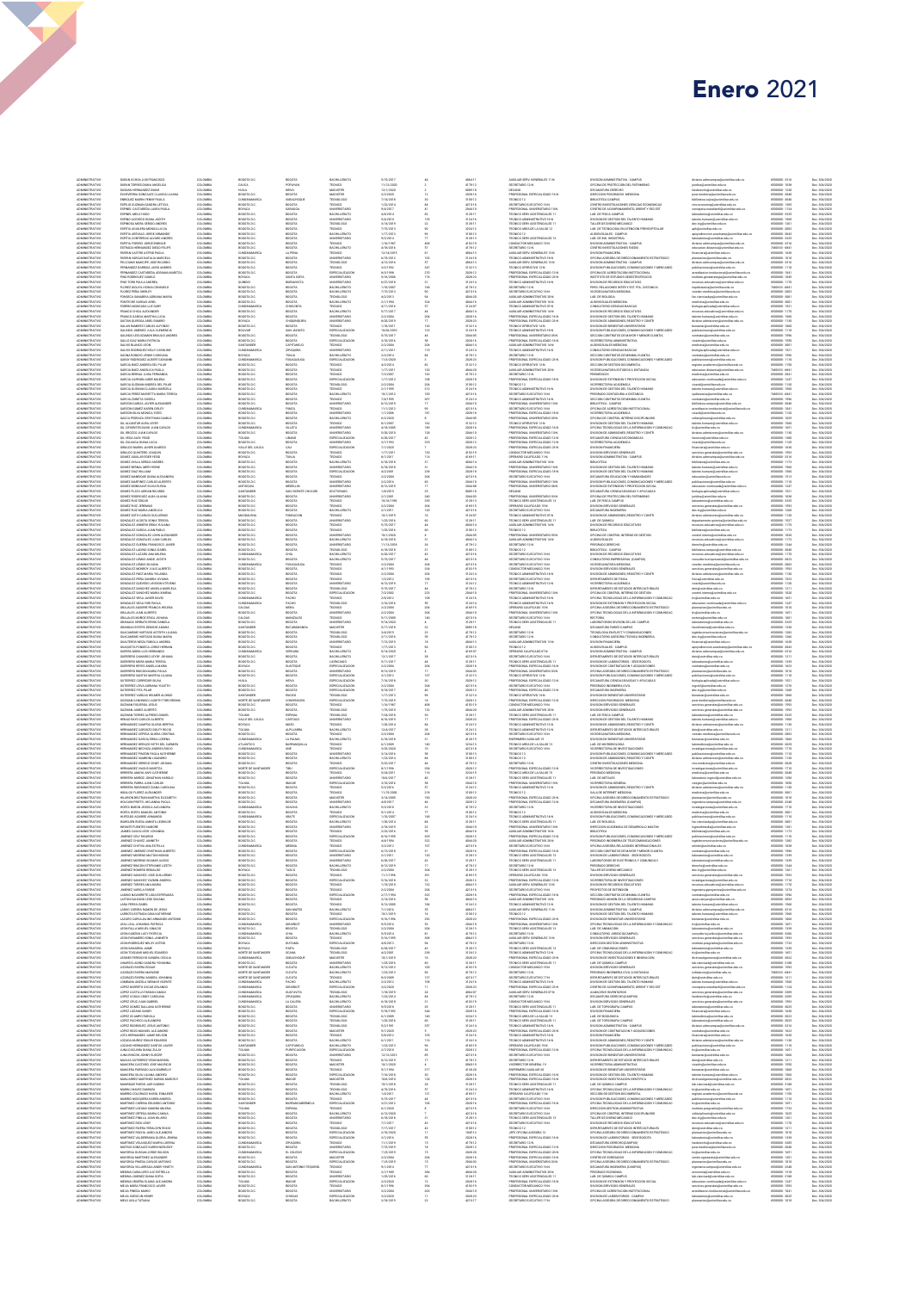| MELO DIAZ MONICA PAOLA<br>MELO MENDOZA JEISON STIVEN<br>MENDEZ BALLEN GINA LORENA<br>MINDEZ JIMENEZ RAFAEL<br>MENDEZ PEREZ WILSON ALEXANDER<br>MENDEZA TOWA VICTOR HUGO<br>MENDEZA TOWA VICTOR HUGO<br>MENDEZA TOWA VICTOR HUGO<br>MENAME PACHECO SANDRA MILENA<br>MOLINA ARCINIDGAS ELIO FABIO |
|-------------------------------------------------------------------------------------------------------------------------------------------------------------------------------------------------------------------------------------------------------------------------------------------------|
|                                                                                                                                                                                                                                                                                                 |
|                                                                                                                                                                                                                                                                                                 |
|                                                                                                                                                                                                                                                                                                 |
|                                                                                                                                                                                                                                                                                                 |
|                                                                                                                                                                                                                                                                                                 |
|                                                                                                                                                                                                                                                                                                 |
| MOLINA MARROQUIN MARIA OFELIA<br>MOLINA MARTINEZ ERIC DANIEL                                                                                                                                                                                                                                    |
|                                                                                                                                                                                                                                                                                                 |
|                                                                                                                                                                                                                                                                                                 |
| WONDADA FULIDO RUTH MONICA<br>MONDADA FULIDO RUTH MONICA<br>MONDADA FULIDO RUTH MONICA<br>MONTAÑO ESPINEL FRANCYNNE<br>MONTAÑO ESPINEL FRANCYNNE                                                                                                                                                |
| MONTAÑO PAEZ ADRIANA MARCELA                                                                                                                                                                                                                                                                    |
| MONTAÑO RENUMA WENDY YULIETH<br>MONTOYA CASAS MIRTHA IDANIDT                                                                                                                                                                                                                                    |
| MONTOVA CORREDOR LUIS ALFONSO<br>MORA ALONSO JIMMY GRAZIANI<br>MORA PEÑA JUAN DAVID                                                                                                                                                                                                             |
|                                                                                                                                                                                                                                                                                                 |
| MORA QUINTERO LAURA DANIELA                                                                                                                                                                                                                                                                     |
| MORA SEPULVEDA VICTOR DARIO<br>MORALES HERNANDEZ LUIS FELIPE                                                                                                                                                                                                                                    |
| MORALES JIMENEZ JOSE EUCLIDES                                                                                                                                                                                                                                                                   |
| MORALES LOZANO AVDEE<br>MORALES PEREZ VERALDIN<br>MORALES PEREZ VERALDIN                                                                                                                                                                                                                        |
|                                                                                                                                                                                                                                                                                                 |
| MORENO QUINTERO CLAUDIA LILIANA                                                                                                                                                                                                                                                                 |
| MORENO QUIÑONES SERGIO IVAN<br>MORENO ROMERO MARIA AMANDA                                                                                                                                                                                                                                       |
| MORENO RUBIO KATYA ICHANNIA                                                                                                                                                                                                                                                                     |
|                                                                                                                                                                                                                                                                                                 |
| MURENO PORTO DIANA LUCILA<br>MUREZ RODRIGUEZ MAYERLY<br>MUREZ RODRIGUEZ MAYERLY                                                                                                                                                                                                                 |
| MUÑOZ SOLER LAURA YASMITH<br>MUÑOZ VALEUENA JOSE ANTONIO                                                                                                                                                                                                                                        |
| NAZADIT IDSEDANI                                                                                                                                                                                                                                                                                |
| NETO HURTADO CARLOS HUGO<br>NETO MENDEZ CRISTIAN CAMILO<br>NOVA BELTRAN JORGE ALBERTO                                                                                                                                                                                                           |
|                                                                                                                                                                                                                                                                                                 |
| NOVOA MAHECHA IVAN ERNESTO<br>CIBANDO ROSAS SANDRA YAISLE                                                                                                                                                                                                                                       |
| OCAMPO NAHAR GUSTAVO ADOLFO                                                                                                                                                                                                                                                                     |
| OCAMPO PINTO JORGE AREL                                                                                                                                                                                                                                                                         |
| COMMO SESSA EDWARD BILLY<br>COHOA MAHEDHA NESTOR ALFONSO<br>COHOA SUAREZ YENNY CAROLINA<br>CUEDA ERAZO GUILLERMO ORLANDO                                                                                                                                                                        |
|                                                                                                                                                                                                                                                                                                 |
| CRULELA BOHORQUEZ CINDY MARCELA                                                                                                                                                                                                                                                                 |
| CRTEGA RAMIREZ EDGARD ANDRES<br>ORTEGON ROJAS JORGE ARMANDO                                                                                                                                                                                                                                     |
|                                                                                                                                                                                                                                                                                                 |
| ORTIZ CARDENAS FERNANDO<br>ORTIZ NARVAEZ JESUS ALBERTO                                                                                                                                                                                                                                          |
| OSORIO BERNAL LUIS GABRIEL<br>OSPINA BURGOS YOHANA TERESA                                                                                                                                                                                                                                       |
| OVIEDO FRANCO MARTHA LUCIA                                                                                                                                                                                                                                                                      |
| PACATEQUE ESPINOSA SANDRA PATRICIA<br>PADILLA HERNANDEZ MONICA PATRICIA                                                                                                                                                                                                                         |
| PALMA RAMIREZ WITHA ESPERANZA<br>PANCHA SABOGAL EDNA MARISOL<br>PARDO BELTRAN CAROL ADRIANA                                                                                                                                                                                                     |
|                                                                                                                                                                                                                                                                                                 |
| PARDO JARA GINA PATRICIA                                                                                                                                                                                                                                                                        |
| PASTOR SANCHIEZ MARIA ELVIRA<br>PETADROVO DI IDRO 105E LI IS                                                                                                                                                                                                                                    |
| PATIÑO BARRAGAN MARTHA JEANETH                                                                                                                                                                                                                                                                  |
| PATIÑO SAENZ ANA LUCIA                                                                                                                                                                                                                                                                          |
| PEDRAZA MOLINA DIANA KATERIN<br>PEÑA CASTILLO HENRY                                                                                                                                                                                                                                             |
| PERA MUROZ ELIZABETH                                                                                                                                                                                                                                                                            |
| PEÑA PEÑA LEIDY CAROLINA<br>PERA PEREZ MONICA CAROLINA                                                                                                                                                                                                                                          |
| PERAPLEAL MUNICIPAL<br>PERALDEA MUNICIPAL JUDINA<br>PERUELA MORALES MAUDY VIVANA<br>PERALTA GONZALEZ JONATHAN HERNAN<br>PERDOMO PEREZ DIANA CAROLINA                                                                                                                                            |
|                                                                                                                                                                                                                                                                                                 |
|                                                                                                                                                                                                                                                                                                 |
| PEREZ CORREDOR MARIA DEL PILAR<br>PEREZ DUARTE CLAUDIA ESTHER                                                                                                                                                                                                                                   |
| PEREZ GONZALEZ TIMOTY JOHAN                                                                                                                                                                                                                                                                     |
| PEREZ GUAYARA CESAR AUGUSTO<br>PEREZ PINEDA GIOVANNI                                                                                                                                                                                                                                            |
|                                                                                                                                                                                                                                                                                                 |
| PEREZ PINEDA JOHN JAHO<br>PEREZ SALAZAR JAINER<br>PEREZ VELANDIA MAYERLY                                                                                                                                                                                                                        |
| PETANO GONZALEZ ANGELICA ISABEI                                                                                                                                                                                                                                                                 |
| PINEDA GALINDO DORA MAYERLY                                                                                                                                                                                                                                                                     |
|                                                                                                                                                                                                                                                                                                 |
| PINIUA GALINGU DUAN MATI<br>PINILLA CASTRO DORA INES<br>PINILLA CASTRO SANDRA                                                                                                                                                                                                                   |
| PINILLA DAZA LUIS FERNANDO<br>PINZON AREVALO OLIVERIO                                                                                                                                                                                                                                           |
| PINZON BETANCOURT PATRICIA<br>PINZON HERNANDEZ OSCAR WILLIAM                                                                                                                                                                                                                                    |
|                                                                                                                                                                                                                                                                                                 |
| PRADA HINDHALLA HEBER HANS<br>PRADAN FINLLA HEBER HANS<br>PLAZAS MERCHAN MARIA DEL PILAR<br>POLOCHE BUSTAMANTE JONNY ARBEY                                                                                                                                                                      |
| PORRAS DIAZ DIANA CAROLINA                                                                                                                                                                                                                                                                      |
| POVEDA CASTILLO LILIANA                                                                                                                                                                                                                                                                         |
| POVEDA GOMEZ VICTOR MANUEL                                                                                                                                                                                                                                                                      |
|                                                                                                                                                                                                                                                                                                 |
| PRIETO PATARROYO NESTOR FELIPE                                                                                                                                                                                                                                                                  |
|                                                                                                                                                                                                                                                                                                 |
| PRETO PRETO CARLOS MAURICIO<br>PLENTES ROCHA GIOVANI<br>PLENTES TORRES LUS FERNANDO<br>CUNTERO BAEZ AMANDA                                                                                                                                                                                      |
| CUNTERO BAEZ HECTOR EMIRO                                                                                                                                                                                                                                                                       |
| QUINTERO CALVO PATRICIA                                                                                                                                                                                                                                                                         |
| QUINTERO CARDOZO SANTOS FRANCISCO<br>QUINTERO CARDOZO SANTOS FRANCISCO                                                                                                                                                                                                                          |
|                                                                                                                                                                                                                                                                                                 |
| .<br>QUINTERO CORREA CESAR AUGUSTO<br>QUINTERO CORREAL CRISTIAN FELIPE<br>QUINTERO MALAGON ANDREA ROCIO                                                                                                                                                                                         |
| QUINTERO MESA DIANA                                                                                                                                                                                                                                                                             |
| CUINTERO RAMIREZ WILSER                                                                                                                                                                                                                                                                         |
|                                                                                                                                                                                                                                                                                                 |
|                                                                                                                                                                                                                                                                                                 |
| QUINTERO RIVERA ROBERTO<br>QUIÑONES PEINADO LIGIA AMPARO<br>RAIGOSO SANCHEZ KELLY NATHALIA<br>RAMREZ AREVALO LILIANA PAGLA<br>RAMIREZ CAMACHO JONH FREDY                                                                                                                                        |
| RAMIREZ CANO ELIANA PATRICIA<br>PAMIDEZ CODDEA LUIS CEDNANDE                                                                                                                                                                                                                                    |
|                                                                                                                                                                                                                                                                                                 |
|                                                                                                                                                                                                                                                                                                 |
| <b>RAMPIEZ CHARACHINA PRAEL AUGUSTO</b><br>RAMPIEZ RAMPIEZ PATAEL AUGUSTO<br>RAMPIEZ VARGAS CARMEN ROSA<br>RAMOS CASTIBLANCO JESUS HERNANDO                                                                                                                                                     |
| RANGEL CONDE MARTHA INES<br>REINA CAEREJO KAROOL ADRANA                                                                                                                                                                                                                                         |
| RENGIFO CANO ALDEN                                                                                                                                                                                                                                                                              |
|                                                                                                                                                                                                                                                                                                 |
|                                                                                                                                                                                                                                                                                                 |
| RESTREPO LUZ MARIELA<br>RESTREPO LUZ MARIELA<br>RAÑO CASTILLO DANNY<br>RICO PACHECO LEIVER ALEJANDRO                                                                                                                                                                                            |
| RINCON DIAZ ANGELA MARGARITA<br>RINDON GALVIS DIANA MARIA                                                                                                                                                                                                                                       |
| RINDON GONZALEZ ROSA ADRIANA                                                                                                                                                                                                                                                                    |
| RINDON LEON JOHN MANUE                                                                                                                                                                                                                                                                          |
| RINCON MARTINEZ BLANCA STELLA<br>RINCON MARTINEZ ROSALBA                                                                                                                                                                                                                                        |
| RINDON ROA ADRIANA MARCELA<br>ADENEIRA RAMIREZ JORGE ALB                                                                                                                                                                                                                                        |
| RWERA HEBERT GONZALO                                                                                                                                                                                                                                                                            |
| RIVERA MORENO ANGE VANESSA<br>RIVERA MORENO GLORIA CATHER                                                                                                                                                                                                                                       |
| RIVERA ROBAYO LAURA VANESSA                                                                                                                                                                                                                                                                     |
| RIVERA SANCHEZ ANGELA BIBIANA<br>RIVEROS JARA MARTHA CECILIA                                                                                                                                                                                                                                    |
| ROA GOMEZ MANUEL ALEJANDRO                                                                                                                                                                                                                                                                      |
| ROA RUZ MONICA JULIETH                                                                                                                                                                                                                                                                          |
| ROBAYO OLIVARES LIDIS OFELIA<br>RODRIGUEZ AVE A ALEJANDRA<br>RODRIGUEZ AVE A DANIELA                                                                                                                                                                                                            |
| RODRIGUEZ ESPINOSA JOSE EDUARDO                                                                                                                                                                                                                                                                 |
| RODRIGUEZ FONSECA JULIAN CAMILO<br>RODRIGUEZ HERRERA CESAR AUGUSTO                                                                                                                                                                                                                              |
| RODRIGUEZ HERRERA GINA ALEXANDRA                                                                                                                                                                                                                                                                |
|                                                                                                                                                                                                                                                                                                 |
| RODRIGUEZ LEON FABIO HERNAN<br>RODRIGUEZ LEON GUSTAVO ENRIQUE<br>RODRIGUEZ MARTINEZ JEFERSON ALBERTO                                                                                                                                                                                            |
| RODRIGUEZ MOCALEANO MELBA ESPERANZA                                                                                                                                                                                                                                                             |
| RODRIGUEZ OSORIO YUDI MARCELA<br>RODRIGUEZ PACHON MARTHA CECILIA                                                                                                                                                                                                                                |
| RODRIGUEZ RODRIGUEZ GUILLERMO                                                                                                                                                                                                                                                                   |
| RODRIGUEZ SALGADO JOSE ARMANO<br>OTRIBUA IGROL OO ANY SILIGRODR                                                                                                                                                                                                                                 |
| ROJAS CAMPOS JAIR                                                                                                                                                                                                                                                                               |
| ROJAS CHAPARRO GERARDO<br>ROJAS GOMEZ ROSE WEENNETH                                                                                                                                                                                                                                             |
| ROJAS MUÑOZ YOANA MIREYA                                                                                                                                                                                                                                                                        |
| ROJAS TAVERA YVONNE GRACIELA<br>ROMERO ADAMES EDDY                                                                                                                                                                                                                                              |
|                                                                                                                                                                                                                                                                                                 |
| ROMERO BERNAL HERNANDO<br>ROMERO BRACHO PATRICIA CONSTANZA<br>ROMERO CARVAJAL HELDA                                                                                                                                                                                                             |
| ROMERO CUBILLOS DOLLY JULIANA                                                                                                                                                                                                                                                                   |
| ROMERO MARTINEZ RUBY STELLA                                                                                                                                                                                                                                                                     |
| ROMERO PEÑA YEME, ALONSO<br>ROMERO PERILLA SANDRA JOHANNA                                                                                                                                                                                                                                       |
|                                                                                                                                                                                                                                                                                                 |
| ROMERO TRIVIÑO JESUS ANTONIO<br>RONDON LEGUIZAMO LADY VIVIANA<br>ROSERO CARDENAS ALEJANDRA BIBANA                                                                                                                                                                                               |
| ROZO ACEVEDO MAVER CAROLINA<br>RUA ACERO UBALDINA                                                                                                                                                                                                                                               |
|                                                                                                                                                                                                                                                                                                 |
|                                                                                                                                                                                                                                                                                                 |
|                                                                                                                                                                                                                                                                                                 |
| RUBO ENCISO JARO EUGENIO<br>RUBO ENGIAN DIANA MARCELA<br>RUZ CASTRO CAMILA<br>RUZ CLAUDIA PATRICIA<br>RUNCERIA CAMELO LEIDY YAMER                                                                                                                                                               |
| RUSSI BELTRAN EDWARD GIOVANNY<br>SANITORA CASTILLO MARTHA JUDITH                                                                                                                                                                                                                                |
|                                                                                                                                                                                                                                                                                                 |
| .<br>MANEDRA GOMEZ CARLOS ERNESTO<br>MENZ HERNANDEZ CARLOS ANDRES<br>SALAMANCA ROJAS ISIS SOLANGE                                                                                                                                                                                               |
| SALAZAR GARCIA ANYELO                                                                                                                                                                                                                                                                           |
| SALCEDO GARCIA NATALIA ANDREA<br>SALCEDO PADILLA NANCY PAOLA                                                                                                                                                                                                                                    |
| SANABRIA BERNAL FRANCISCO FERNANDO                                                                                                                                                                                                                                                              |
|                                                                                                                                                                                                                                                                                                 |
| SANCHEZ CASTRO EDITH<br>SANCHEZ CIFUENTES JOSE AEDONAI<br>SANCHEZ CONDE CLAUDIA ALE JANDRA                                                                                                                                                                                                      |
| SANCHEZ FALCON ARMANDO<br>SANCHEZ GAMA JORGE ALEJANDRO                                                                                                                                                                                                                                          |
| SANCHEZ TORRES JEYMANY LORENA                                                                                                                                                                                                                                                                   |
| SANCHEZ TORRES SHIRLEY ALEXANDRA                                                                                                                                                                                                                                                                |
| SANCHEZ ZAPATA ROSALBA                                                                                                                                                                                                                                                                          |
| SANTIAGO MAHECHA LILIANA ANDREA<br>SANTOFIMIO VARGAS ANGELICA                                                                                                                                                                                                                                   |
| SARMENTO GARCIA FLOR MARINA<br>SEGURA CONTRERAS FRECYA ANDREA                                                                                                                                                                                                                                   |
| SIERRA ROZO LILIANA MARCELA<br>SERRA RUEDA DORA INES<br>SILVA MEJIA LAURA SUSANA                                                                                                                                                                                                                |
|                                                                                                                                                                                                                                                                                                 |

 $\blacksquare$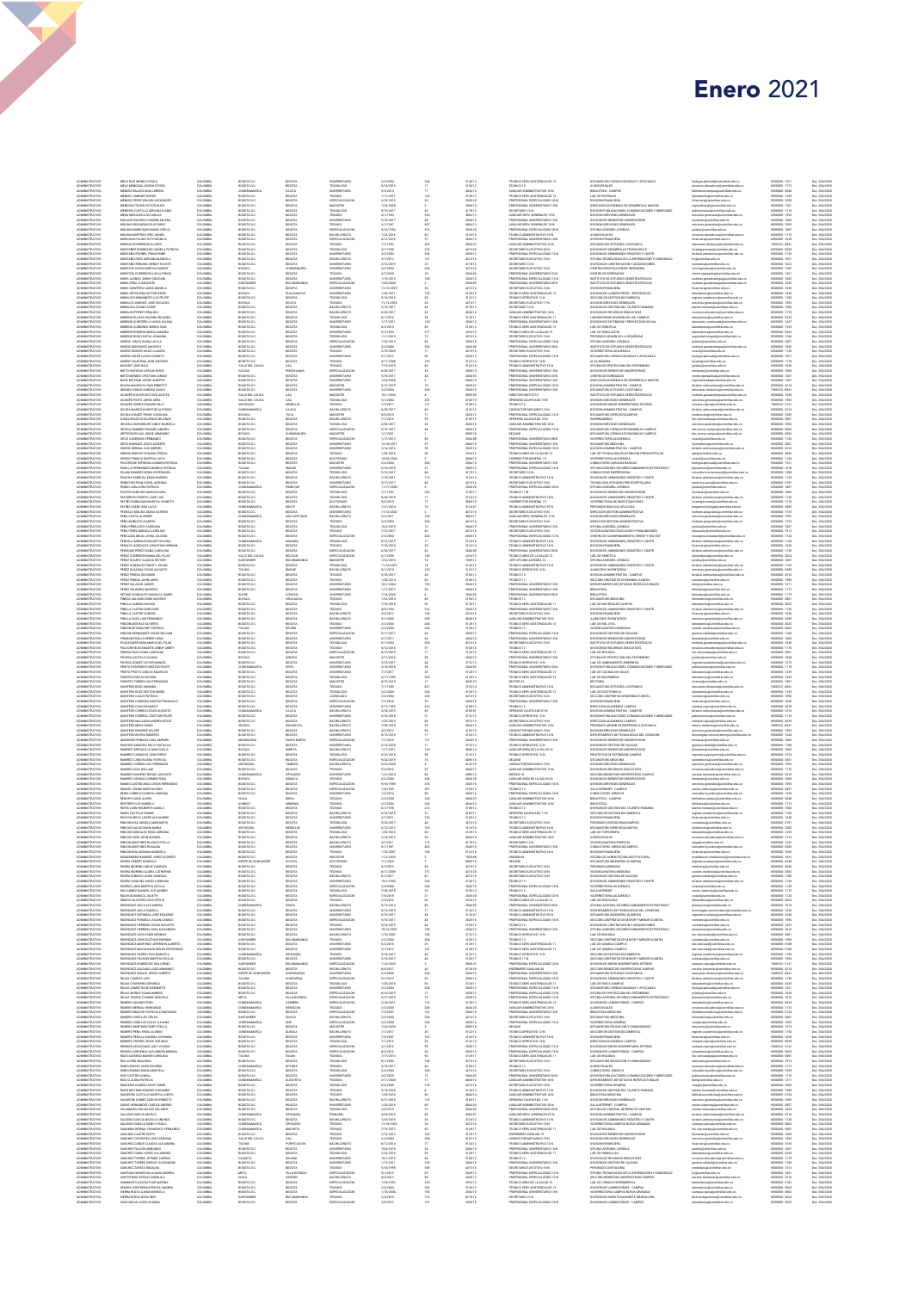| ADMINISTRATIVO                                                       | SEVA MENGUA FLOR ELISA                                                                                                                       | COLOMBIA                         | BOGOTA D.C                                               | <b>DOGOTA</b>                                                       | BACHILLERATO                                                      | 1/22/2014                                       |                   | 4210-16                                           | SECRETARIO EJECUTIVO 16 N                                                                                                    | PREG. RELACIONES INTERN. Y EST. POL.(CAMPUS)                                                                                                                                       | relinternal@unimilitar.edu.co                                                                                                                                                                                          | 6500000-2022                                                                 | Dec. 304/2020                                                                                                              |
|----------------------------------------------------------------------|----------------------------------------------------------------------------------------------------------------------------------------------|----------------------------------|----------------------------------------------------------|---------------------------------------------------------------------|-------------------------------------------------------------------|-------------------------------------------------|-------------------|---------------------------------------------------|------------------------------------------------------------------------------------------------------------------------------|------------------------------------------------------------------------------------------------------------------------------------------------------------------------------------|------------------------------------------------------------------------------------------------------------------------------------------------------------------------------------------------------------------------|------------------------------------------------------------------------------|----------------------------------------------------------------------------------------------------------------------------|
| <b>ADMINISTRATIVO</b><br><b>ADMINISTRATIVO</b>                       | SILVA MENGUA ROSA ELENA<br>SILVA ROJAS JIMMY ALEJANDRO                                                                                       | COLOMBIA<br>COLOMBIA             | BOGOTA D.C.<br>BOGOTA D.C.                               | <b>DOGOTA</b><br><b>DOGOTA</b>                                      | ESPECIALIZACIÓN<br>TECNICO                                        | 1/1/2005<br>10/10/2019                          |                   | 2028-16<br>4178-12                                | PROFESIONAL ESPECIALIZADO 16-N<br>SECRETARIO 12 N                                                                            | DIVISION DE GESTION DEL TALENTO HUMANO<br>DECANATURA EDUCACIÓN Y HUMANIDADES                                                                                                       | talento humano@unimilitar.edu.co<br>educacion@unimilitar.edu.co                                                                                                                                                        | 6500000 - 1560<br>6500000 - 1513                                             | Dec. 304/2020<br>Dec. 304/2020                                                                                             |
| <b>ADMINISTRATIVO</b>                                                | SILVA VEGA MARITZA ORISTINA                                                                                                                  | COLOMBIA                         | BOSOTA D.C.                                              | <b>BOGOTA</b>                                                       | UNIVERSITARIO                                                     | 2/2/2004                                        | 204               | 2028-12                                           | PROFESIONAL ESPECIALIZADO 12-N                                                                                               | OFICINA ASESORA JURIDICA                                                                                                                                                           | and call units little educe                                                                                                                                                                                            | 6500000-1007                                                                 | Dec. 304/2020                                                                                                              |
| .<br>ADMINISTRATIVO<br>ADMINISTRATIVO                                | SOCHA ESPINOSA LINA PAOLA<br>SOLARTE LOURIDO JOHN JAR                                                                                        | COLOMBIA<br>COLOMBIA             | BOGOTA D.C.<br>VALLE DEL CAUCA                           |                                                                     | BACHILLERATO                                                      | 5/2/2016<br>9/16/201                            |                   | $\begin{array}{r} 4344.25 \\ 2028-18 \end{array}$ | PROFESSIVE ARMINISTRATIVO 20-N<br>ALOCLIAR ADMINISTRATIVO 20-N<br>PROFESIONAL ESPECIALIZADO 18-N                             |                                                                                                                                                                                    |                                                                                                                                                                                                                        | 6500000-1120<br>6500000-1124                                                 | Dec. 304/2020<br>Dec. 304/2020                                                                                             |
| ADMINISTRATIVO<br>ADMINISTRATIVO                                     | SOLER GODDY LINA MAYERLI<br>SOLORZANO RAMOS EDUARDO                                                                                          | COLOMBIA<br>COLOMBIA             | CUNDINAMARCA<br>CUNDINAMARCA                             | BOGOTA<br>FLORIDA<br>ARBELAEZ<br>SOACHA                             | TECNICO                                                           | 2/11/2011<br>1/19/2011                          | 119<br>120        | 3124-14<br>3124-16                                | TECNICO ADMINISTRATIVO 14-N<br>TECNICO ADMINISTRATIVO 16-N                                                                   | OF HIMPS PARADONES, REGISTRO Y CONTR<br>CENTRO DE ACOMPANAMENTO, ORIENT Y SEG EST<br>DIVISION DE ADMISIONES, REGISTRO Y CONTR<br>OFICINA TECNOLOGIAS DE LA INFORMACION Y COMENICAC | perancipalmente essa<br>consejeria estudianti (ligurimilitat edu co<br>consejeria estudianti (ligurimilitat edu co<br>tic (ligurimilitat edu co<br>tic (ligurimilitat edu co                                           | 6500000 - 1130<br>6500000 - 1651                                             | Dec. 304/2020<br>Dec. 304/2020                                                                                             |
| <b>ADMINISTRATIVO</b><br><b>ADMINISTRATIVO</b>                       | SOSA MURLLO JOSE OSWALDO<br>SOTO O BLIE ANDREA                                                                                               | COLOMBIA<br>COLOMBIA             | BOGOTA D.C.<br>BOSOTA D.C.                               | <b>DOGOTA</b><br><b>BOGOTA</b>                                      | PRIMARIA<br>TECNICO                                               | 1/22/2012<br>4/2/2012                           |                   | 4054-07<br>4210-16                                | ALXILIAR SERV, GENERALES 07-N<br>SECRETARIO E IECUTIVO 16.N.                                                                 | DIVISION SERVICIOS GENERALES<br>DRECCION ACADEMICA DE DESARROLLO MULTIM                                                                                                            | servicios generales@unimilitar.edu.co                                                                                                                                                                                  | 6500000 - 1593<br>6500000-1201                                               | Dec. 304/2020<br>Dec. 304/2020                                                                                             |
| <b>ADMINISTRATIV</b>                                                 | SOTO LARGO PABLO ESNEIDER                                                                                                                    | COLOMBIA                         | BOYACA                                                   | SAN MATED                                                           | BACHILLERATO                                                      | 9/14/202                                        |                   | 4169-07                                           | OPERARIO CALIFICADO 07-N                                                                                                     | DIVISION ADMINISTRATIVA - CAMPUS                                                                                                                                                   | ingruitimedia(junimilitatedu co<br>division admoampus(junimilitatedu co<br>biologia aplicada(junimilitatedu co<br>instituto posgrados(junimilitatedu co                                                                | 6500000 - 3316                                                               | Dec. 304/2020                                                                                                              |
| ADMINISTRATIV<br>ADMINISTRATIV                                       | )TO REUTO MARGARITA<br>JAREZ CASTRO MARTIKA DAMARIS                                                                                          |                                  | MOTACA<br>ARAUCA<br>BOGOTA D.C.<br>SANTANDER<br>ANTIOQUA | ARAUCA<br>BOGOTA<br>CAPITANEJO<br>MACEO                             |                                                                   | ******<br>2/2/2004<br>5/2/2011                  |                   | 4210-16<br>4178-12                                | SECRETARIO EJECUTIVO 16-N<br>SECRETARIO 12-N                                                                                 | STEININ PARKININ CERCULE BASICAS Y AFLICADAS<br>DESCODIN GESTION ADMINISTRATIVA<br>DIVISION ADMINISTRATIVA - CAMPUS<br>SECCION CONTRATOS DE MAYOR Y MENOR CUANTIA                  |                                                                                                                                                                                                                        |                                                                              | Dec. 204/2020<br>Dec. 204/2020                                                                                             |
| ADMINISTRATIVO<br>ADMINISTRATIVO                                     | SUAREZ PEREZ DAVID<br>SUAREZ SUAREZ ELLA CECILIA                                                                                             | COLOMBIA<br>COLOMBIA             |                                                          |                                                                     | TECNICO<br>TECNICO                                                | 1/1/2011<br>1/11/2011                           | $\frac{121}{120}$ | 4169-11<br>3100-12                                | OPERARIO CALIFICADO 11-N<br>TECNICO 12                                                                                       |                                                                                                                                                                                    | division admcampus@unimilitar.edu.co<br>contratos@unimilitar.edu.co                                                                                                                                                    | 6500000 - 3316<br>6500000 - 1596                                             | Dec. 304/2020<br>Dec. 304/2020                                                                                             |
| <b>ADMINISTRATIVO</b>                                                | TABORDA BLANDON PAULA ANDREA                                                                                                                 | COLOMBIA                         | ANTIQUUA                                                 | MEDELLIN                                                            | TECNICO                                                           | 3/1/2004                                        | 222               | 4210-16                                           | SECRETARIO EJECUTIVO 16-N                                                                                                    | VICEDECANATURA FARIES                                                                                                                                                              | vicedec.relinternal@unimilitax.edu.co                                                                                                                                                                                  | 6500000 - 1332                                                               | Dec. 304/2020                                                                                                              |
| <b>ADMINISTRATIVO</b><br><b>ADMINISTRATIV</b>                        | TAMAYO VILLEGAS GLORIA PATRICIA<br>TEJADA VEGA SERGIO ANDRES                                                                                 | COLOMBIA<br>COLOMBIA             | BOGOTA D.D<br>BOSOTA D.C.                                | <b>BOGOTA</b><br><b>BOGOTA</b>                                      | TECNICO<br>TEDNOLOGO                                              | an nose<br>1/25/2016                            | 269               | 4210-18<br>3128-11                                | SECRETARIO EJECUTIVO 18-N<br>TECNICO SERV ASISTENCIALES 11                                                                   | DRECCION GESTION ADMINISTRATIVA<br>DIVISION DE LABORATORIOS - SEDE BOGOTA                                                                                                          | instituto posgrados@unimilitar.edu.co<br>laboratorios@unimilitar.edu.co                                                                                                                                                | 6500000 - 1733<br>6500000 - 1339                                             | Dec. 304/2020<br>Dec. 304/2020                                                                                             |
| .<br>ADMINISTRATIV<br>ADMINISTRATIV                                  | TELLEZ ISAZA JANETH<br>TIBOCHA NARANJO CESAR AUGUSTO                                                                                         | COLOMBIA                         | CLINDINAMAS<br>BOGOTA D.C.<br>BOGOTA D.C.                | EACATATIVA<br>BOGOTA<br>BOGOTA                                      | maister<br>Universitario                                          | 10/14/2011<br>2/2/2004<br>11/1/2019             |                   | 2028-16<br>3124-16                                | PROFESIONAL ESPECIALIZADO 16-                                                                                                | STREAM TECHNOLOGIAS DE LA INFORMACION Y COMUNICAC<br>GFICINA TECNOLOGIAS DE LA INFORMACION Y COMUNICAC<br>BIBLIOTECA MEDICINA                                                      | saarastrasportuus<br>tic@unimilitatedu.co<br>biblioteca.medicina@un                                                                                                                                                    | 6500000 - 1651<br>6500000 - 1651                                             | Dec. 204/2020<br>Dec. 204/2020<br>Dec. 204/2020                                                                            |
| <b>ADMINISTRATIV</b>                                                 | TUARD VARGAS CARLOS JULIO                                                                                                                    | COLOMBIA                         |                                                          |                                                                     | TECNOLOGO                                                         |                                                 | 15                | 3100-12                                           | TECNICO 12                                                                                                                   |                                                                                                                                                                                    |                                                                                                                                                                                                                        | 6500000-2124                                                                 |                                                                                                                            |
| <b>ADMINISTRATIVO</b><br><b>ADMINISTRATIVO</b>                       | TINJACA SANCHEZ DAGOBERTO<br>TIRADO RODRIGUEZ MARIBEL                                                                                        | COLOMBIA<br>COLOMBIA             | BOGOTA D.C.<br>BOGOTA D.C.                               | <b>DOGOTA</b><br><b>DOGOTA</b>                                      | UNIVERSITARIO<br>UNIVERSITARIO                                    | 2/2/2004<br>10/18/1995                          | 204<br>322        | 2044-10<br>2044-05                                | PROFESIONAL UNIVERSITARIO 10-N<br>PROFESIONAL UNIVERSITARIO 05-N                                                             | DECANATURA MEDICINA<br>DIVISION DE EXTENSION Y PROYECCION SOCIAL                                                                                                                   | facmedicina@unimilitar.edu.co<br>educacion.continuada@unimilitar.edu.c                                                                                                                                                 | 6500000 - 2001<br>6500000 - 1247                                             | Dec. 304/2020<br>Dec. 304/2020                                                                                             |
| <b>ADMINISTRATIVO</b><br><b>ADMINISTRATIVO</b>                       | TORRES AREVALO JUAN PABLO<br>TORRES CASTRO ROSALBA                                                                                           | COLOMBIA<br>COLOMBIA             | CUNDINAMARC<br>CUNDINAMARCA                              | <b>ZIPAQUIR</b><br><b>ZIPAQUIRA</b>                                 | BACHILLERATO<br>TECNICO                                           | 9/14/2020<br>12/12/2014                         |                   | 4169-07<br>4128-12                                | OPERARIO CALIFICADO 07-N<br>ENFERMERO ALOCLIAR 12                                                                            | DIVISION ADMINISTRATIVA - CAMPUS<br>SECCION BIENESTAR UNIVERSITARIO CAMPUS                                                                                                         | division admcampus@unimilitar.edu.co                                                                                                                                                                                   | 6500000 - 3316<br>6500000 - 3310                                             | Dec. 304/2020<br>Dec. 304/2020                                                                                             |
| ADMINISTRATIV                                                        | SRRES ESCOBAR JUAN CAMEC                                                                                                                     | <b>COLOMBY</b>                   | 1050TA D.C.                                              | BOGOTA                                                              | towco                                                             | 15/2012                                         |                   | 3132-13                                           | ECNICO OPERATIVO 12 N                                                                                                        | DIVISION PUBLICACIONES, COMUNICACIONES Y MERCADEO<br>DECANATURA DERECHO(CAMPUS)                                                                                                    | services and in programming was<br>publicaciones@unimilitar.edu.co<br>facderecho@unimilitar.edu.co<br>ingeniets@unimilitar.edu.co                                                                                      | 6500000-1110                                                                 | Dec. 304/2020                                                                                                              |
| ADMINISTRATIVO<br>ADMINISTRATIVO                                     | TORRES LOPEZ DIANA MARCELA<br>TORRES ROA JEINI PAOLA                                                                                         | COLOMBIA<br>COLOMBIA             | CUNDINAMARCA<br>BOGOTA D.C.                              | ZIPAQUIRA<br>BOGOTA                                                 | TECNICO<br>UNIVERSITARIO                                          | 9/18/2018<br>5/1/2016                           |                   | 4178-12<br>2044-10                                | SECRETARIO 12-N<br>PROFESIONAL UNIVERSITARIO 10-N                                                                            | CENTRO DE REALIDAD VIRTUAL                                                                                                                                                         |                                                                                                                                                                                                                        | 6500000 - 3205<br>6500000 - 1274                                             | Dec. 304/2020<br>Dec. 304/2020                                                                                             |
| <b>ADMINISTRATIVO</b>                                                | TORRES RODRIGUEZ MAGNOLIA                                                                                                                    | COLOMBIA                         | BOSOTA D.C.                                              | <b>DOGOTA</b>                                                       | ESPECIALIZACIÓN                                                   | 5/15/2017                                       |                   | 2028-12                                           | PROFESIONAL ESPECIALIZADO 12 N                                                                                               | DECANATURA FARES                                                                                                                                                                   | facrelinternal@unimilitar.edu.co<br>talento.humano@unimilitar.edu.co                                                                                                                                                   | 6500000 - 1330                                                               | Dec. 304/2020                                                                                                              |
| <b>ADMINISTRATIVO</b><br><b>ADMINISTRATIV</b>                        | TORRES ROJAS JULIE ANDREA<br>TORRES SALGADO RUBI ALEXANDRA                                                                                   | COLOMBIA<br>COLOMBIA             | BOGOTA D.C.<br>DOGOTA D.C.                               | <b>DOGOTA</b>                                                       | UNIVERSITARIO<br>MAGISTER                                         | 1/10/2007                                       |                   | 3124-14                                           | TECNICO ADMINISTRATIVO 14 N<br>SECRETARIO EJECUTIVO 16-N                                                                     | DIVISION DE GESTION DEL TALENTO HUMANO<br>PREGRADO INGENIERIA EN MULTIMEDIA                                                                                                        |                                                                                                                                                                                                                        | 6500000 - 1560                                                               | Dec. 304/2020                                                                                                              |
| <b>ADMINISTRATIV</b><br><b>CMNSTRATH</b>                             | TOSCANO OSOBIO MOMICA DATRICIA<br>TOWAR GONZALEZ BET DEL CARMER                                                                              | COLOMBIA<br>COLOMBIA             | <b>ATLANTICO</b>                                         | EGGOTA<br>EARRANQUELLA                                              | ESPECIALIZACIÓN                                                   | 1/15/2007<br>3/10/2016                          |                   | 4210-16<br>2044-03                                | PROFESIONAL UNIVERSITARIO 03-N<br>TECNICO SERV ASISTENCIALES 11                                                              | OFICINA DE PROTECCION DEL PATRIMONIO                                                                                                                                               | ingmultimedia@unimilitar.edu.co<br>juridica@unimilitar.edu.co                                                                                                                                                          | 6500000 - 1293<br>6500000 - 1038                                             | Dec. 304/2020<br>Dec. 304/2020                                                                                             |
|                                                                      | TOVAR HERNANDEZ YINE TH KARINA                                                                                                               | COLOMBIA<br>COLOMBIA             | BOSCTA D.C.<br>BOSCTA D.C.<br>BOSCTA D.C.                | BOGOTA<br>BOGOTA<br>BOGOTA                                          | towco<br>TECNOLOGO<br>ESPECIALIZACION                             | /25/201                                         |                   | 3128-11<br>4210-18                                |                                                                                                                              | LAB. DE QUIMICA CAMPUS<br>DECANATURA DERECHO<br>INSTITUTO DE ESTUDIOS GEOESTRATEGICOS                                                                                              | lab.cienciasb@unimilitar.edu.co<br>facderecho@unimilitar.edu.co                                                                                                                                                        | 6500000-3100                                                                 | Dec. 304/2020<br>Dec. 304/2020<br>Dec. 304/2020                                                                            |
| ADMINISTRATIVO<br>ADMINISTRATIVO<br><b>ADMINISTRATIVO</b>            | TOVAR ZAMERANO MARTHA BEATRIZ<br>TRIANA LOPEZ MARIA DEL PILAR                                                                                | COLOMBIA                         | BOGOTA D.C.                                              | <b>DOGOTA</b>                                                       | UNIVERSITARIO                                                     | 1/21/2010<br>12/9/2002<br>1/19/2010             | 210<br>122        | 2028-20<br>3100-12                                | SECRETARIO EJECUTIVO 18-N<br>PROFESIONAL ESPECIALIZADO 20-N<br>TECNICO 12                                                    | BIBLIOTECA - CAMPUS                                                                                                                                                                | instituto.geoestrategia@un<br>biblioteca.campus@unimilitar.edu.co                                                                                                                                                      | 6500000 - 1230<br>6500000 - 1045<br>6500000 - 3040                           | Dec. 304/2020                                                                                                              |
| <b>ADMINISTRATIVO</b><br><b>ADMINISTRATIVO</b>                       | TRIVIÑO RODRIGUEZ JESUS ENRIQUE<br>TRUJILLO FLORIAN EDWIN SECERGIO                                                                           | COLOMBIA<br>COLOMBIA             | BOGOTA D.C.<br>BOSOTA D.C.                               | <b>DOGOTA</b><br><b>BOGOTA</b>                                      | ESPECIALIZACIÓN<br>MAGISTER                                       | 0/18/1995<br>1/16/2021                          | 334               | 2044-10<br>0005-10                                | PROFESIONAL UNIVERSITARIO 10-N<br>DECAND.                                                                                    | OFICINA TECNOLOGIAS DE LA INFORMACION Y COMUNICAC<br>DECANATURA DERECHO/CAMPUS)                                                                                                    | tic@unimilitatedu.co<br>facderecho@unimilitar.edu.co                                                                                                                                                                   | 6500000 - 1651<br>6500000-2205                                               | Dec. 304/2020<br>Dec. 304/2020                                                                                             |
|                                                                      |                                                                                                                                              |                                  |                                                          |                                                                     | NIVERSITARIO                                                      |                                                 |                   | 3128-13<br>4169-13                                |                                                                                                                              |                                                                                                                                                                                    |                                                                                                                                                                                                                        |                                                                              |                                                                                                                            |
| ADMINISTRATIVO<br>ADMINISTRATIVO<br>ADMINISTRATIVO<br>ADMINISTRATIVO | TRUJELO PARAGA GISELLE JULIANA<br>TRUJELO PARAGA GISELLE JULIANA<br>URBEGO DAVIO MONICA MARCELA<br>URBEGO PAVA FRANCISCO ALBERTO             | COLOMBIA<br>COLOMBIA<br>COLOMBIA | BOGOTA D.C.<br>BOGOTA D.C.<br>ANTIOQUIA<br>BOGOTA D.C.   | BOGOTA<br>BOGOTA<br>MEDELLIN<br>BOGOTA                              | UNIVERSITARIO<br>BACHILLERATO<br>ESPECIALIZACION<br>UNIVERSITARIO | 1/16/2019<br>8/12/2019<br>8/20/2019<br>1/8/2000 |                   |                                                   | TECNICO SERV ASISTENCIALES 12<br>CPERARIO CALIFICADO 12-N<br>PROFESIONAL ESPECIALIZADO 16-N<br>TECNICO SERV ASISTENCIALES 11 | LAB DE AGREGADOS Y CONCRETOS<br>DIVISION SERVICIOS GENERALES<br>DIVISION FINANCIERA<br>LAB DE QUIMICA CAMPUS                                                                       | Tacomecnogummeta: edu.co<br>laboratorios:[junimilita: edu.co<br>servicios: generales:[junimilita: edu.co<br>financiers:[junimilita: edu.co<br>lab.ciencias:b:[junimilita: edu.co<br>lab.ciencias:b:[junimilita: edu.co | 6500000 - 3057<br>6500000 - 1593<br>6500000 - 1630<br>6500000 - 1630         | Dec. 204/2020<br>Dec. 204/2020<br>Dec. 204/2020<br>Dec. 204/2020                                                           |
|                                                                      |                                                                                                                                              |                                  |                                                          |                                                                     |                                                                   |                                                 | 217<br>57         | 2028-16<br>3128-11                                |                                                                                                                              |                                                                                                                                                                                    |                                                                                                                                                                                                                        | 6500000 - 3100                                                               |                                                                                                                            |
| <b>ADMINISTRATIVO</b><br><b>ADMINISTRATIVO</b>                       | VACA TORRES ALFONSO<br>VALISIENA MONTAÑO CAROLINA DEL ROCIO                                                                                  | COLOMBIA<br>COLOMBIA             | BOSOTA D.C.<br>TOLIMA<br>BOGOTA D.C.                     | <b>DOGOTA</b>                                                       | MAGISTER<br>UNIVERSITARIO                                         | 8/16/2019<br>.<br>תופצ/דו/ד<br>תופצ/דו/ד        |                   | 0060-20<br>4178-12                                | VICERRECTOR GENERAL 20<br>SECRETARIO 12 N                                                                                    | VICERRECTORIA GENERAL<br>DRECCION GESTION ADMINISTRATIVA                                                                                                                           | os uba sztámi http://www.                                                                                                                                                                                              | 6500000 - 1050<br>6500000 - 1733                                             | Dec. 304/2020                                                                                                              |
| <b>ADMINISTRATIV</b>                                                 | VALIMENA TAMAYO FRANCIS ZAYARA                                                                                                               | COLOMBIA                         |                                                          |                                                                     | BACHELERATO                                                       |                                                 |                   | 4178-12                                           | SECRETARIO 12-N                                                                                                              | SECCION BIENESTAR UNIVERSITARIO CAMPUS                                                                                                                                             |                                                                                                                                                                                                                        | 6500000-2210                                                                 |                                                                                                                            |
| ADMINISTRATIV<br>ADMINISTRATIV                                       | VALDERRAMA PALACIOS RICARDO<br>VALLES RAIRAN IDON ADRIANA                                                                                    | COLOMBIA<br>COLOMBIA             | EDIGOTA D.C.<br>EDGOTA D.C.<br>CLINDINAMARC              |                                                                     | TECNICO<br>TECNICO                                                | 1/26/2011<br>1/26/2011<br>8/21/2011             |                   | 3128-11<br>3128-11<br>3124-16                     | SELME IANN 1479<br>TECNICO SERV ASISTENCIALES 11<br>TECNICO ADMINISTRATIVO 16-N<br>TECNICO ADMINISTRATIVO 16-N               |                                                                                                                                                                                    | instituto posgrados@unimilitar.edu.co<br>seccion bienestas@unimilitar.edu.co<br>laboratorios.ingoin@unimilitar.edu.co<br>tinanciera@unimilitar.edu.co                                                                  | 6500000 - 1261<br>6500000 - 1630                                             | Dec 304/2020<br>Dec 304/2020<br>Dec 304/2020<br>Dec 304/2020                                                               |
| ADMINISTRATIVO<br>ADMINISTRATIVO                                     | VALLES RAIRAN JOHAN SEBASTIAN<br>ODAAMNA SILI SERRIS LUMANO                                                                                  | COLOMBIA<br>COLOMBIA             | CUNDINAMARCA<br>BOGOTA D.C.                              | <b>IBAGUE<br/>BOGOTA<br/>BOGOTA<br/>LAMESA<br/>LAMESA</b><br>BOGOTA | UNIVERSITARIO<br>TECNICO                                          | 10/16/2018<br>10/15/2010                        | 27<br>123         | 4210-16<br>3124-18                                | SECRETARIO EJECUTIVO 16-N<br>TECNICO ADMINISTRATIVO 18-N                                                                     | DIVISION FINANCIERA<br>DIVISION DE GESTION DEL TALENTO HUMANO                                                                                                                      | financiera@unimilitar.edu.co<br>talento.humano@unimilitar.edu.co                                                                                                                                                       | 6500000-1630<br>6500000 - 1566                                               | Dec. 304/2020<br>Dec. 304/2020                                                                                             |
| <b>ADMINISTRATIVO</b><br><b>ADMINISTRATIVO</b>                       | DRIAL WHOL AMARE ZAZIZANY<br>VAQUIRO SILVA JULY VIMANA                                                                                       | COLOMBIA<br>COLOMBIA             | CUNDINAMARCA<br>BOSOTA D.C.                              | <b>CHIA</b><br><b>BOGOTA</b>                                        | BACHELERATO<br>TECNICO                                            | 1/20/2020<br>1/17/2012                          | 12                | 3124-07<br>3100-12                                | TECNICO ADMINISTRATIVO 07-N<br>TECNICO 12                                                                                    | DIVISION DE ADMISIONES, REGISTRO Y CONTR<br>BIBLIOTECA                                                                                                                             | division admissiones@unimilitar.edu.co                                                                                                                                                                                 | 6500000 - 1130<br>6500000-1172                                               | Dec. 304/2020<br>Dec. 304/2020                                                                                             |
| <b>ADMINISTRATIVO</b>                                                | VARELA VARGAS FABIO ALIRIO                                                                                                                   | COLOMBIA                         | BOSOTA D.C.<br><b>CIRCINAMASC</b>                        | BOGOTA                                                              | TECNICO                                                           | 4/1/2011                                        | ñ.                | 3100-13                                           | TECNICO 12                                                                                                                   | ALDIOVISUALES - CAMPUS                                                                                                                                                             | <b>biblioteca@unimilitar.edu.co</b><br>apoyodireccion.acadcamp@u                                                                                                                                                       | 6500000 - 3043                                                               | Dec. 304/2020                                                                                                              |
| ADMINISTRATIVO<br>ADMINISTRATIVO<br>ADMINISTRATIVO                   | VARIAS ARDILA LAURA MICHELL<br>VARIAS MARTINEZ LLE BEGONA<br>VARIAS PEREZ JULIO CESAR                                                        | COLOMBIA<br>COLOMBIA             | CLINDINAMA<br>SANTANDER<br>BOGOTA D.C.                   | CAJICA<br>SUCRE<br>BOGOTA                                           | TECNICO<br>TECNICO<br>UNIVERSITARIO                               | 8/9/2018<br>8/9/2018<br>2/2/2004                | 30<br>132<br>204  | $\frac{4178.12}{2234.12}$                         | SECRETARIO 12<br>TECNICO AREA DE LA SALUD 12<br>TECNICO SERV ASISTENCIALES 13                                                | PREGRADO INGENERA INDUSTRIAL A DISTANCIA<br>LAB. DE MICROSCOPIA<br>LAB. DE ING. CIVIL                                                                                              | idistancia@unimilitar.edu.co<br>labmedicina@unimilitar.edu.co<br>laboratorios@unimilitar.edu.co                                                                                                                        | 7480333 - 6841<br>6500000 - 2027<br>6500000 - 2025                           | Dec. 204/2020<br>Dec. 204/2020<br>Dec. 204/2020                                                                            |
| <b>ADMINISTRATIVO</b>                                                | VARGAS PULIDO WILLIAM ERNESTO                                                                                                                | COLOMBIA                         | BOSOTA D.C.                                              | <b>DOGOTA</b>                                                       | MAGISTER                                                          | 1/1/2021                                        |                   | 3128-13<br>0005-10                                | DECAND                                                                                                                       | DECANATURA CIENCIAS ECONOMICAS                                                                                                                                                     | co.ubs.sztliministy.com                                                                                                                                                                                                | 6500000 - 1300                                                               | Dec. 304/2020                                                                                                              |
| <b>ADMINISTRATIVO</b>                                                | VARON DECERRA JACICE                                                                                                                         | COLOMBIA                         | BOGOTA D.C.                                              | <b>DOGOTA</b>                                                       | UNIVERSITARIO                                                     | 2/15/2016                                       |                   | 2028-12                                           | PROFESIONAL ESPECIALIZADO 12 N                                                                                               | DRECCION GESTION ADMINISTRATIVA                                                                                                                                                    | instituto posgrados@unimilitar.edu.co                                                                                                                                                                                  | 6500000 - 1733                                                               | Dec. 304/2020                                                                                                              |
| <b>ADMINISTRATIVO</b><br><b>ADMINISTRATIV</b>                        | VASQUEZ DOL/VAR JAIME<br>VASQUEZ SANDOVAL CLAUDIA ALEXANDRA                                                                                  | COLOMBIA<br>COLOMBIA             | TOLIMA<br>SANTANDER                                      | ELAGLE<br>EUCARAMANGA                                               | TECNICO<br>UNIVERSITARIO                                          | 9/15/2003<br>2/16/2015                          |                   | 3124-16<br>2005-16                                | TECNICO ADMINISTRATIVO 16-N<br>MEDICO 16                                                                                     | DWISION DE RECURSOS EDUCATIVOS<br>DIVISION DE BIENESTAR UNIVERSITARIO                                                                                                              | ecureos educativos@unimilitar.edu.c<br>bienestar@unimilitar.edu.co<br>post.medicina@unimilitar.edu.co                                                                                                                  | 6500000 - 1170<br>6500000 - 1060                                             | Dec. 304/2020<br>Dec. 304/2020                                                                                             |
| ADMINISTRATI                                                         | .<br>IQUEZ VERANO RUTH JANNETH<br>VEGA CASTRO MIGUEL ALBERTO                                                                                 | COLOMBIA                         | 1050TA D.C<br>BOGOTA D.C.                                | BOGOTA                                                              | ESPECIALIZACIO                                                    | nu zon<br>2/2/2004                              |                   | 2028-12<br>2028-16                                | ROFESIONAL ESPECIALIZADO 12 N                                                                                                | RECCION POSGRADOS MEDICIN<br>DIVISION DE ADMISIONES, REGISTRO Y CONTR                                                                                                              |                                                                                                                                                                                                                        | 6500000 - 1130                                                               | Dec. 304/202                                                                                                               |
| ADMINISTRATIVO<br>ADMINISTRATIVO                                     | VEGA MUÑOZ NURY JULIETH                                                                                                                      | COLOMBIA<br>COLOMBIA             | CLIVDINAMARCA                                            | EGGOTA<br>GIRARDOT                                                  | UNIVERSITARIO<br>MAGISTER                                         | 12/1/2001                                       | 204<br>134        | 2028-16                                           | PROFESIONAL ESPECIALIZADO 16-N<br>PROFESIONAL ESPECIALIZADO 16-N                                                             | OFICINA ASESORA RELACIONES INTERNACIONALES                                                                                                                                         | division admisiones (Junimilitat edu co<br>relinter (Junimilitat edu co                                                                                                                                                | 6500000 - 1038                                                               | Dec. 304/2020<br>Dec. 304/2020                                                                                             |
| <b>ADMINISTRATIVO</b><br><b>ADMINISTRATIVO</b>                       | VELANDIA SANCHEZ CAROLINA<br>VELASQUEZ CUARTAS SONIA ROCIO                                                                                   | COLOMBIA<br>COLOMBIA             | NORTE DE SANTANDER<br>BOGOTA D.D                         | <b>CUCUTA</b><br><b>DOGOTA</b>                                      | TECNOLOGO<br>TECNOLOGO                                            | 10/11/2019<br>5/22/2013                         |                   | 3100-12<br>4178-12                                | TECNICO 12<br>SECRETARIO 12 N                                                                                                | DIVISION DE GESTION DEL TALENTO HUMANO<br>PREGRADO ADMON DE LA SEGURIDAD                                                                                                           | talento humano@unimilitar.edu.ca<br>seguridad integral@unimilitar.edu.co                                                                                                                                               | 6500000 - 1560<br>6500000 - 1346                                             | Dec. 304/2020<br>Dec. 304/2020                                                                                             |
| <b>ADMINISTRATIVO</b><br><b>ADMINISTRATIVO</b>                       | VELASCUEZ LADINO ANDRES ED IDE<br>VELASOUEZ LADINO FABIAN LEONARDO                                                                           | COLOMBIA<br>COLOMBIA             | BOSOTA D.C.<br>BOGOTA D.D                                | <b>BOGOTA</b><br><b>BOGOTA</b>                                      | UNIVERSITARIO<br>UNIVERSITARIO                                    | 5/8/2018<br>1/25/2016                           |                   | 3128-11<br>3128-11                                | TECNICO SERV ASISTENCIALES 11<br>TECNICO SERV ASISTENCIALES 11                                                               | LAB. DE CUBO DE PRACTICAS CAMPUS<br>LAB. DE TERMICAS                                                                                                                               | laboratorios@unimilitar.edu.co<br>laboratorios@unimilitar.edu.co                                                                                                                                                       | 6500000 - 3025<br>6500000 - 3025                                             | Dec. 304/2020<br>Dec. 304/2020                                                                                             |
| ADMINISTRATIVO                                                       | VELEZ OTALORA STEFANE                                                                                                                        | COLOMBIA                         |                                                          |                                                                     |                                                                   | 2/2/2016                                        |                   | 2344-10                                           |                                                                                                                              |                                                                                                                                                                                    | publicaciones (junimilitar edu co                                                                                                                                                                                      |                                                                              |                                                                                                                            |
| ADMINISTRATIVO<br>ADMINISTRATIVO                                     | VELEZ RUBIANO LUS FERNANDO<br>VERGARA ARENAS MARIA ISABEL                                                                                    | COLOMBIA                         | BOSOTA D.C.<br>BOSOTA D.C.<br>BOSOTA D.C.                | BOGOTA<br>BOGOTA<br>BOGOTA                                          | UNIVERSITARIO<br>TECNOLOGO<br>UNIVERSITARIO                       | 6/20/2011<br>2/2/2004                           | $\frac{42}{204}$  | 3124-14<br>2044-10                                | PROFESIONAL UNIVERSITARIO 10-N<br>TECNICO ADMINISTRATIVO 14-N<br>PROFESIONAL UNIVERSITARIO 10-N                              | DIVISION PUBLICACIONES, COMUNICACIONES Y MERCADEO<br>PROYECTOS DE EXTENSION<br>DIVISION PUBLICACIONES, COMUNICACIONES Y MERCADEO                                                   | ingenieria giproyectos@unimilitar.edu.co<br>publicaciones@unimilitar.edu.co                                                                                                                                            | 6500000 - 1110<br>6500000 - 1274<br>6500000 - 1110                           | Dec. 204/2020<br>Dec. 304/2020<br>Dec. 304/2020                                                                            |
| <b>ADMINISTRATIVO</b><br><b>ADMINISTRATIVO</b>                       | VERGARA MESA CARMEN JULIA<br>VILLADA FAJARDO JENNY PATRICIA                                                                                  | COLOMBIA<br>COLOMBIA             | TOLIMA<br>BOGOTA D.C.                                    | PURIFICACION<br><b>DOGOTA</b>                                       | TECNICO<br>TECNICO                                                | 3/1/2004<br>1/25/2016                           | 222<br>60         | 4210-16<br>3128-11                                | SECRETARIO EJECUTIVO 16-N<br>TECNICO SERV ASISTENCIALES 11                                                                   | VICEDECANATURA MEDICINA<br>LAB, DE FISICA CAMPUS                                                                                                                                   | icedec.medicina@unimilitat.edu.co<br>laboratorios@unimilitar.edu.co                                                                                                                                                    | 6500000-2003<br>6500000 - 3325                                               | Dec. 304/2020<br>Dec. 304/2020                                                                                             |
| <b>ADMINISTRATIVO</b>                                                | VILLAMARIN ROJAS LUZ ANGELICA                                                                                                                | COLOMBIA                         | CUNDINAMARCA                                             | ZIPAQUIRA                                                           | ESPECIALIZACIÓN                                                   | 12/11/2018                                      |                   | 2044-05                                           | PROFESIONAL UNIVERSITARIO 05-N                                                                                               | OFICINA DE CONTROL INTERNO DISCIPLINARIO                                                                                                                                           |                                                                                                                                                                                                                        | 6500000-1025                                                                 | Dec. 304/2020                                                                                                              |
| ADMINISTRATIV<br>ADMINISTRATIV                                       | VILLAMIL MEDINA JACQUELINE<br>VILLARREAL OSORIO CHRISTIAM ANDRES                                                                             | COLOMBY                          | BOSCTA D.C.<br>BOSCTA D.C.                               | BOGOTA                                                              | MAGISTER<br>TECNICO                                               | 12/11/20<br>0/1/1998<br>3/14/201                |                   | 2028-22<br>2234-12                                | PROFESIONAL ESPECIALIZADO 23-                                                                                                | DIVISION FINANCIERA<br>LAB, DE MEDICINA                                                                                                                                            | cidaciplinario@unimilitar.edu.co<br>financiera@unimilitar.edu.co<br>labmedicina@unimilitar.edu.co                                                                                                                      | 6500000 - 1630<br>6500000 - 2046                                             | Dec. 304/2020<br>Dec. 304/2020                                                                                             |
| ADMINISTRATIVO<br>ADMINISTRATIVO                                     | WILCHES PERERA EDUN ALEXANDER<br>WILCHES SILVESTRE MARIA DERTA                                                                               | COLOMBIA<br>COLOMBIA             | BOYACA<br>BOGOTA D.C.                                    | ERICENO<br>BOGOTA                                                   | BACHILLERATO<br>BACHILLERATO                                      | 10/1/2014<br>5/3/2011                           |                   | 4169-15<br>4210-16                                | OPERARIO CALIFICADO 15 N<br>SECRETARIO EJECUTIVO 16 N                                                                        | ALMACEN E INVENTARIOS                                                                                                                                                              | servicios generales@unimilitar.edu.co<br>Ingmecatronica@unimilitar.edu.co                                                                                                                                              | 6500000 - 3309                                                               | Dec. 304/2020<br>Dec. 304/2020                                                                                             |
| <b>ADMINISTRATIVO</b>                                                | YATE BONILLA LEONARDO FABIO                                                                                                                  | COLOMBIA                         | BOGOTA D.C.                                              | <b>DOGOTA</b>                                                       | BACHELERATO                                                       | 9/2/2010                                        | 125               | 4344-14                                           | ALDELIAR ADMINISTRATIVO 14-N                                                                                                 | PREGRADO INGENERIA MECATRONICA<br>ALMACEN E INVENTARIOS                                                                                                                            | servicios generales@unimilitar.edu.co                                                                                                                                                                                  | 6500000 - 1279<br>6500000 - 3309                                             | Dec. 304/2020                                                                                                              |
| <b>ADMINISTRATIV</b><br><b>ADMINISTRATIV</b>                         | <b>ZAMORA CONZALEZ CINEIRE ALBERTO</b><br>ZAMUDIO APONTE GLORIA YINETH                                                                       | COLOMBIA<br>COLOMBIA             | CUNDINAMARC<br>CLINDINAMARCA                             | SDACHA<br>QUIPEE                                                    | TECNOLOGO<br>ESPECIALIZACION                                      | 10/10/2018<br>2/2/2004                          |                   | 4064-13<br>2028-16                                | ALCOHOL CERVI CENEDAL ES 13.N<br>PROFESIONAL ESPECIALIZADO 16-N                                                              | DIVISION FINANCIERA<br>DIVISION SERVICIOS GENERALES                                                                                                                                | Transiers@unimitte.edu.co<br>tervicios.generales@unimitte.edu.co<br>tervicios.generales@unimitte.edu.co<br>gestion.calida@gunimitte.edu.co                                                                             | 6500000 - 1630<br>6500000-1592                                               | Dec. 304/2020<br>Dec. 304/2020                                                                                             |
| ADMINISTRATIV<br>ADMINISTRATIV                                       | ACHIENE CARVALIA, JOHN MAURICIO<br>ZEVOGLINI RODRIGUEZ ANGELINI MARIA<br>ACOSTA RODRIGUEZ JOAQUIN EMILIO<br>ACOSTA SAHAMUEL JUDITH ALEXANDRA | COLOMBIA<br>COLOMBIA<br>COLOMBIA | EDISOTA D.C.<br>BOGOTA D.C.<br>ATLANTICO<br>CUNDINAMARCA | <b>DOGOTA<br/>BOGOTA<br/>BARRANQUELA<br/>ZIPAQUEA</b>               | ESPECIALIZACION<br>ESPECIALIZACION<br>MAGISTER<br>ESPECIALIZACION |                                                 |                   |                                                   | PROFESIONAL ESPECIALIZADO 16N<br>PROFESIONAL ESPECIALIZADO 16N<br>DOCENTE OCAS, TEMPO COMPASO<br>DOCENTE OCAS, TEMPO COMPASO | DIVISION SERVICIOS GENERALES<br>DIVISION DE GESTION DE CALIDA                                                                                                                      |                                                                                                                                                                                                                        | =<br>6500000 - 1593<br>6500000 - 3199<br>6500000 - 3191                      | Dec. 204/2020<br>Dec. 304/2020<br>Dec. 304/2020<br>Res. 2989/2020                                                          |
| DOC. OCASIONAL<br>DOC. OCASIONAL                                     |                                                                                                                                              |                                  |                                                          |                                                                     |                                                                   | 1/25/2021<br>1/25/2021                          |                   | TCO-ASO<br>TCO-ASO                                |                                                                                                                              | PREGRADO DERECHO (CAMPUS)<br>PREGRADO CONTADURIA (CAMPUS)                                                                                                                          | derecho@unimilitar.edu.co<br>contaduria@unimilitar.edu.cc                                                                                                                                                              |                                                                              |                                                                                                                            |
| DOC. OCASIONAL                                                       | AGUDELO VELASQUEZ LEIDY JOHANA                                                                                                               | COLOMBIA                         | CUNDINAMARCA                                             | FOMEQUE                                                             | ESPECIALIZACIÓN                                                   | 1/25/2021                                       |                   | TCO-ALO                                           | DOCENTE OCAS TIEMPO COMPAUX                                                                                                  | P DRECCION POSGRADOS CENCIAS ECONOMICAS                                                                                                                                            | post economia@unimilitar.edu.co                                                                                                                                                                                        | 6500000 - 1311                                                               | Res. 2989/2020                                                                                                             |
| DOC. OCASIONA<br>DOC. OCASIONA                                       | ALVADEZ DODDICI EZ ANGELA DATOCIA<br>ARD LA TAVERA ROSEMBERG                                                                                 | COLOMBIA<br><b>VENEZUELA</b>     | META<br>ESTADO TACHINA                                   | <b>VILLAWDENCIO</b><br>CAPITAL TACHIN                               | <b>MAGISTER</b><br>ESPECIALIZACIÓN                                | 1/25/2021<br>1/25/2021                          |                   | TCO-ASO<br>TCO-ASO                                | DOCENTE OCAS, TIEMPO COMPASO<br>DOCENTE OCAS, TIEMPO COMPASO                                                                 | DOECDARD INCENEDIA CIVIL<br>PREGRADO INGENIERIA INDUSTRIAL                                                                                                                         | .<br>Ingindustrial@unimilitar.edu.co<br>Ingindustrial@unimilitar.edu.co                                                                                                                                                | 6500000-1276<br>6500000 - 1264                                               | Res. 2989/2020                                                                                                             |
|                                                                      | ARMENTA ARIZA ANGELICA MARIA<br>AVILA MORENO AIGA KARINA                                                                                     |                                  |                                                          | BARRANQUELA<br>SOGAMOSO                                             |                                                                   | , 25/2021<br>1/25/2021<br>1/25/2021             |                   | TCO-ASD<br>TCO-ASD<br>TCO-ASD                     | DOCENTE OCAS TIEMPO COMPASO                                                                                                  | PREGRADO DERECHOJCAMPUS)<br>PREGRADO DERECHOJCAMPUS)<br>PREGRADO ADMON DE LA SEGURIDAD CAMPUS                                                                                      | squaasingasimiinin<br>derecho@unimilitar.edu.co<br>asso.campus@unimilitar.e                                                                                                                                            |                                                                              |                                                                                                                            |
| DOC OCASIONAL<br>DOC OCASIONAL<br>DOC OCASIONAL                      | BAEZ CARDOZO CARLOS ANDRES                                                                                                                   | COLOMBIA<br>COLOMBIA<br>COLOMBIA | ATLANTICO<br>BOYACA<br>BOGOTA D.C.                       | DOGOTA                                                              | ESPECIALIZACIÓN<br>MAGISTER<br>MAGISTER                           | 1/25/2021                                       |                   | TCOASI                                            | DOCENTE OCAS TIEMPO COMPASI                                                                                                  | PREGRADO DERECHO (CAMPUS)                                                                                                                                                          | derecho@unimilitar.edu.co                                                                                                                                                                                              | 6500000 - 3199<br>6500000 - 3199<br>6500000 - 3199                           | No. 2889/2020<br>Res. 2989/2020<br>Res. 2989/2020                                                                          |
| DOC. OCASIONAL<br>DOC. OCASIONA                                      | BALCAZAR CAMACHO DELIO ALEXANDER<br>BALLEN GARANTO LUIS FELIPE ANDRES                                                                        | COLOMBIA<br>COLOMBIA             | BOSOTA D.C.<br>BOSOTA D.C.                               | <b>DOGOTA</b><br><b>DOGOTA</b>                                      | MAGISTER<br>ESPECIALIZACIO                                        | 1/25/2021<br>1/25/2021                          |                   | TCOASI<br>TCO-ALO                                 | DOCENTE OCAS TIEMPO COMPASI<br>DOCENTE OCAS TIEMPO COMPAUX                                                                   | PREGRADO INGENIERIA INDUSTRIAL A DISTANCIA<br>PREGRADO DERECHO                                                                                                                     | Idetecia@unimilitat.edu.co<br>derecho@unimilitar.edu.co                                                                                                                                                                | 7400333 - 6041<br>6500000 - 1244                                             | Res. 2989/2020<br>Res. 2989/2020                                                                                           |
| DOC. OCASIONAL                                                       | BAUTISTA MOLANO WILSON ARMANDO                                                                                                               | COLOMBIA                         | BOYACA                                                   | <b>DUITAMA</b>                                                      | ESPECIALIZACION                                                   | 1/18/2021                                       |                   | MTO ASC                                           | DOCENTE OCAS MEDIO TIEMPO ASO                                                                                                | PREGRADO MEDICINA                                                                                                                                                                  | edcha@unimiltar.edu.co                                                                                                                                                                                                 | 6500000 - 2040                                                               |                                                                                                                            |
| DOC. OCASIONA                                                        | BELTRAN BELTRAN JENNY PAOLA                                                                                                                  | COLOMBIA<br><b>COLOMBY</b>       | DOGOTA D.C.<br><b>LINDINA</b>                            | <b>BOGOTA</b><br>FUSAGASUG                                          | MAGISTER<br>MGISTER                                               | (25/202<br>/25/2021                             |                   | TCO-ALD<br>TCO ALD                                | DOCENTE OCAS, TIEMPO COMPAUN<br>DOCENTE OCAS TIEMPO COMPAUN                                                                  | PREGRADO CONTADURIA/CAMPUS<br>REGRADO ADMON DE EMPRESAS (CAMPUS)                                                                                                                   | contaduria@unimilitar.edu.co<br>sdministracion@unimilitar.edu.co<br>administracion@unimilitar.edu.co                                                                                                                   | 6500000 - 3191<br>6500000-1317                                               | Res. 2999/2020<br>Res. 2999/2020<br>Res. 2999/2020                                                                         |
| DOC. OCASIONAL<br>DOC. OCASIONAL                                     | BELTRAN MAYORGA ANNETH ELIANA<br>BLANCO MARTINEZ ARNULFO<br>BOJACA RAMBEZ ARA MERCEDES                                                       | COLOMBIA<br>COLOMBIA             | BOGOTA D.C.<br>BOGOTA D.C.                               | DOGOTA<br>DOGOTA                                                    | ESPECIALIZACIÓN<br>MAGISTER                                       | 1/25/2021<br>1/25/2021                          |                   | TCO-AUX<br>TCO-ASD                                | DOCENTE OCAS TIEMPO COMPAUX<br>DOCENTE OCAS TIEMPO COMPASO                                                                   | PREGRADO CONTADURIA<br>PREGRADO DERECHO                                                                                                                                            | contaduria@unimilitar.edu.co<br>derecho@unimilitar.edu.co                                                                                                                                                              | 6500000 - 1212<br>6500000 - 1244                                             | Res. 2989/2020<br>Res. 2989/2020                                                                                           |
| DOC. OCASIONAL                                                       | BUITRAGO DUARTE LAURA JIMENA                                                                                                                 | COLOMBIA                         | BOSOTA D.C.                                              | <b>DOGOTA</b>                                                       | MAGISTER                                                          | 1/25/2021                                       |                   | TCOASI                                            | DOCENTE OCAS TIEMPO COMPASI                                                                                                  | PREG. RELACIONES INTER Y EST. POL. DISTANCIA                                                                                                                                       | repdistancia@unimilitar.edu.co                                                                                                                                                                                         | 7400333 - 6841                                                               | Res. 2989/2020                                                                                                             |
| DOC. OCASIONAL<br>DOC. OCASIONA                                      | CABALLERO GOMEZ JOSE LUIS<br>CADENA BERMUDEZ YEMY LILIANA                                                                                    | COLOMBIA<br>COLOMBIA             | BOSOTA D.C.<br>BOSOTA D.C.                               | <b>DOGOTA</b><br><b>BOGOTA</b>                                      | ESPECIALIZACIÓN<br>ESPECIALIZACIÓN                                | 1/25/2021<br>1/25/2021<br>1/25/2021             |                   | TCOASI<br>TCO-ALDE                                | DOCENTE OCAS, TIEMPO COMPASI<br>DOCENTE OCAS, TIEMPO COMPAUN                                                                 | PREGRADO INGENIERIA MECATRONICA (CAMPUS)<br>DIVISION DE BIENESTAR UNIVERSITARIO                                                                                                    | mecatronica campus@unimilitar.edu.co<br>.<br>bienestar@unimilitar.edu.co<br>administracion@unimilitar.edu.co                                                                                                           | 6500000 - 3009<br>6500000 - 1060                                             | Res. 2989/2020<br>Res. 2989/2020                                                                                           |
| DOC. OCASIONA                                                        | CALCEDO GUERRERO MAX ANTONIO<br>CAICEDO PAEZ YURI ALEJANDRA                                                                                  | COLOMBIA<br>COLOMBIA             | BOSOTA D.C.<br>TINTINA                                   | <b>BOGOTA</b>                                                       | ESPECIALIZACION<br>ESPECIALIZACION                                | /25/2021                                        |                   | TCO-ASO<br>TCO ALD                                | DOCENTE OCAS, TIEMPO COMPASO<br>DOCENTE OCAS TEMPO COMPAU                                                                    | PREGRADO ADMON DE EMPRESAS (CAMPUS)<br>PREGRADO INGENERIA CIVIL A DISTANCIA                                                                                                        | icdistancia@unimilitar.edu.co                                                                                                                                                                                          | 6500000-1317<br>7400333 - 604                                                | Res. 2009/202                                                                                                              |
| DOC OCASIONAL<br>DOC OCASIONAL<br>DOC OCASIONAL                      | CAMARGO BARRERA MONICA ANDREA<br>CAMPOS GARCIA HERMANDO ERNESTO                                                                              | COLOMBIA<br>COLOMBIA             | EDGOTA D.C.<br>CUNDINAMARCA                              | ZIPAQUIRA<br>EOGOTA<br>ZIPAQUIRA                                    | MAGISTER<br>ESPECIALIZACION                                       | 1/25/2021<br>1/25/2021                          |                   | TCO-ASO<br>TCO-AUX                                | DOCENTE OCAS TIEMPO COMPASO                                                                                                  | PREGRADO INGENERIA INDUSTRIAL (CAMPUS)<br>PREGRADO DERECHO(CAMPUS)                                                                                                                 | ingenieria campus@unimilitar.edu.ci<br>derecho@unimilitar.edu.co                                                                                                                                                       | 6500000 - 3245<br>6500000 - 3199                                             | Res. 2989/2020<br>Res. 2989/2020                                                                                           |
| DOC. OCASIONAL                                                       | CARDENAS CIPAGAUTA EDNA ISABEL                                                                                                               | COLOMBIA                         | SANTANDER                                                | EUCARAMANG                                                          | ESPECIALIZACIÓN                                                   | 1/25/2021                                       |                   | TCOASI                                            | DOCENTE OCAS TIEMPO COMPAUX<br>DOCENTE OCAS, TIEMPO COMPASI                                                                  | <b>DIOMAS PRESENCIAL CAMPUS</b>                                                                                                                                                    | deln@unimilitar.edu.co                                                                                                                                                                                                 | 6000000-1211                                                                 | Res. 2989/2020                                                                                                             |
| DOC. OCASIONAL<br>DOC. OCASIONA                                      | CARDENAS GARCIA JOSE FERNANDO<br>CARRILLO VELASQUEZ JORGE ELECER                                                                             | COLOMBIA<br>COLOMBIA             | BOSOTA D.C.<br>BOSOTA D.C.                               | <b>DOGOTA</b><br><b>BOGOTA</b>                                      | MAGISTER<br>MAGISTER                                              | 1/25/2021<br>1/25/2021                          |                   | TCO-ASO<br>TCO-TIT                                | DOCENTE OCAS, TIEMPO COMPASO<br>DOCENTE OCAS, TIEMPO COMP.TIT.                                                               | PREGRADO ECONOMIA<br>PREGRADO INGENIERIA AMBIENTAL (CAMPUS)                                                                                                                        | economia@unimilitar.edu.co                                                                                                                                                                                             | 6500000 - 1318<br>6500000-2008                                               | Res. 2989/2020<br>Res. 2989/2020                                                                                           |
| DOC. DEASIONA                                                        | CARVAJAL SASTOQUE SANDRA MILENA<br>CARVAJAL SASTOQUE SANDRA MILENA<br>CASASBUENAS VIVAS GUSTAVO                                              | COLOMBY<br>COLOMBY               | BOSCTA DC.<br>HULA<br>CALDAS<br>CUNDINAMARCA             | ECGOTA<br>NEIVA                                                     | ESPECIALIZACIÓN<br>MAGISTER                                       | 1/25/2021<br>1/25/2021<br>1/25/2021             |                   | TCO-AUT<br>TCO-ASI                                | DOCENTE OCAS, TIEMPO COMPAU<br>DOCENTE OCAS, TIEMPO COMPAS                                                                   | PREMEDICOS<br>PREG. RELACIONES INTER Y EST. POL. DISTANCIA                                                                                                                         | ing ambiental@unimilitar.edu.co<br>medicina@unimilitar.edu.co<br>nepdistancia@unimilitar.edu.co                                                                                                                        |                                                                              | Pet. 2889/2000<br>Rex. 2989/2000<br>Rex. 2989/2000<br>Rex. 2989/2000                                                       |
|                                                                      |                                                                                                                                              |                                  |                                                          |                                                                     |                                                                   |                                                 |                   |                                                   | DOCENTE OCAS TIEMPO COMPAUX                                                                                                  |                                                                                                                                                                                    |                                                                                                                                                                                                                        | 6500000 - 1279                                                               |                                                                                                                            |
| DOC. OCASIONAL<br>DOC. OCASIONAL<br>DOC. OCASIONAL                   | CASTELLANOS VARGAS ALEJANDRO<br>CASTRO OVALLE DAVID CAMILO<br>CHAPARRO MORENO SERGIO ANDRES                                                  | COLOMBIA<br>COLOMBIA<br>COLOMBIA | SANTANDER                                                | MANIZALES<br>CHIA<br>EUCARAMANG                                     | MAGISTER<br>ESPECIALIZACIÓN<br>MAGISTER                           | 1/25/2021<br>1/25/2021<br>1/25/2021             |                   | TEG-ALIX<br>TEG-ALIX<br>TCO-ASO                   | DOCENTE OCAS TIEMPO COMPAUX<br>DOCENTE OCAS TIEMPO COMPASO                                                                   | PREGRADO INGENIERIA MECATRONICA<br>PREGRADO INGENIERIA CIVIL(CAMPUS)<br>PREGRADO INGENIERIA MECATRONICA                                                                            | ingmecatronica@unimilitar.edu.co<br>ingenieria.campus@unimilitar.edu.co<br>ingmecatronica@unimilitar.edu.co                                                                                                            | 6500000 - 2008<br>6500000 - 1279                                             | Res. 2989/2020                                                                                                             |
| DOC. OCASIONAL                                                       | CONDE MESA JAVIER HERNANDO                                                                                                                   | COLOMBIA                         | BOYACA                                                   | DUITAMA<br>CALI                                                     | MAGISTER                                                          | 1/25/2021<br>1/25/2021                          |                   | TCO-ASI<br>TCO-ASD                                | DOCENTE OCAS, TIEMPO COMPASI                                                                                                 | PREGRADO INGENIERIA INFORMATICA A DISTANCIA<br>Iº DIRECCION POSGRADOS CIENCIAS ECONOMICAS                                                                                          | informatica distancia@unimilitar.edu.ci<br>sost economia@unimilitar.edu.co                                                                                                                                             | 6500000 - 800                                                                |                                                                                                                            |
|                                                                      | CORTES CLOPATOSICY TIPAN                                                                                                                     | COLOMBIA                         | WALE DEL CAUCA                                           |                                                                     | ESPECIALIZACIÓN                                                   |                                                 |                   |                                                   | DOCENTE OCAS, TIEMPO COMPASO<br>DOCENTE OCAS TEMPO COMPASO<br>DOCENTE OCAS TEMPO COMPASO                                     | .<br>PREGRADO INGENIERIA CIVIL A DISTANCIA<br>PREGRADO INGENIERIA MECATRONICA (CAMPUS)                                                                                             |                                                                                                                                                                                                                        | 6500000-1211                                                                 | Pet. 2989/2020<br>Res. 2989/2020<br>Res. 2989/2020<br>Res. 2989/2020<br>Res. 2989/2020<br>Res. 2989/2020<br>Res. 2989/2020 |
| DOC OCASIONAL<br>DOC OCASIONAL<br>DOC OCASIONAL<br>DOC OCASIONAL     | CORTES CORTES GUILLERMO ANDRES<br>CORTES CRUZ EDUARDO                                                                                        | COLOMBIA<br>COLOMBIA<br>COLOMBIA | BOGOTA D.C.<br>BOGOTA D.C.                               | EGGOTA<br>EGGOTA<br>TUNJA<br>EGGOTA                                 | MAGISTER<br>MAGISTER<br>MAGISTER<br>ESPECIALIZACION               | , 75/202<br>1/25/202<br>1/25/202                |                   | TCO-ALD<br>TCO-ASC                                | DOCENTE OCAS TIEMPO COMPASO                                                                                                  |                                                                                                                                                                                    | fisica@unimilitat.edu.co                                                                                                                                                                                               | 0000000-1211<br>7480333-6841<br>6500000-3009<br>7480333-6841<br>6500000-3055 |                                                                                                                            |
|                                                                      | COY MONDRAGON DIANA MARCELA<br>CRUZ MORA JUAN JESUS                                                                                          |                                  | BOYACA<br>BOSOTA D.C.                                    |                                                                     |                                                                   | 1/25/2021<br>1/25/2021                          |                   | TCO-ASO<br>TCO-ASO                                | DOCENTE OCAS TIEMPO COMPASO                                                                                                  | DEPARTAMENTO DE FISICA - DISTANCIA<br>DEPARTAMENTO DE FISICA - DISTANCIA<br>DEPARTAMENTO DE MATEMATICAS (CAMPUS)                                                                   | matematicas@unimilitar.edu.co                                                                                                                                                                                          |                                                                              |                                                                                                                            |
| DOC. OCASIONAL<br>DOC. OCASIONA                                      | CUBILLOS GUTIERREZ GILMA YAMLE<br>CUERVO ARIAS CLAUDIA YANET                                                                                 | COLOMBIA<br>COLOMBIA             | BOGOTA D.C.<br>CUNDINAMARCA                              | <b>DOGOTA</b><br>ZIPAQUIRA                                          | MAGISTER<br>MAGISTER                                              | 1/25/2021<br>1/25/2021                          |                   | TCO-ASO<br>TCO-ASO                                | DOCENTE OCAS TIEMPO COMPASO<br>DOCENTE OCAS, TIEMPO COMPASO                                                                  | IP DIRECCION POSGRADOS DERECHO<br>DIRECCION POSGRADOS ESTUDIOS A DISTANCIA                                                                                                         | post derecho@unimilitar.edu.co<br>educacion distancia@unimilitar.edu.c                                                                                                                                                 | 6500000 - 1241<br>7400333 - 6041                                             | Res. 2989/2020<br>Rev. 2989/2020                                                                                           |
| DOC. OCASIONA                                                        | CUESTA OLAVE JULIO                                                                                                                           | COLOMBIA                         | CHOCO                                                    | quaso                                                               | ESPECIALIZACIÓN                                                   | 1/25/202                                        |                   | TCOASI                                            | DOCENTE OCAS, TIEMPO COMPASI                                                                                                 | PREGRADO INGENIERIA CIVIL                                                                                                                                                          | eacacion astanciagummi<br>Ingcivilijunimilitatedu.co<br>Inedicinaljunimilitatedu.co<br>medicinaljunimilitatedu.co                                                                                                      | 6500000 - 1276                                                               | Res. 2989/2020                                                                                                             |
| DOC OCASIONAL<br>DOC OCASIONAL<br>DOC OCASIONAL                      | DEZA ROJNS JOSEE DAVID<br>DE LA HOZ VALLE JOSE ANTONIO<br>DELGADO BASSAGAN JOSE ELIAS                                                        | COLOMBIA<br>COLOMBIA             | BOGOTA D.C.<br>CESAR<br>BOGOTA D.C.                      | <b>DOGOTA</b><br>BOGOTA<br>VALLEDU                                  | MAGISTER<br>MAGISTER<br>MAGISTER                                  | 1/25/2021<br>1/25/2021<br>1/18/2021             |                   | TCOASI<br>MTO-ALK<br>TCOASO                       | DOCENTE OCAS, TEMPO COMPAS<br>DOCENTE OCAS MEDIO TEMPO AUX<br>DOCENTE OCAS, TEMPO COMPASO                                    | PRESENDO INGENERIA CIVIL<br>PRESENDO MEDICINA<br>ESP. MEDICAS                                                                                                                      |                                                                                                                                                                                                                        | 6500000 - 1276<br>6500000 - 1276<br>6500000 - 2048                           | No. 2889/2020<br>Res. 2989/2020<br>Res. 2989/2020                                                                          |
| DOC. OCASIONA                                                        | DIAZ MELGAREJO ANDRES MAURICIO                                                                                                               | COLOMBIA                         | BOGOTA D.C.                                              | <b>DOGOTA</b><br><b>DOGOTA</b>                                      | ESPECIALIZACIÓN<br>MAGISTER                                       | 1/25/2021                                       |                   | TCO-ASO                                           | DOCENTE OCAS TIEMPO COMPASO                                                                                                  | PREGRADO INGENIERIA INDUSTRIAL A DISTANCIA                                                                                                                                         | post medicina@unimilitar.edu.ci<br>Idetecia@unimilitar.edu.co                                                                                                                                                          | 6500000 - 2042<br>7400333 - 6041                                             | Res. 2989/2020                                                                                                             |
| DOC. OCASIONA                                                        | DUARTE AGUILAR CLARA VIVIANA<br>ESTERAN O ETA VIEL CATAERNE                                                                                  | COLOMBIA<br>COLOMBIA             | <b>CLINDINAMARCA</b><br>DOGOTA D.C.                      | <b>OIA</b>                                                          | ESPECIALIZACIÓN<br>MGISTER                                        | 1/25/2021                                       |                   | TCOASI<br>TCOASD                                  | DOCENTE OCAS, TIEMPO COMPASI<br>DOCENTE OCAS, TIEMPO COMPASO                                                                 | PREGRADO DERECHO(CAMPUS)<br>PREGRADO ADMON SEGURDAD A DISTANCIA                                                                                                                    | derecho@unimilitar.edu.co                                                                                                                                                                                              | 6500000-3199<br>1400333 - 6041                                               | Res. 2989/2020                                                                                                             |
| DOC. OCASIONAL                                                       | FERRUCHO SANCHEZ DIANA MARCELA                                                                                                               | COLOMBIA                         | BOSOTA D.C.                                              | BOGOTA<br>BOGOTA                                                    | ESPECIALIZACIÓN                                                   | 1/25/2021<br>1/25/2021                          |                   | TCOASC                                            | DOCENTE OCAS, TIEMPO COMPASO                                                                                                 | DEPARTAMENTO DE MATEMATICAS (CAMPUS                                                                                                                                                | asso distancia@unimilitar.edu.c<br>matematicas@unimilitar.edu.co                                                                                                                                                       | 6500000 - 3055                                                               | Res. 2999/2000<br>Res. 2999/2000<br>Res. 2999/2000                                                                         |
| DOC. OCASIONA                                                        | FONSECA RULZ HEMA XIMENA                                                                                                                     | COLOMBIA                         | 1000TA 01                                                | 80001                                                               |                                                                   |                                                 |                   | <b>TCO ASE</b>                                    | DOCENTE OCAS TEMPO COMPASO<br>DOCENTE OCAS TIEMPO COMPASO                                                                    | REGRADO ADMON SEGURIDAD A DISTANCIA                                                                                                                                                | asso distancia@unimilitar.edu.co                                                                                                                                                                                       | 6500000-2191                                                                 |                                                                                                                            |
| DOC. OCASIONAL<br>DOC. OCASIONAL                                     | FRANCO FLOREZ HECTOR JAIME<br>GALEANO SANTOS JERLEY RICARDO                                                                                  | COLOMBIA<br>COLOMBIA             | BOGOTA D.C.<br>BOGOTA D.C.                               | DOGOTA<br>DOGOTA                                                    | MAGISTER<br>ESPECIALIZACION                                       | 1/25/2021<br>1/25/2021                          |                   | TCO-ASO<br>TCO-ASI                                | DOCENTE OCAS TIEMPO COMPASI<br>DOCENTE OCAS, TIEMPO COMPASO                                                                  | PREGRADO CONTADURIA(CAMPUS)<br>DIVISION DE BIENESTAR UNIVERSITARIO                                                                                                                 | contaduria@unimilitar.edu.co<br>bienestar@unimilitar.edu.co                                                                                                                                                            | 6500000 - 1060                                                               | Res. 2989/2020<br>Res. 2989/2020                                                                                           |
| DOC. OCASIONAL<br>DOC. OCASIONAL                                     | GARCIA JIMENEZ SNEYDER<br>GARCIA PINZION RALL ANDRES                                                                                         | COLOMBIA<br>COLOMBIA             | BOSOTA D.C.<br><b>CLINDINAMARCA</b>                      | <b>DOGOTA</b><br><b>ZIPAQUIR</b>                                    | DOCTORADO<br>ESPECIALIZACIÓN                                      | 1/25/2021<br>1/25/2021                          |                   | TCO-ASO<br>TCO-ALO                                | DOCENTE OCAS, TIEMPO COMPAUX                                                                                                 | PREGRADO DERECHO(CAMPUS)<br>SECCION BIENESTAR UNIVERSITARIO CAMPUS                                                                                                                 | derecho@unimilitar.edu.co<br>seccion bienestar@unimilitar.edu.co                                                                                                                                                       | 6500000-3199<br>6500000 - 3310                                               | Res. 2989/2020<br>Res. 2989/2020                                                                                           |
| DOC. OCASIONAL<br>DOC. OCASIONA                                      | GARZON MORALES NONORA ELIZABETH<br>GARTIN RIGHAMO IABAE CAAAD                                                                                | COLOMBIA<br>COLOMBIA             | BOSOTA D.C.<br>BOGOTA D.D                                | <b>BOGOTA</b><br><b>BOGOTA</b>                                      | ESPECIALIZACIÓN<br>NMERSITARIO                                    | 1/25/2021<br>1/26/2021 5:03 p. m                |                   | TCOASD<br>TCOASC                                  | DOCENTE OCAS TIEMED COMPASO<br>DOCENTE OCAS TIEMED COMPASO                                                                   | DOECDARD INCENTERA DE MILITIMETRA (CAMDIN)<br>P DIRECTION ROSCRADOS CIENCIAS ECONOMICAS (CAMELIA                                                                                   | .<br>Ingenieria campus@unimilitar.edu.co<br>post economis@unimilitar.edu.co                                                                                                                                            | 6500000-3247<br>6500000 - 3069                                               | Rev. 2989/2020<br>Res. 2989/2020                                                                                           |
| DOC OCASIONAL<br>DOC OCASIONAL<br>DOC OCASIONAL                      | GOMEZ PORTILLA JHON ANDRES                                                                                                                   | COLOMBIA                         | BOGOTA D.C.<br>BOGOTA D.C.<br>SANTANDER                  | BOGOTA                                                              | ANGISTER                                                          | 1/25/2021                                       |                   | TCOAS                                             | DOCENTE OCAS TEMPO COMPASI<br>DOCENTE OCAS TIEMPO COMPAUX                                                                    | PREGRADO INGENIERIA BIOMEDICA (CAMPUS)<br>PREGRADO ADMON DE LA SEGURIDAD<br>PREGRADO ADMON DE EMPRESAS A DISTANCIA                                                                 | ing biomedica@unimilitar.edu.co                                                                                                                                                                                        | 6500000-2008                                                                 | Res. 2009/202                                                                                                              |
|                                                                      | GOMEZ ROMERO SANDRA ISABEL<br>GOMEZ VERGARA MARCELA                                                                                          | COLOMBIA<br>COLOMBIA             |                                                          | 0000TA<br>SOCORRO                                                   | ESPECIALIZACIÓN<br>ESPECIALIZACIÓN                                | 1/25/2021<br>1/25/2021                          |                   | TCO-ALX<br>TCO-ASI                                | DOCENTE OCAS TIEMPO COMPASI                                                                                                  |                                                                                                                                                                                    | seguridad integral@unimilitar.edu.co<br>admon.distancia@unimilitar.edu.co                                                                                                                                              | 6500000 - 1346<br>7480333 - 6841                                             | Res. 2989/2020<br>Res. 2989/2020                                                                                           |
| DOC. OCASIONAL<br>DOC. OCASIONA                                      | GONZALEZ HERNANDEZ JAMER ALBERTO<br>GONZALEZ REYES MIGUEL ARTURO                                                                             | COLOMBIA<br>COLOMBIA             | BOGOTA D.C.<br>BOSOTA D.C                                | <b>DOGOTA</b>                                                       | ESPECIALIZACIÓN<br>MAGISTER                                       | 1/25/2021<br>1/25/2021                          |                   | TCO-ALD<br>TCOASC                                 | DOCENTE OCAS, TIEMPO COMPAUX<br>DOCENTE OCAS, TIEMPO COMPASO                                                                 | DIVISION DE BIENESTAR UNIVERSITARIO<br>TECNOLOGIA EN CONTABILIDAD Y TRIBUTARIA                                                                                                     | bienestar@unimilitar.edu.co                                                                                                                                                                                            | 6500000 - 1060<br>6500000 - 3191                                             | Res. 2989/2020<br>Res. 2989/2020                                                                                           |
| DOC. OCASIONA                                                        | GONZALEZ SALAS DEGO ALBERTO                                                                                                                  | COLOMBIA                         |                                                          | MADDE                                                               | DOCTORADO                                                         | 1/25/202                                        |                   | troats                                            | DOCENTE OCAS TIEMPO COMPTIT                                                                                                  | DEPARTAMENTO DE QUIMICA                                                                                                                                                            |                                                                                                                                                                                                                        |                                                                              | Res. 2989/202                                                                                                              |
| DOC. OCASIONA                                                        | UERRERO ROBANO ANDREA TATY<br>UILLEN PINTO ALEXANDER ANTO                                                                                    |                                  | IOSOTA D.C<br>IOSOTA D.C                                 |                                                                     |                                                                   | /26/202<br> /25/202                             |                   |                                                   | -<br>DOCENTE OCAS TIEMPO COMPASO<br>DOCENTE OCAS TIEMPO COMPASO                                                              |                                                                                                                                                                                    | post minternal@unimilitar.edu.co<br>ingenieria.campus@unimilitar.edu.c                                                                                                                                                 |                                                                              | Res. 2989/203<br>Res. 2989/203                                                                                             |
| DOC. OCASIONA<br>DOC. OCASIONA                                       | GUZMAN CRUZ PAULA CAROLINA<br>HERNANDEZ AVILES DIANA MARGARITA                                                                               | COLOMBIA<br>COLOMBIA             | BOGOTA D.D<br>BOGOTA D.D                                 | <b>DOGOTA</b><br><b>DOGOTA</b>                                      | MAGISTER<br>ESPECIALIZACION                                       | 1/18/2021<br>1/25/2021                          |                   | MTO-ASD<br>TCO-ALD                                | DOCENTE OCAS MEDIO TIEMPO ASO<br>DOCENTE OCAS TIEMPO COMPAUX                                                                 | ESP. MEDICAS<br>PREGRADO INGENIERIA CIVIL A DISTANCIA                                                                                                                              | post medicina@unimilitar.edu.co<br>cdistancia@unimilitar.edu.co                                                                                                                                                        | 6500000 - 2042<br>7400333 - 6841                                             | Res. 2909/2020<br>Res. 2989/2020                                                                                           |
| DOC. OCASIONAL<br>DOC. OCASIONA                                      | HERNANDEZ MEJIA JUAN CAMILO<br>HERNANDEZ ORTIZ YIMY ALEXANDER                                                                                | COLOMBIA<br>COLOMBIA             | BOSOTA D.C.<br>CUNDINAMARCA                              | <b>DOGOTA</b><br>GRARDOT                                            | MAGISTER<br>ESPECIALIZACIÓN                                       | 1/25/2021<br>1/25/2021                          |                   | TCOASI<br>TCO-ASO                                 | DOCENTE OCAS, TIEMPO COMPASI<br>DOCENTE OCAS TIEMED COMPASO                                                                  | PREGRADO INGENIERIA MECATRONICA<br>PREGRADO INGENIERIA INDUSTRIAL (CAMPUS)                                                                                                         | ingmecatronica@unimilitar.edu.co                                                                                                                                                                                       | 6500000 - 1279<br>6500000 - 3245                                             | Res. 2989/2020<br>Res. 2989/2020                                                                                           |
| DOC. OCASIONA                                                        | <b><i>MEDIMENTEZ DAMNS MALIDO JAVIED</i></b>                                                                                                 | COLOMBIA                         | DOGOTA D.C.                                              | <b>BOGOTA</b>                                                       | ANGISTER                                                          | 1/26/2021                                       |                   | TCOASC                                            | DOCENTE OCAS, TIEMPO COMPASO                                                                                                 | DEPARTAMENTO DE ESTUDIOS INTERCULTURALES<br>RECRADO DERECHIO CAMELE                                                                                                                | genieria campus@unimilitar.edu.ci<br>An@unimilitar.edu.co                                                                                                                                                              | 6500000-1211                                                                 | Res. 2989/202                                                                                                              |
| DOC DEASONAL<br>DOC DEASONAL<br>DOC DEASONAL                         | .<br>ERNANDEZ VILLAMZAR IVONNE PAMELA<br>ERRERA JIMENEZ JAIME HERNAN                                                                         | COLOMBIA<br>COLOMBIA             | BOGOTA D.C<br>BOGOTA D.C                                 | DOGOTA<br>DOGOTA                                                    | DOCTORADO<br>MAGISTER<br>ESPECIALIZACION<br>MAGISTER              | 1/25/2021<br>1/25/2021                          |                   | TCOASC<br>TCOASC                                  | DOCENTE OCAS, TIEMPO COMPASO<br>DOCENTE OCAS, TIEMPO COMPASO                                                                 | EGRADO CONTADURIA A DISTANCIA<br>EGRADO CONTADURIA A DISTANCIA                                                                                                                     | derecho@unimilitar.edu.co<br>opdistancia@unimilitar.edu.co<br>ingenieria.campus@unimilitar.edu.co<br>idistancia@unimilitar.edu.co                                                                                      | 6500000-3199<br>7480333-6841                                                 | Pet. 2889/2000<br>Rex. 2989/2000<br>Rex. 2989/2000<br>Rex. 2989/2000                                                       |
| DOC. OCASIONA                                                        | HUEREAN JIHARRA JIHARRA (HUEREAN)<br>HUEREANO SANCHEZ LEIDY PACLA<br>HUERTAS ZAMUDIO JOSE ISRAEL                                             | COLOMBIA                         | BOGOTA D.C<br>BOSOTA D.C.                                | <b>DOGOTA</b><br><b>DOGOTA</b>                                      |                                                                   | 1/25/2021<br>1/25/2021                          |                   | TCO-AUX<br>TCO-ASD                                | DOCENTE OCAS TIEMPO COMPAUX<br>DOCENTE OCAS TIEMPO COMPASO                                                                   | PRIGRADO LONTADORIA A OS TANCIA<br>PREGRADO INGENIERIA INDUSTRIAL (CAMPUS)<br>PREGRADO INGENIERIA INDUSTRIAL A DISTANCIA                                                           |                                                                                                                                                                                                                        | 6500000 - 3245<br>7400333 - 6041                                             |                                                                                                                            |
| DOC. OCASIONAL<br>DOC. OCASIONA                                      | ISAZA CARDOZO GERMAN DARIO<br>JIMENEZ GOMEZ WILLIAM ALFREDO                                                                                  | COLOMBIA<br>COLOMBIA             | CALDAS<br>DOGOTA D.C.                                    | MANIZALES<br><b>BOGOTA</b>                                          | MAGISTER<br>MAGISTER                                              | 1/25/2021<br>1/25/2021                          |                   | TCO-ASO<br>TCO-ASO                                | DOCENTE OCAS TIEMPO COMPASO<br>DOCENTE OCAS, TIEMPO COMPASO                                                                  | PREGRADO DERECHO(CAMPUS)<br>DEPARTAMENTO DE MATEMATICAS (CAMPUS)                                                                                                                   | derecho@unimilitar.edu.co<br>natematicas@unimilitar.edu.co                                                                                                                                                             | 6500000-3199<br>6500000 - 3055                                               | Res. 2989/2020                                                                                                             |
| DOC. OCASIONA                                                        | JIMENEZ HOLGUIN OSCAR EDUARDO                                                                                                                | COLOMBIA                         | WALE DEL CAUCA                                           | ZARZAL                                                              | ESPECIALIZACIÓN                                                   | 1/25/202                                        |                   | TCO-ALD                                           | DOCENTE OCAS, TIEMPO COMPAUN                                                                                                 | PREGRADO ADMON SEGURIDAD A DISTANCU                                                                                                                                                | asso distancia@unimilitar.ed                                                                                                                                                                                           | 1400333 - 684                                                                | Res. 2989/2020                                                                                                             |
| DOC. OCASIONA                                                        | LAGOS TORRES MARIA DEL PILAR<br>LESMES ORJUELA DIEGO ARMAND                                                                                  | COLOMBY<br>COLOMBY               | IOGOTA DI<br>IOGOTA DI                                   |                                                                     |                                                                   | 1/26/202<br>1/26/202<br>1/25/202                |                   | TCO ASI<br>TCO ASI                                |                                                                                                                              | SERATAMENTO DE ESTUDIOS INTERCULTURALES                                                                                                                                            | dein@unimilitar.edu.co<br>derecho@unimilitar.edu.co                                                                                                                                                                    |                                                                              | nes. 2009/200<br>Res. 2989/200<br>Res. 2989/200                                                                            |
| DOC. OCASIONA                                                        | LIZARAZO GODOY JAME ORLANDO                                                                                                                  | COLOMBIA                         | BOGOTA D.D                                               | <b>DOGOTA</b>                                                       | MAGISTER                                                          | 1/25/2021                                       |                   | TCOASO                                            | DOCENTE OCAS, TIEMPO COMPASO                                                                                                 | PREGRADO INGENERIA CIVIL A DISTANCIA                                                                                                                                               | colstancia@unimilitar.edu.co                                                                                                                                                                                           | 7400333 - 6041                                                               | Res. 2989/2020                                                                                                             |
| DOC. OCASIONA<br>DOC. OCASIONA                                       | LONZA BERNAL JAIR LEOPOLDO<br>LOPEZ DUKMAK FLORIZ                                                                                            | COLOMBIA<br>COLOMBIA             | BOSOTA D.C.<br>BOSOTA D.C.                               | <b>DOGOTA</b><br><b>DOGOTA</b>                                      | DOCTORADO<br>ESPECIALIZACIO                                       | 1/25/2021<br>1/25/2021                          |                   | TCO-ASO<br>TCOASI                                 | DOCENTE OCAS TIEMPO COMPASO<br>DOCENTE OCAS, TIEMPO COMPASI                                                                  | PREGRADO INGENIERIA BIOMEDICA (CAMPUS)<br>PREGRADO ECONOMIA (CAMPUS)                                                                                                               | ing biomedica@unimilitar.edu.co<br>promis@unimilitar.edu.co                                                                                                                                                            | 6500000 - 3008<br>6500000-1200                                               | Res. 2989/2020<br>Res. 2989/2020                                                                                           |
| DOC. OCASIONA<br>DOC. OCASIONA                                       | LOPEZ FORERO IVAN MAURICIO FERNANDO<br>LOREZ ORDZO DIANA MARCELA                                                                             | COLOMBIA<br>COLOMBIA             | BOGOTA D.D<br>WALE DEL CAUCA                             | <b>BOGOTA</b><br>CALI                                               | ESPECIALIZACION<br>ESPECIALIZACION                                | 1/25/2021<br>(18/202)                           |                   | TCOASI<br>TCO-ALD                                 | DOCENTE OCAS, TIEMPO COMPASI<br>DOCENTE OCAS, TIEMPO COMPAUX                                                                 | DIEGRADO DERECHO<br>ESP. MEDICAS                                                                                                                                                   | derecho@unimilitar.edu.co<br>on matchesterin                                                                                                                                                                           | 6500000 - 1244<br>6500000 - 2042                                             | Res. 2989/2020<br>Res. 2989/202                                                                                            |
| DOC. OCASIONA                                                        | OPEZ URQUINA CARLOS ALFONSO                                                                                                                  | COLOMBIA                         | BOGOTA D.C.<br>BOGOTA D.C.<br>BOGOTA D.C.                | <b>CGOTA</b>                                                        | MGISTER                                                           | (25/202)                                        |                   | TCOASI                                            | OCENTE OCAS TIEMPO COMPAS                                                                                                    | .<br>Wigrado admon de empresas a distancia                                                                                                                                         | dmon distancia@unimilitar.edu.co                                                                                                                                                                                       |                                                                              | Res. 2009/203                                                                                                              |
| DOC. OCASIONAL<br>DOC. OCASIONAL                                     | MARTIN PEÑA GIOVANNY MELQUICEDEC<br>MARTINEZ GONZALEZ ANA PATRICIA                                                                           | COLOMBIA<br>COLOMBIA             | BOGOTA D.C                                               | BOGOTA<br>BOGOTA                                                    | MAGISTER<br>MAGISTER                                              | 1/25/2021<br>1/25/2021                          |                   | TCOASO<br>TCOASO                                  | DOCENTE OCAS TIEMPO COMPASO<br>DOCENTE OCAS, TIEMPO COMPASO                                                                  | PREGRADO ADMON DE EMPRESAS (CAMPUS)<br>DEPARTAMENTO DE QUIMICA - DISTANCIA                                                                                                         | administracion@unimilitar.edu.co<br>departamento.quimica@unimilitar.edu.co                                                                                                                                             | 6500000 - 1317<br>7400333 - 6841                                             | Res. 2989/2020<br>Res. 2989/2020                                                                                           |
| DOC. OCASIONAL<br>DOC. OCASIONAL                                     | MARTINEZ HENAO PEDRO NEL<br>MARTINEZ PINELA JUAN HEARIO                                                                                      | COLOMBIA<br>COLOMBIA             | RISARALDA<br>BOGOTA D.C.                                 | PEREIRA<br><b>DOGOTA</b>                                            | MAGISTER<br>UNIVERSITARIO                                         | 1/25/2021<br>1/25/2021                          |                   | TCO-ASO<br>TCO-ALO                                | DOCENTE OCAS, TIEMPO COMPASO<br>DOCENTE OCAS TIEMPO COMPAUX                                                                  | PREGRADO INGENIERIA INDUSTRIAL (CAMPUS)<br>PREGRADO INGENIERIA MECATRONICA (CAMPUS)                                                                                                | ingenieria.campus@unimilitar.edu.co<br>mecatronica campus@unimilitar.edu.co                                                                                                                                            | 6500000 - 3245<br>6500000 - 3009                                             | Res. 2989/2020<br>Res. 2989/2020                                                                                           |
| DOC. OCASIONA<br>DOC. OCASIONA                                       | MARTINEZ ROJAS SUSAN PAOLA<br>MARTINEZ VARGAS ADRIANA PAOLA                                                                                  | COLOMBIA<br>COLOMBIA             | TOLIMA<br><b>BOYACA</b>                                  | BAGUE<br>SOGAMOS                                                    | <b>MAGISTER</b><br>ESPECIALIZACION                                | 1/18/2021<br>1/25/2021                          |                   | MTO-ASC<br>TCO-ASO                                | DOCENTE OCAS MEDIO TIEMPO ASO.<br>DOCENTE OCAS, TIEMPO COMPASO                                                               | ESP. MEDICAS<br>PREG. RELACIONES INTERN. Y EST. POL./CAMPUS)                                                                                                                       | post medicina@unimilitar.edu.co<br>deternal@unimilitar.edu.co                                                                                                                                                          | 6500000 - 2042<br>6500000-2022                                               | Res. 2989/2020<br>Res. 2989/202                                                                                            |
| DOC. OCASIONA                                                        | MEDINA CORREA ANA CAROLINA                                                                                                                   | COLOMBIA                         | nonta no                                                 | DOGOTA                                                              | SPECIALIZACIO                                                     | 125/2021                                        |                   | TCOASI                                            | OCENTE OCAS TIEMPO COMPAS                                                                                                    | PEGRADO INGENIERIA AMBIENTAL (CAMPUS                                                                                                                                               | ing ambiental@unimilitar.edu.co                                                                                                                                                                                        |                                                                              | Res. 2009/203                                                                                                              |
| DOC. OCASIONA<br>DOC. OCASIONA                                       | MEJIA QUINTERO ORLANDO ANTONIO<br>MENESES CHAVARRO LUCAS                                                                                     | COLOMBIA<br>COLOMBIA             | NORTE DE SANTANDEI<br>HJLA                               | <b>CUCUTA</b><br>TARQUE                                             | MAGISTER<br>MAGISTER                                              | 1/25/2021<br>1/25/2021                          |                   | TCOASO<br>TCOASO                                  | DOCENTE OCAS TIEMPO COMPASO<br>DOCENTE OCAS TIEMPO COMPASO                                                                   | PREGRADO ADMON DE EMPRESAS A DISTANCIA<br>PREGRADO DERECHO(CAMPUS)                                                                                                                 | admon distancia@unimilitar.edu.co<br>derecho@unimilitar.edu.co                                                                                                                                                         | 7400333 - 6041<br>6500000 - 2199                                             | Res. 2989/2020<br>Res. 2989/2020                                                                                           |
| DOC. OCASIONA<br>DOC. OCASIONA                                       | MOLINA GALINDO LEONARDO MAURICIO<br>MOLINA RAMIREZ NELSON                                                                                    | COLOMBIA<br>COLOMBIA             | BOYACA<br><b>QUINDIO</b>                                 | <b>TUNJA</b><br>ARMENIA                                             | MAGISTER<br>DOCTORADO                                             | 1/25/2021<br>1/25/2021                          |                   | TCO-ASO<br>TCO-ASO                                | DOCENTE OCAS TIEMPO COMPASO<br>DOCENTE OCAS, TIEMPO COMPASO                                                                  | P DRECCION POSGRADOS DERECHO<br>PREGRADO DERECHO/CAMPUS)                                                                                                                           | post derecho@unimilitar.edu.co<br>derecho@unimilitar.edu.co                                                                                                                                                            | 6500000 - 1241<br>6500000-3199                                               | Res. 2989/2020<br>Res. 2989/2020                                                                                           |
| DOC. OCASIONA                                                        | MONGE ROMERO INTI CAMILO                                                                                                                     | NICARAGUA                        | <b>NICARAGUA</b>                                         | MANAGUA                                                             | MAGISTER                                                          | 1/25/2021                                       |                   | TCOASD                                            | DOCENTE OCAS TIEMEO COMPASO                                                                                                  | DEPARTAMENTO DE QUIMICA                                                                                                                                                            | Separtamento.quimica@unimilitar.edu                                                                                                                                                                                    | 6500000 - 1526                                                               | Res. 2989/2020                                                                                                             |
|                                                                      | ONROY JUAN PABLO<br>ONTAÑEZ HURTADO EDNA LINEY                                                                                               | COLOMBY<br>COLOMBY               | EDGOTA DJ<br>EDGOTA DJ                                   |                                                                     | ESPECIALIZACIO<br>ESPECIALIZACIO                                  | /25/2021<br> /25/2021                           |                   |                                                   | OCENTE OCAS TIEMPO COMPASO<br>OCENTE OCAS TIEMPO COMPAUI                                                                     | DRECCION POSGRADOS DERECHO<br>DRECCION POSGRADOS INGENERIA                                                                                                                         | ospartamento quimica junimini<br>post derecho@unimilitar.edu.co<br>post ingenieria@unimilitar.edu.c                                                                                                                    |                                                                              | nes. 2009/200<br>Res. 2989/200<br>Res. 2989/200                                                                            |
| DOC. OCASIONA<br>DOC. OCASIONA                                       | MONTOYA MONTOYA HENRY<br>MORENO NEIZA JENNY ISABEL                                                                                           | COLOMBIA<br>COLOMBIA             | BOGOTA D.D<br>BOSOTA D.C.                                | <b>DOGOTA</b><br><b>DOGOTA</b>                                      | ESPECIALIZACIÓN<br>ESPECIALIZACIÓN                                | 1/25/2021<br>1/25/2021                          |                   | TCO-AUX<br>TCO-ASD                                | DOCENTE OCAS TIEMPO COMPAUX<br>DOCENTE OCAS TIEMPO COMPASO                                                                   | PREGRADO ADMINISTRACION DE EMPRESAS<br>PREG. RELACIONES INTERN. Y EST. POL (CAMPUS)                                                                                                | administracion@unimilitar.edu.co<br>relinternal@unimilitar.edu.co                                                                                                                                                      | 6500000 - 1317<br>6500000 - 2022                                             | Res. 2989/2020<br>Res. 2989/2020                                                                                           |
| DOC. OCASIONAL<br>DOC. OCASIONA                                      | MORENO SALAMANCA MARIA CAROLINA<br>MUÑOZ CHIPATECUA EDWIN FERNANDO                                                                           | COLOMBIA<br>COLOMBIA             | TOLIMA<br>BOSOTA D.C.                                    | LIBANO<br><b>BOGOTA</b>                                             | MAGISTER<br>ESPECIALIZACIÓN                                       | 1/26/2021<br>1/25/2021                          |                   | TCO-ASO<br>TCO-ASO                                | DOCENTE OCAS TIEMPO COMPASO<br>DOCENTE OCAS, TIEMPO COMPASO                                                                  | IP DIRECCION POSGRADOS FARIES<br>DEPARTAMENTO DE MATEMATICAS                                                                                                                       | post reinternal@unimilitar.edu.co                                                                                                                                                                                      | 6500000 - 1342<br>6500000-1520                                               | Res. 2989/2020                                                                                                             |
| DOC. OCASIONA                                                        | NETO EDIEVERRY JOSE RAMRO                                                                                                                    | COLOMBIA                         | CALDAS                                                   | ANSERM                                                              | ESPECIALIZACION                                                   | 1/25/2021                                       |                   | TCO-ASO                                           | DOCENTE OCAS, TIEMPO COMPASO                                                                                                 | PREGRADO CONTADURIA A DISTANCIA                                                                                                                                                    | .<br>matematicas@unimilitar.edu.co<br>cpdistancia@unimilitar.edu.co                                                                                                                                                    | 7400333 - 6041                                                               | Res. 2989/2020                                                                                                             |
| DOC. OCASIONA                                                        | <b>OTECAN CAFEBER LOBENA VINET</b><br>RTIZ BALLESTEROS AREL MARCIA                                                                           | COLOMBIA                         | BOGOTA D.C.<br>BOLIVAR                                   | ANAHRIA<br>BOGOTA<br>CARTAGEN                                       | AAGISTER<br>NAATSSITARIO                                          | 1/25/2021<br>1/25/2021                          |                   | TCOAS                                             | EOCENTE OCAS, TIEMPO COMPASI<br>EOCENTE OCAS, TIEMPO COMPAUI                                                                 | .<br>PREGRADO INGENIERIA CIVIL(CAMPUS<br>PREGRADO DERECHO                                                                                                                          | .<br>Ingenieria.campus@unimilitar.ed<br>derecho@unimilitar.edu.co                                                                                                                                                      | 6500000-2000<br>6500000-1244                                                 | No. 2989/202<br>Res. 2989/202                                                                                              |
| DOC. OCASIONA<br>DOC. OCASIONA                                       | OSPINA GARCIA CYNDI JULIETH<br>OSPINA USAQUEN YURI TATIANA                                                                                   | COLOMBIA<br>COLOMBIA             | BOGOTA D.C<br><b>CLINDINAMARCA</b>                       | DOGOTA<br><b>SOACHA</b>                                             | MAGISTER<br>MAGISTER                                              | 1/25/2021                                       |                   | TCOASO                                            | DOCENTE OCAS TIEMPO COMPASO<br>DOCENTE OCAS TIEMPO COMPASO                                                                   | DEPARTAMENTO DE MATEMATICAS<br>DEPARTAMENTO DE MATEMATICAS - DIST 2013                                                                                                             | matematicas@unimilitar.edu.co<br>matematicas@unimilitar.edu.co                                                                                                                                                         | 6500000 - 1520                                                               | Res. 2989/2020<br>Res. 2989/2020                                                                                           |
| DOC. OCASIONAL                                                       | OVIEDO FRANCO OMAR GERARDO                                                                                                                   | COLOMBIA                         | BOYACA                                                   | GARAGOA                                                             | ESPECIALIZACIÓN                                                   | 1/25/2021<br>1/25/2021                          |                   | TCO-ASO<br>TCO-ALO                                | DOCENTE OCAS TIEMPO COMPAUX.                                                                                                 | PREGRADO INGENIERIA INDUSTRIAL (CAMPUS)                                                                                                                                            | ingenieria.campus@unimilitar.edu.ci                                                                                                                                                                                    | 7400333 - 6041<br>6500000 - 3245                                             | Res. 2989/2020                                                                                                             |
| DOC. OCASIONA<br>DOC. OCASIONA                                       | PAEZ MURILLO CARLOS AUGUSTO<br>PARDEY DUOLE JOSE JOACUN                                                                                      | COLOMBIA<br>COLOMBIA             | NORTE DE SANTANDEI<br>CALDAS                             | <b>CUCUTA</b><br>MANIZALES                                          | UNIVERSITARIO<br>MAGISTER                                         | 1/25/2021<br>(25/202)                           |                   | TCOASD<br>TCOASC                                  | DOCENTE OCAS, TIEMPO COMPASO<br>DOCENTE OCAS, TIEMPO COMPASO                                                                 | PREGRADO ADMON DE LA SEGURIDAD<br>PREGRADO DERECHO/CAMPUS)                                                                                                                         | eguridad.integral@unimilitar.edu.co<br>Ierecho@unimilitar.edu.co                                                                                                                                                       | 6500000 - 1346<br>6500000-2199                                               | Res. 2989/2020<br>Res. 2989/202                                                                                            |
| DOC. DEASIONA                                                        | PARRA GOMEZ YOHANA CATALINA<br>PARRA PEÑUELA HECTOR GUILLERM                                                                                 |                                  | -------<br>1050TA D.C.<br>1050TA D.C.                    |                                                                     |                                                                   | /25/2021<br> /25/2021                           |                   | TCO-ASC<br>TCO-ASI                                | OCENTE OCAS TEMPO COMPASO                                                                                                    | -<br>FEGRADO INGENIERA CIVIL A DISTANCIA<br>FEGRADO INGENIERA BIOMEDICA (CAM                                                                                                       | icdistancia (junimilitar edu co<br>Ing biomedica (junimilitar edu c                                                                                                                                                    |                                                                              |                                                                                                                            |
| DOC. OCASIONA                                                        | PASCAGAZA CORREDOR YEFRI MANUEL                                                                                                              | COLOMBIA                         | BOGOTA D.C.                                              | <b>DOGOTA</b>                                                       | MAGISTER                                                          | 1/25/2021                                       |                   | TCO-ASO                                           | DOCENTE OCAS TIEMPO COMPASO                                                                                                  | PREGRADO ADMON DE EMPRESAS (CAMPUS)                                                                                                                                                | administracion@unimilitar.edu.co                                                                                                                                                                                       | 6500000-1217                                                                 | No. 2889/2020<br>Res. 2989/2020<br>Res. 2989/2020                                                                          |
| DOC. OCASIONA<br>DOC. OCASIONA                                       | PATIÑO VALLEJO LUIS EDUARDO<br>PEDRAZA NAJAR XIMENA LUCIA                                                                                    | COLOMBIA<br>COLOMBIA             | NARINO<br>BOYACA                                         | PASTO<br><b>TUNJA</b>                                               | MAGISTER<br>DOCTORADO                                             | 1/25/2021<br>1/25/2021                          |                   | TCO-ALO<br>TCO-ASO                                | DOCENTE OCAS TIEMPO COMPAUX<br>DOCENTE OCAS, TIEMPO COMPASO                                                                  | PREGRADO INGENIERIA CIVIL(CAMPUS)<br>IP DIRECCION POSGRADOS INGENIERIA                                                                                                             | ingenieria.campus@unimilitar.edu.co<br>post ingenieria@unimilitar.edu.co                                                                                                                                               | 6500000 - 3008<br>6500000 - 8034                                             | Res. 2989/2020<br>Res. 2989/2020                                                                                           |
| DOC. OCASIONA<br>DOC. OCASIONA                                       | PINEDA BARON LLC ADRANA<br>PLATA GARCIA SERGIO                                                                                               | COLOMBIA<br>COLOMBIA             | DOGOTA D.C.<br>SANTANDER                                 | <b>BOGOTA</b><br><b>BUCARAMANG</b>                                  | MAGISTER<br>MAGISTER                                              | 1/25/2021<br>1/25/202                           |                   | TCO-ASO<br>TCOASI                                 | DOCENTE OCAS, TIEMPO COMPASO<br>DOCENTE OCAS, TIEMPO COMPASI                                                                 | DEPARTAMENTO DE MATEMATICAS (CAMPUS)<br>PREGRADO ADMON DE EMPRESAS A DISTANCIA                                                                                                     | stematicas@unimilitar.edu.co<br>sónon distancia@unimilitar.edu.cc                                                                                                                                                      | 6500000 - 3055<br>7400333 - 604                                              | Res. 2989/2020<br>Res. 2989/2020                                                                                           |
| DOC OCASIONA                                                         | PULIDO REINA JASON STEVE                                                                                                                     | COLOMBIA                         | BOGOTA D.C.                                              | BOGOTA                                                              | ESPECIALIZACIO                                                    | /25/2021                                        |                   | TCOASO                                            | DOCENTE OCAS TIEMPO COMPAS                                                                                                   | PREGRADO INGENIERIA INDUSTRIA                                                                                                                                                      | ngindustrial@unimilitar.edu.co                                                                                                                                                                                         | 6500000-126                                                                  | Res. 2009/202                                                                                                              |
| DOC. OCASIONAL<br>DOC. OCASIONAL                                     | QUEVEDO MARTHA LILIANA<br>QUIROGA FAGUA ADRIANA MERCEDES                                                                                     | COLOMBIA<br>COLOMBIA             | CUNDINAMARCA<br>CUNDINAMARCA                             | <b>SOACHA</b><br><b>ZIPAQUIRA</b>                                   | MAGISTER<br>MAGISTER                                              | 1/25/2021<br>1/25/2021                          |                   | TCOASO<br>TCOASO                                  | DOCENTE OCAS TIEMPO COMPASO<br>DOCENTE OCAS TIEMPO COMPASO                                                                   | P DRECCION POSGRADOS INGENIERIA<br>DEPARTAMENTO FISICA (CAMPUS)                                                                                                                    | post ingenieria@unimilitar.edu.co<br>fisica@unimilitar.edu.co                                                                                                                                                          | 6500000 - 8034<br>6500000 - 2052                                             | Res. 2989/2020<br>Res. 2989/2020                                                                                           |
| DOC. OCASIONAL<br>DOC. OCASIONAL                                     | QUITIAN BUSTOS RUTH MERY<br>REY LEMA DIANA MARIA                                                                                             | COLOMBIA<br>COLOMBIA             | BOGOTA D.C.<br><b>META</b>                               | DOGOTA<br>VILLANCENCIO                                              | ESPECIALIZACIÓN<br>MAGISTER                                       | 1/25/2021<br>1/25/2021                          |                   | TCO-ASO<br>TCO-ASO                                | DOCENTE OCAS TIEMPO COMPASO<br>DOCENTE OCAS TIEMPO COMPASO                                                                   | PREGRADO ADMON DE LA SEGURIDAD<br>PREGRADO DERECHO(CAMPUS)                                                                                                                         | seguridad.integral@unimilitar.edu.co<br>derecho@unimilitar.edu.co                                                                                                                                                      | 6500000 - 1346<br>6500000-3199                                               | Res. 2989/2020<br>Res. 2989/2020                                                                                           |
| DOC. OCASIONA                                                        | RINDON CASTRO DAVID ALEJANDRO                                                                                                                | COLOMBIA                         | BOSOTA D.C.                                              | <b>BOGOTA</b>                                                       | MAGISTER                                                          | 1/25/2021                                       |                   | TCO-AUX                                           | DOCENTE OCAS, TIEMPO COMPAUX                                                                                                 | P DIRECCION POSGRADOS INGENIERIA                                                                                                                                                   | post ingenieria@unimilitar.edu.co<br>ingmecatronica@unimilitar.edu.c                                                                                                                                                   | 6500000 - 8034                                                               | Res. 2989/2020                                                                                                             |
| DOC. OCASIONA<br>DOC. OCASIONA                                       | RIVEROS GUEVARA ADRIANA<br>DRIGUEZ MIRANDA LEJANA MARCEL                                                                                     | COLOMBIA<br>COLOMBIA             | BOGOTA D.D<br>locata pe                                  | <b>BOGOTA</b>                                                       | MAGISTER                                                          | (25/202)<br>125/2021                            |                   | TCOAS<br><b>TCO ASC</b>                           | DOCENTE OCAS, TIEMPO COMPASI<br>OCENTE OCAS TIEMPO COMPAS                                                                    | PREGRADO INGENIERIA MECATRONICA<br>REGRADO ADMON DE EMPRESAS A DISTANCIA                                                                                                           | idmon distancia@unimilitar.edu.co                                                                                                                                                                                      | 6500000-1279                                                                 | Res. 2989/202<br>les. 2009/200                                                                                             |
| DOC. OCASIONA<br>DOC. OCASIONA                                       | RODRIGUEZ POLO KELLY ANDREA<br>ROJAS JAQUE MISAEL LEONARDO                                                                                   | COLOMBIA<br>COLOMBIA             | BOGOTA D.D<br>BOGOTA D.D                                 | <b>DOGOTA</b><br><b>DOGOTA</b>                                      | AAGISTER<br>ESPECIALIZACION                                       | 1/25/2021<br>1/25/2021                          |                   | TCO-ALO<br>TCOASO                                 | DOCENTE OCAS TIEMPO COMPAUX<br>DOCENTE OCAS TIEMPO COMPASO                                                                   | PREGRADO INGENIERIA CIVIL A DISTANCIA<br>P DRECCION POSGRADOS CIENCIAS ECONOMICAS                                                                                                  | icdistancia@unimilitar.edu.co<br>post.economia@unimilitar.edu.co                                                                                                                                                       | 7400333 - 604<br>6500000 - 1211                                              | Res. 2989/2020<br>Res. 2989/2020                                                                                           |
| DOC. OCASIONAL                                                       | ROLON RICS JUAN EDUARDO                                                                                                                      | COLOMBIA                         | BOSOTA D.C.                                              | <b>DOGOTA</b>                                                       | MAGISTER                                                          | 1/25/2021                                       |                   | TCO-ASO                                           | DOCENTE OCAS, TIEMPO COMPASO                                                                                                 | PREGRADO INGENIERIA AMBIENTAL (CAMPUS)                                                                                                                                             | ing ambiental@unimilitar.edu.co                                                                                                                                                                                        | 6500000 - 3008                                                               | Res. 2989/2020                                                                                                             |
| DOC. OCASIONAL<br>DOC. OCASIONAL                                     | ROMERO CARVAJAL XICMARA MARCELA<br>ROMERO OTERO IRENE SOFIA                                                                                  | COLOMBIA<br>COLOMBIA             | BOSOTA D.C.<br><b>NARINO</b>                             | <b>DOGOTA</b><br>PASTO                                              | MAGISTER<br>DOCTORADO                                             | 1/25/2021<br>1/25/2021                          |                   | TCO-ALO<br>TCO-ASO                                | DOCENTE OCAS TIEMPO COMPAUX<br>DOCENTE OCAS, TIEMPO COMPASO                                                                  | PREGRADO DERECHO(CAMPUS)<br>DEPARTAMENTO DE HUMANIDADES ****                                                                                                                       | derecho@unimilitar.edu.co<br>humanidades@unimilitar.edu.co                                                                                                                                                             | 6500000-3199<br>6500000 - 3179                                               | Res. 2989/2020<br>Res. 2989/2020                                                                                           |
| DOC OCASIONAL<br>DOC OCASIONAL<br>DOC OCASIONAL                      |                                                                                                                                              |                                  | CUNDINAMARCA<br>SANTANDER<br>BOGOTA D.C.                 |                                                                     | MAGISTER<br>DOCTORADO<br>MAGISTER                                 | 1/25/2021<br>1/25/2021<br>1/25/2021             |                   | TCO-ASD<br>TCO-ASD<br>TCO-ASI                     |                                                                                                                              | DEPARTAMENTO QUIMICA (CAMPUS)<br>PREGRADO INGENIERIA CIVIL A DISTANCIA<br>PREGRADO DERECHO(CAMPUS)                                                                                 |                                                                                                                                                                                                                        |                                                                              | nes. 2009/200<br>Res. 2989/200<br>Res. 2989/200                                                                            |
|                                                                      | SANADRA MOLINA JENNIFHER PACLA                                                                                                               | COLOMBIA                         |                                                          | <b>DOGOTA</b>                                                       |                                                                   |                                                 |                   |                                                   | DOCENTE OCAS TIEMPO COMPASI                                                                                                  |                                                                                                                                                                                    | derecho@unimilitar.edu.co                                                                                                                                                                                              | 6500000-3199                                                                 | Res. 2989/2020                                                                                                             |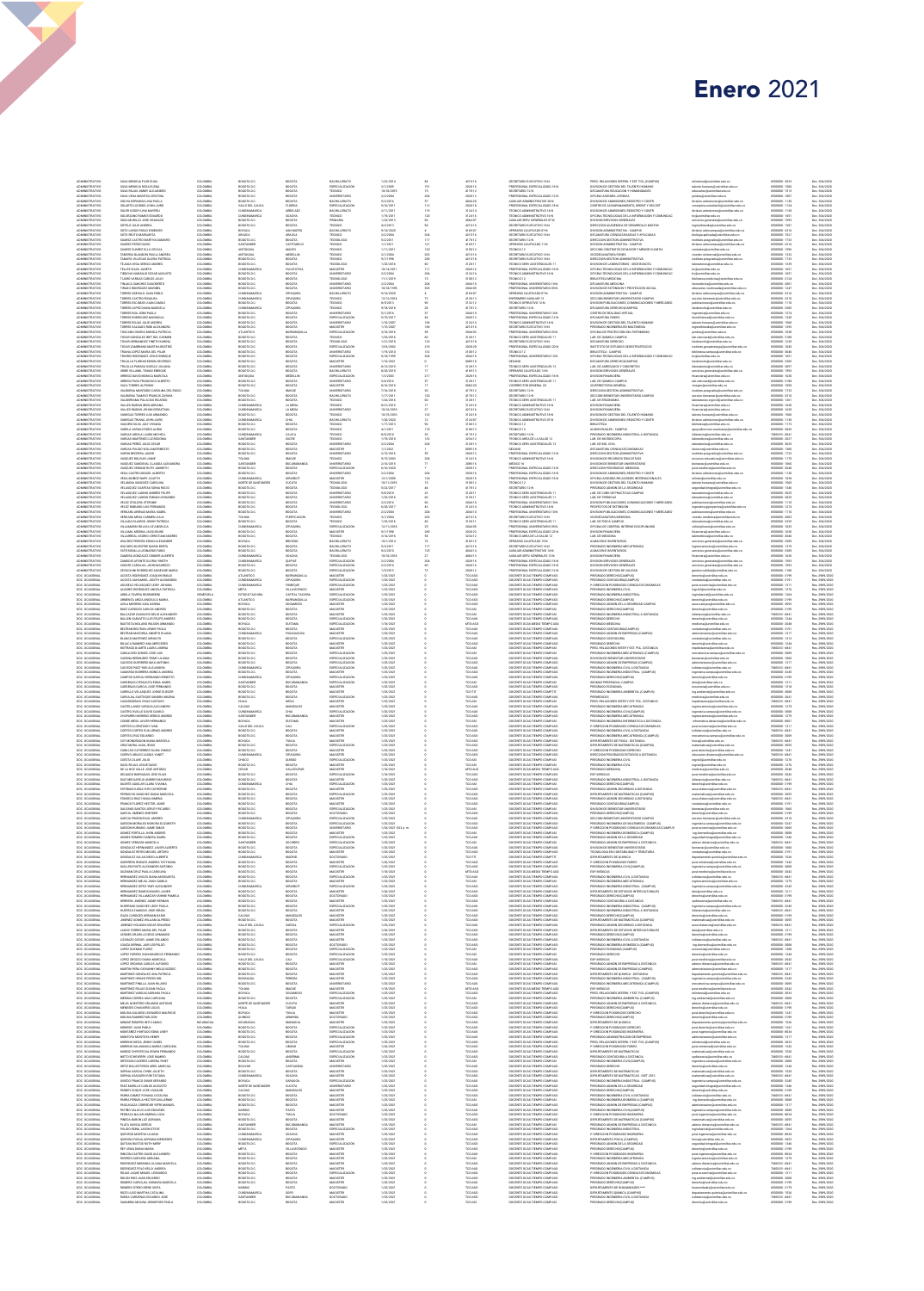| DOC OCASION                                             | SANCHEZ RUZ CAMILO ANDRES                                                                                                                                               | COLOMBIA                                                 |                                                          | ZIPAQUIRA                                  | ESPECIALIZACIO                                                        | 1/25/20                                        |                         | TCO-AU                                                                   | DOCENTE OCAS TIEMPO COMPAU                                                                                                | PREGRADO INGENIERIA CIVIL(CAMPUS)                                                                                                                                                                      | eleria.campus@unimilitar.edu                                                                                                               |                                                             | Res. 2989/20                                       |
|---------------------------------------------------------|-------------------------------------------------------------------------------------------------------------------------------------------------------------------------|----------------------------------------------------------|----------------------------------------------------------|--------------------------------------------|-----------------------------------------------------------------------|------------------------------------------------|-------------------------|--------------------------------------------------------------------------|---------------------------------------------------------------------------------------------------------------------------|--------------------------------------------------------------------------------------------------------------------------------------------------------------------------------------------------------|--------------------------------------------------------------------------------------------------------------------------------------------|-------------------------------------------------------------|----------------------------------------------------|
| DOC. OCASIONAL<br>DOC. OCASIONAL                        | ianz morales eleen chiquinquir)<br>iaucedo meza gabriela maria                                                                                                          | VENEZUELA<br>COLOMBIA                                    | ESTADO TACHIN<br>BOGOTA D.C                              | CAPITAL TACHR<br><b>DOGOTA</b>             | MAGISTER<br>DOCTORADO                                                 | 1/25/202<br>1/25/202                           |                         | TCO-ASO<br>TCO-TIT                                                       | DOCENTE OCAS, TIEMPO COMPASO<br>DOCENTE OCAS, TIEMPO COMPTIT.                                                             | PREGRADO INGENIERIA AMBIENTAL (CAMPUS)<br>DEPARTAMENTO DE HUMANIDADES ****                                                                                                                             | ing ambiental@unimilitar.edu.co<br>humanidades@unimilitar.edu.co                                                                           | 6500000 - 3008<br>6500000 - 3008<br>6500000 - 3179          | Res. 2989/2020<br>Res. 2989/2020                   |
| DOC. OCASIONAL<br>DOC OCASIONA                          | TANDRA ZAFRA FERNANDO<br>CRRES TORRES ELMAN ROMAN                                                                                                                       | COLOMBIA<br>COLOMBIA                                     | BOSOTA D.C.<br>BOGOTA D.C.                               | DOGOTA<br>BOGOTA                           | MAGISTER<br>UNIVERSITARIO                                             | 1/25/2021<br>(25/202)                          |                         | TCOASO<br>TCO-ASO                                                        | DOCENTE OCAS TIEMPO COMPASO<br>DOCENTE OCAS, TIEMPO COMPASO                                                               | PREGRADO INGENIERIA INDUSTRIAL (CAMPUS)<br>PRECISION EDONOMIA (CAMPITE)                                                                                                                                | ingenieria.campus@unimilitar.edu.ca<br>contraturimitar.edu.co                                                                              | 6500000 - 3245<br>6500000-1200                              | Res. 2989/2020                                     |
| DOC. OCASIONA                                           | TOVAR ZAMBRANO GERMAN ARTURO                                                                                                                                            | COLOMBIA                                                 | BOGOTA D.C.                                              | BOGOTA                                     | MAGISTER                                                              | (25/202)                                       |                         | COASC                                                                    | DOCENTE OCAS, TIEMPO COMPASO                                                                                              | PRECIPADO ADMON SECURIDAD A DISTANCIA                                                                                                                                                                  | asso distancia@unimilitar.edu.ca                                                                                                           | 1400333-6041                                                | Res. 2989/2020<br>Res. 2989/2020                   |
| DOC. OCASIONA<br>DOC. OCASIONA                          | RUJILLO VELEZ MARGARITA PATRICIA<br>MLLEJO JOYAS MARTHA ISABEL                                                                                                          | COLOMBIA<br>COLOMBIA                                     | BOGOTA D.C.<br>VALLE DEL CAUC                            |                                            | MARINIAN<br>ESPECIALIZACIO<br>DOCTORADO                               |                                                |                         | ICOASI<br>ICOASI                                                         | DOCENTE OCAS, TIEMPO COMPAS<br>DOCENTE OCAS, TIEMPO COMPAS                                                                | PREG. RELACIONES INTER Y EST. POL DISTANCIA<br>PREGRADO DIOLOGIA APLICADA<br>DEPARTAMENTO DE HUMANIDADES - DISTANCIA                                                                                   | riepdistancia@unimiltar.edu.co<br>programa.biologia@unimiltar.edu.c                                                                        |                                                             | Nes. 2989/2000<br>Res. 2989/2000<br>Res. 2989/2000 |
| DOC. OCASIONA                                           | VARELA LONDOÑO SANDRA PATRICIA                                                                                                                                          |                                                          | BOGOTA D.C                                               | BOGOTA                                     | MAGISTER                                                              | 1/26/2021                                      |                         | TCOASO                                                                   | DOCENTE OCAS TIEMPO COMPASO<br>DOCENTE OCAS, TIEMPO COMPASO                                                               | ADRESS 20 OTHERSTRAKTS                                                                                                                                                                                 | umanidades@unimilitar.edu.co                                                                                                               | 7400333 - 6041                                              | Res. 2989/2020                                     |
| DOC. OCASIONA<br>DOC. OCASIONA                          | YRIGAS BELTRAN JINCH HENRY<br>IARGAS VARGAS RAFAEL ANTONIO                                                                                                              | COLOMBIA<br>COLOMBIA                                     | BOSOTA D.C.<br>BOGOTA D.C                                | DOGOTA<br>DOGOTA                           | MAGISTER<br>DOCTORADO                                                 | 1/25/2021<br>1/18/2021                         |                         | TCOASO<br>MTO-ASD                                                        | DOCENTE OCAS MEDIO TIEMPO ASO                                                                                             | PREGRADO MEDICINA                                                                                                                                                                                      | fisica@unimilitatedu.co<br>nedicina@unimilitar.edu.co                                                                                      | 6500000 - 1523<br>6500000 - 2040                            | Res. 2989/2020<br>Res. 2989/2020                   |
| DOC. OCASIONA<br>DOC. OCASIONA                          | HRGAS VASQUEZ MARTHA LUCIA<br><b>ELASCO MUÑOZ ANTONIO</b>                                                                                                               | COLOMBIA<br>COLOMBIA                                     | SANTANDER<br>BOGOTA D.C.                                 | <b>BUCARAM</b><br>BOGOTA                   | MAGISTER<br>ESPECIALIZACION                                           | /25/2021<br> /25/2021                          |                         | <b>COASE</b><br>COASC                                                    | DOCENTE OCAS, TIEMPO COMPASO<br>DOCENTE OCAS, TIEMPO COMPASO                                                              | PREGRADO ADMON SEGURDAD A DISTANCIA<br>DEPARTAMENTO DE MATEMATICAS (CAMPUS)                                                                                                                            | .<br>1880. distancia@unimilitar.edu.co<br>11atematicas@unimilitar.edu.co                                                                   | 1400333 - 604<br>6500000-2055                               | Res. 2989/2020<br>Res. 2989/2020                   |
| DOC OCASIONAL<br>DOC OCASIONAL<br>DOC OCASIONAL         | IELASQUEZ CASTIBLANCO VESSICA LICETH<br>IERNAZA TRILILLO MARIO ALFONSO<br>IERCHIRA MORATO MANUEL DARIO                                                                  | COLOMBIA<br>COLOMBIA                                     | BOGOTA D.C.<br>(ALLE DEL CAUC)                           | EGGOTA<br>EGGOTA<br>CALI                   | MAGISTER<br>MAGISTER<br>ESPECIALIZACION                               |                                                |                         | TEDASI<br>TEDASI<br>TEDASI                                               | DOCENTE OCAS TEMPO COMPASI<br>DOCENTE OCAS TEMPO COMPASO<br>DOCENTE OCAS TEMPO COMPASO                                    | P DRECCION POSSRADOS INGENERIA<br>PRESRADO CONTADURIA A DISTANCIA<br>DEPARTAMENTO DE FISICA                                                                                                            | post ingenieria@unimilitatedu.c<br>cpdistancia@unimilitatedu.co<br>fisica@unimilitatedu.co                                                 | 6500000 - 8034<br>7480333 - 6841<br>6500000 - 1523          | nes. 2009/2000<br>Res. 2989/2000<br>Res. 2989/2000 |
|                                                         |                                                                                                                                                                         |                                                          | CUNDINAMARC:                                             | SIMJACA                                    |                                                                       | 1/25/202                                       |                         |                                                                          |                                                                                                                           |                                                                                                                                                                                                        |                                                                                                                                            |                                                             |                                                    |
| DOC. OCASIONA<br>DOC PLANTA                             | ZAMBRANO SANCHEZ LUIS EDUAR<br>ACERO MONDRAGON EDWARD JAVIER                                                                                                            | NINGLINO<br>COLOMBIA                                     | CIVILIAN<br>BOSOTA D.C.                                  | NNGUNO<br>DOGOTA                           | UNIVERSITARIO<br>ESPECIALIZACION                                      | 1/25/2021<br>7/16/2010                         |                         | TCO-ASI<br>TC_ASI                                                        | DOCENTE OCAS, TIEMPO COMPASI<br>DOCENTE TIEMPO COMPLETO ASISTENTE                                                         | P DRECCION POSGRADOS DERECHO<br>PREGRADO MEDICINA                                                                                                                                                      | post derecho@unimilitar.edu.co<br>medicina@unimilitar.edu.co                                                                               | 6500000 - 1241<br>6500000 - 2040                            | Res. 2989/2020<br>Dec. 310/2020                    |
| DOC PLANTA<br>DOC PLANTA                                | ACOSTA NIÑO GEMA ELIMICE<br>ACCSTA RUBIANO CLGA MARLENE                                                                                                                 | COLOMBIA<br>COLOMBIA                                     | CLINDINAMARC:<br>DOGOTA D.C.                             | GUAYADA<br>BOGOTA                          | MAGISTER<br>MAGISTER                                                  | 7/8/2008<br>1/18/2019                          |                         | TC, ASO<br>TC, ASO<br>TC, ASO<br>TC, ASI<br>TC, ASI<br>TC, ASI           | DOCENTE TIEMPO COMPLETO ASOCIADO<br>DOCENTE TIEMPO COMPLETO ASOCIADO                                                      | A3MAU3 30 OTHERMETAHREN<br>PREGRADO ADMON DE EMPRESAS (CAMPUS)                                                                                                                                         | departamento, quimica Qunimilita                                                                                                           | 6500000 - 1526<br>6500000-1212                              | Dec. 210/2020<br>Dec. 310/2020                     |
| DOC. PLANTA                                             | COSTA SAHAMUEL MARTHA GIOV                                                                                                                                              | COLOMBIA                                                 |                                                          | ZIPAQUIRA                                  | ANGISTE                                                               | 7/2015                                         |                         |                                                                          | OCENTE TIEMPO COMPLETO ASOCIA                                                                                             | REGRADO CONTADURIA(CAM                                                                                                                                                                                 | departamento quimicação e e exe<br>administracion@unimilitar e du co<br>contaduria@unimilitar e du co                                      | 500000-219                                                  | Dec. 310/202                                       |
| DOC. PLANTA<br>DOC. PLANTA                              | ACUÑA COLLAZOS JULIAN ALFONSO<br>AGUILAR BENAVIDES MARLENE LUCIA                                                                                                        | COLOMBIA<br>COLOMBIA                                     | CAQUETA<br>SANTANDER                                     | FLORENCH<br>SOCOFRO                        | DOCTORADO<br>DOCTORADO                                                | 8/1/2016<br>7/15/2008                          |                         |                                                                          | DOCENTE TIEMPO COMPLETO ASISTENTE<br>DOCENTE TIEMPO COMPLETO ASISTENTE                                                    | DEPARTAMENTO DE MATEMATICAS<br>PREGRADO EICLOGIA APLICADA                                                                                                                                              | natematicas@unimilitar.edu.co<br>programa biologia@unimilitar.edu.co                                                                       | 6500000 - 1520<br>6500000 - 2085                            | Dec. 310/2020<br>Dec. 310/2020                     |
| DOC. PLANTA                                             | AGUILAR SANCHEZ JOHN FABIO                                                                                                                                              | COLOMBIA                                                 | BOSOTA D.C.                                              | DOGOTA                                     | MAGISTER                                                              | 1/18/2016                                      |                         | TC ASI<br>TC ASI                                                         | DOCENTE TIEMPO COMPLETO ASISTENTE                                                                                         | DEPARTAMENTO DE MATEMATICAS (CAMPUS)                                                                                                                                                                   | natematicas@unimilitar.edu.co                                                                                                              | 6500000 - 3055                                              | Dec. 310/2020                                      |
| DOC. PLANTA<br>DOC PLANTA                               | AGUIRRE DAVILA GYDNEA LOURDES<br>ALARCON DIAZ JOSE ISMAEL                                                                                                               | <b>DOLIVIA</b><br>COLOMBIA                               | <b>AVUOD</b><br>CUNDINAMARC:                             | DOLIVIA<br>UBATE                           | ESPECIALIZACION<br>MAGISTER                                           | 1/19/2010<br>7/17/2011                         | 122<br>114              |                                                                          | DOCENTE TIEMPO COMPLETO ASISTENTE<br>DOCENTE TIEMPO COMPLETO ASISTENTE                                                    | PREGRADO MEDICINA<br>MISION DE BIENESTAR UNIVERSITARIO                                                                                                                                                 | nedcha@unimiltar.edu.co<br>.<br>Neterstan@unimilitar.edu.co                                                                                | 6500000 - 2040<br>6500000-1060                              | Dec. 310/2020<br>Dec. 310/2020                     |
|                                                         | ALARCON PEÑA ANDREA<br>ALEMAN RAMERZ FERNANDO<br>ALMANZA JUNCO CARLOS ALBERTO<br>ALVES NOREÑA ALBA CATHERINE                                                            | COLOMBA<br>COLOMBA<br>COLOMBA<br>VENEZUELA               | BOWACA<br>BOGOTA D.C.<br>BOGOTA D.C.<br>ESTADO TACHIR    |                                            | OCTORAD<br>OCTORAD                                                    |                                                |                         | TC ASI<br>TC ASI<br>TC ASI<br>TC ASI<br>TC ASI                           | <b>SOCIATE TIEMPO COMPLETO ASOCIAE</b><br>SOCIENTE TIEMPO COMPLETO ASISTEN                                                | PREGRADO DERECHO<br>PREGRADO ADMINISTRACION DE EMPRESAS<br>PREGRADO ADMON DE EMPRESAS (CAMPUS)<br>PREGRADO ADMON DE LA SEGURIDAD CAMPUS                                                                | derecho@unimilitar.edu.co<br>administracion@unimilitar.edu.co<br>administracion@unimilitar.edu.co<br>asso.campus@unimilitar.edu.co         | 000000-1244<br>6500000-1317<br>6500000-1317<br>6500000-3093 |                                                    |
|                                                         |                                                                                                                                                                         |                                                          |                                                          |                                            |                                                                       |                                                |                         |                                                                          | DOCENTE TIEMPO COMPLETO ASOCIADO<br>DOCENTE TIEMPO COMPLETO ASOCIADO                                                      |                                                                                                                                                                                                        |                                                                                                                                            |                                                             |                                                    |
| DOC. PLANTA<br>DOC. PLANTA<br>DOC. PLANTA               | GRAD ODATRIA AYAMA                                                                                                                                                      | COLOMBIA                                                 | QUINDIO                                                  | BOGOTA<br>CAPITAL TACHIRA<br>QUIMBAYA      | MAGISTER<br>MAGISTER<br>DOCTORADO                                     | 2/1/2017<br>1/15/2008<br>1/18/2006             | $\frac{48}{156}$<br>100 | TC_ASO                                                                   | DOCENTE TIEMPO COMPLETO ASOCIADO                                                                                          | PREGRADO INGENIERIA MECATRONICA                                                                                                                                                                        | ingmecatronica@unimilitar.edu.co                                                                                                           | 6500000 - 1279                                              | Dec. 310/2020<br>Dec. 310/2020<br>Dec. 310/2020    |
| DOC. PLANTA<br>DOC PLANTA                               | ANGULO CAMARGO MILTON FERNANDO<br>ADEDANCE CHADADOO WILLIAM ADMILICO                                                                                                    | COLOMBIA<br>COLOMBIA                                     | MAGDALENA<br>BOYACA                                      | SANTA MARTA<br><b>TUNJA</b>                | MAGISTER<br>DOCTORADO                                                 | 1/27/2020<br>7/16/2010                         |                         | to Aux                                                                   | DOCENTE TIEMPO COMPLETO AUXILIAR<br>DOCENTE TIEMPO COMPLETO TITULAR                                                       | AMONOG2 OGAGERS<br>PREGRADO INGENIERIA MECATRONICA                                                                                                                                                     | conomia@unimiltar.edu.co                                                                                                                   | 6500000 - 1318<br>6500000-1279                              | Dec. 310/2020<br>Dec. 210/2020                     |
| DOC PLANTA                                              | APONTE CHIRNI DIEGO ORLANDO<br>ARANZAZU LOPEZ CARLOS URIEL                                                                                                              | COLOMBIA<br>COLOMBIA                                     | CUNDINAMARCI<br>VALLE DEL CAU                            |                                            | MAGISTER<br>MAGISTER                                                  | 1/6/2018<br>1/1/2005                           | 126                     | TC_TIT<br>TC_ASI<br>TC_ASI                                               | <b>DOCENTE TIEMPO COMPLETO ASISTENT</b><br>DOCENTE TIEMPO COMPLETO ASISTENT                                               | .<br>FREGRADO ADMON DE EMPRESAS (CAMPUS)<br>FREGRADO INGENIERIA EN MULTIMEDIA                                                                                                                          | ingmecatronica@unimilitar.edu.co<br>administracion@unimilitar.edu.co<br>ingmalilmedia@unimilitar.edu.co                                    | 6500000 - 1317<br>6500000 - 1317                            | Dec. 310/2020<br>Dec. 310/2020                     |
|                                                         | ARCINIDAS ORTIZ JAIME ALFONSO                                                                                                                                           |                                                          |                                                          |                                            |                                                                       | 2/5/2014                                       |                         |                                                                          |                                                                                                                           | PREGRADO INGENIERIA INDUSTRIAL                                                                                                                                                                         |                                                                                                                                            | 6500000 - 1264                                              | Dec. 310/2020                                      |
| DOC. PLANTA<br>DOC. PLANTA                              | ARENAS NAVARRO ISNARDO                                                                                                                                                  | COLOMBIA<br>COLOMBIA                                     | TOLIMA<br>SANTANDER                                      | TONICA<br>DOJACA<br>DARTAGO<br>BUCARAMANGA | MAGISTER<br>DOCTORADO                                                 | 1/27/2021                                      |                         | TC,ASO<br>TC,AUX                                                         | DOCENTE TIEMPO COMPLETO ASOCIADO<br>DOCENTE TIEMPO COMPLETO ALIXUJAR                                                      | DEPARTAMENTO DE MATEMATICAS                                                                                                                                                                            | ingindustrial@unimilitar.edu.co<br>matematicas@unimilitar.edu.co                                                                           | 6500000 - 1520                                              | Dec. 310/2020                                      |
| DOC. PLANTA<br>DOC PLANTA                               | AREVALO DAZA CAROL EUGENIA<br>ASOTY PULIDO CAMILO ENRIQUE                                                                                                               | COLOMBIA<br>COLOMBIA                                     | BOYACA<br>BOGOTA D.C.                                    | GARAGOA<br>BOGOTA                          | MAGISTER<br>MAGISTER                                                  | 7/18/2005                                      |                         | TC_ASI                                                                   | DOCENTE TIEMPO COMPLETO ASISTENTE<br>DOCENTE TIEMPO COMPLETO TITULAR                                                      | PREGRADO INGENIERIA CIVIL A DISTANCIA<br>DOCTORADO EN CIENCIAS APLICADAS - CAMPUS                                                                                                                      | icdistancia@unimilitar.edu.co                                                                                                              | 7400333 - 6041<br>6500000 - 3202                            | Dec. 310/2020<br>Dec. 310/2020<br>Dec. 310/2020    |
| DOC PLANTA                                              | PEACHTREACH PEAKS PATTERS                                                                                                                                               | COLOMBIA                                                 | BOGOTA D.C.                                              | BOGOTA                                     | CCTORADO                                                              | 0/6/2018<br>6/3/2014                           |                         | TOJIT<br>TOJIT<br>TOJASI<br>TOJASI<br>TOJASI                             | DOCENTE TIEMPO COMPLETO ASISTENTE                                                                                         | REGRADO RELACIONES INTER Y ESTUDIOS POLITICOS                                                                                                                                                          | deternal@unimilitar.edu.ca                                                                                                                 | 0300000-1344                                                |                                                    |
| DOC PLANTA<br>DOC PLANTA<br>DOC PLANTA                  | ARTEAGA SARAIENTO WILFREO JAVER<br>AVELLA VARGAS MARIA ESPERANZA<br>AVEA CHACON LUZ DARY                                                                                | COLOMBIA<br>COLOMBIA                                     | ATLANTICO<br>BOGOTA D.C.<br>BOGOTA D.C.                  |                                            | MAGISTER<br>MAGISTER<br>MAGISTER                                      |                                                |                         |                                                                          | DOCENTE TEMPO COMPLETO AGISTENTE<br>DOCENTE TEMPO COMPLETO AGISTENTE<br>DOCENTE TEMPO COMPLETO AGISTENTE                  |                                                                                                                                                                                                        | ingenieria.campus@unimilitar.edu.co<br>medicina@unimilitar.edu.co<br>bienestar@unimilitar.edu.co                                           | 0500000 - 3245<br>6500000 - 2048<br>6500000 - 1060          |                                                    |
| DOC. PLANTA                                             | AVLA MORALES JUAN CARLOS                                                                                                                                                | COLOMBIA                                                 | BOYACA                                                   | DOGOTA<br><b>TUNJA</b>                     | DOCTORADO                                                             | 2/1/1995<br>5/2/2002                           | 312<br>212              |                                                                          | DOCENTE TIEMPO COMPLETO ASOCIADO                                                                                          | PREGRADO MEDICINA                                                                                                                                                                                      | nedcina@unimilitar.edu.co                                                                                                                  | 6500000 - 2040                                              | Dec. 310/2020<br>Dec. 310/2020                     |
| DOC. PLANTA<br>DOC PLANTA                               | AVILES SANCHEZ OSCAR FERNANDO<br>BAHAMON CARDONA CARLOS AUGUSTO                                                                                                         | COLOMBIA<br>COLOMBIA                                     | BOSOTA D.C.<br>BOSOTA D.C.                               | <b>DOGOTA</b>                              | DOCTORADO<br>ESPECIALIZACION                                          | 3/16/1998                                      | 274                     | 10,450<br>10,117                                                         | DOCENTE TIEMPO COMPLETO TITULAR<br>DOCENTE TIEMPO COMPLETO ASISTENTE                                                      | PREGRADO INGENERIA MECATRONICA<br>PREGRADO INGENIERIA DE MULTIMEDIA (CAMPUS)                                                                                                                           | ingmecatronica@unimilitar.edu.co                                                                                                           | 6500000 - 1279<br>6500000 - 3247                            | Dec. 310/2020<br>Dec. 310/2020                     |
| DOC PLANTA                                              | BAHAMON DUSSAN AUGUSTO                                                                                                                                                  | COLOMBIA                                                 | <b>HJLA</b>                                              | BOGOTA<br>PITALITO                         | MAGISTER                                                              | 7/6/2015<br>3/1/2004                           |                         | TC_ASI<br>TC_ASO                                                         | DOCENTE TIEMPO COMPLETO ASOCIADO                                                                                          | PREGRADO INGENIERIA INDUSTRIAL                                                                                                                                                                         | .<br>ngenieria.campus@unimilitar.edu.co<br>ngindustrial@unimilitar.edu.co                                                                  | 6500000 - 1264                                              | Dec. 310/2020                                      |
| DOC PLANTA<br>DOC PLANTA                                | EAHAMON JARA MARTHA LUCIA<br>EALLESTEROS LARROTTA DORA MARIA                                                                                                            | COLOMBIA<br>COLOMBIA                                     | HULA<br>SANTANDER<br>BOGOTA D.C.                         | NEVA<br>BUCARAI                            | WWW.ATER<br>MAGISTER<br>DOCTORAL                                      | 01/2004<br>10/15/2004<br>1/1/2007              |                         | to Asi<br>To <sub>u</sub> nt                                             | DOCENTE TIEMPO COMPLETO ASISTENTI<br>DOCENTE TIEMPO COMPLETO TITULAR                                                      | DRECCIÓN GESTIÓN ADMINISTRATIVA<br>PREGRADO INGENIERIA DE TELECOMUN                                                                                                                                    | instituto posgrados@unimilita<br>Inglelecomunicaciones@unim                                                                                | 6366666 - 1269<br>6500000 - 1733<br>6500000 - 1282          | Dec. 210/2020<br>Dec. 210/2020<br>Dec. 210/2020    |
| DOC PLANTA                                              | BALLESTEROS RIVEROS FRANK ALEXANDER                                                                                                                                     |                                                          |                                                          | DOGOTA                                     | MAGISTER                                                              | 1/13/2015                                      |                         | TC_ASI                                                                   | DOCENTE TIEMPO COMPLETO ASISTENTI                                                                                         | PREGRADO INGENIERIA INDUSTRIAL                                                                                                                                                                         | ingindustrial@unimilitar.edu.co                                                                                                            | 6500000 - 1264                                              | Dec. 310/2020                                      |
| DOC. PLANTA<br>DOC. PLANTA                              | BAQUERO RODRIGUEZ GUSTAVO ANDRES<br>BARON COLMENARES MIRYAM EDITH                                                                                                       | COLOMBIA<br>COLOMBIA                                     | CUNDINAMARC<br><b>CLINDINAMARCA</b>                      | ZIPAQUIRA<br>ZIPAQUIRA                     | DOCTORADO<br>MAGISTER                                                 | 2/1/2017<br>9/18/2014                          |                         | TC ASI<br>TC ASI                                                         | DOCENTE TIEMPO COMPLETO ASISTENTE<br>DOCENTE TIEMPO COMPLETO ASISTENTE                                                    | PREGRADO INGENIERIA AMBIENTAL (CAMPUS)<br>PREGRADO DERECHO(CAMPUS)                                                                                                                                     | ing ambiental@unimilitar.edu.co<br>Serecho@unimilitar.edu.co                                                                               | 6500000 - 3008<br>6500000 - 3199                            | Dec. 310/2020<br>Dec. 310/2020                     |
| DOC PLANTA<br>DOC PLANTA                                | ARRIOS TAO HERNANDO<br>ORIAL AZEM AT2TUAL                                                                                                                               | COLOMBIA<br>COLOMBIA                                     | TOLIMA<br>TRONAMADO                                      | NATAGAIMA<br>GUAYAIETAL                    | DOCTORADO<br>ESPECIALIZACIO                                           | 1/14/201<br>insnow                             |                         |                                                                          | DOCENTE TIEMPO COMPLETO TITULAR<br>DOCENTE TIEMPO COMPLETO ASISTENTI                                                      | OCTORADO EN BIOETICA - CAMPUS<br>DEPARTAMENTO DE FISIO                                                                                                                                                 | .<br>Socionado bioetica@unimilitar.edu.co<br>Isica@unimilitar.edu.co                                                                       | 6500000-2002<br>0300000-1522                                | Dec. 310/2020<br>Dec. 310/2020                     |
| DOC PLANTA                                              | KUTISTA SILVA GLADYS LEONOR                                                                                                                                             | <b>DLOMEN</b>                                            | 050TA D.C.                                               |                                            | WEISTER                                                               |                                                |                         |                                                                          | OCENTE TIEMPO COMPLETO ASISTENTI                                                                                          | SEPARTAMENTO DE MATEMATICAS                                                                                                                                                                            |                                                                                                                                            |                                                             | Dec. 310/2020                                      |
| DOC. PLANTA<br>DOC. PLANTA                              | BECERRA SALAMANCA WILLIAM<br>BEJARANO BELTRAN JUAN KAVACIO                                                                                                              | COLOMBIA<br>COLOMBIA                                     | 8050TA D.C.<br>8050TA D.C.                               | DOGOTA<br>DOGOTA                           | MAGISTER<br>MAGISTER                                                  | 2/1/2001<br>2/1/2018                           | 229                     | TO_TIT<br>TO_ASI<br>TO_ASI<br>TO_ASI<br>TO_AUX                           | DOCENTE TIEMPO COMPLETO ASISTENTE<br>DOCENTE TIEMPO COMPLETO AUXILIAR                                                     | DEPARTAMENTO DE MATEMATICAS<br>PREGRADO ADMON SEGURIDAD A DISTANCIA                                                                                                                                    | matematicas@usimilitar.edu.co<br>matematicas@usimilitar.edu.co<br>asso.distancia@unimilitar.edu.co                                         | 6500000 - 1520<br>7400333 - 6041                            | Dec. 310/2020<br>Dec. 310/2020                     |
| DOC. PLANTA<br>DOC. PLANTA                              | BEJARANO NAVARRO HECTOR DAVID<br>BEJARANO RODRIGUEZ MARCOS ANTONIO                                                                                                      | COLOMBIA<br>COLOMBIA                                     | BOSOTA D.C.<br>BOSOTA D.C.                               | DOGOTA<br>DOGOTA                           | MAGISTER<br>ESPECIALIZACIÓN                                           | 2/1/2005<br>6/1/2010                           | 192<br>120              | TC_ASI<br>MT_AUX                                                         | DOCENTE TIEMPO COMPLETO ASISTENTE<br>DOCENTE MEDIO TEMPO ALIXILIAR                                                        | PREGRADO CONTADURIA A DISTANCIA<br>PREGRADO MEDICINA                                                                                                                                                   | cpdistancia@unimilitar.edu.co<br>nedcha@unimiltar.edu.co                                                                                   | 7400333 - 6041<br>6500000 - 2040                            | Dec. 310/2020<br>Dec. 310/2020                     |
| DOC PLANTA                                              | BELTRAN CASAS ORIETTA IVONNE                                                                                                                                            | COLOMBIA                                                 | <b>ARAUCA</b>                                            | TAME                                       | MAGISTER                                                              | 8/2/2009                                       | 128                     | MI (man<br>TC , ASI<br>TC , ASI<br>TC , ASI<br>TC , ASI<br>TC , ASI      | DOCENTE TIEMPO COMPLETO ASISTENTE                                                                                         | PREGRADO MEDICINA                                                                                                                                                                                      | nedicina@unimilitar.edu.co                                                                                                                 | 6500000 - 2040                                              | Dec. 210/2020                                      |
| DOC PLANTA                                              | IENAVIDES VILLAMARIN CLARA JUDITH<br>IENITEZ CARDENAS LUISA FERNANDA                                                                                                    | COLOMBIA<br>COLOMBIA<br>COLOMBIA                         | ROGOTA D.C.<br>BOGOTA D.C.<br>BOGOTA D.C.                | BOGOTA                                     | MAGISTER<br>MAGISTER                                                  | --------<br>3/1/2007<br>4/6/2015               |                         |                                                                          | DOCENTE MEDIO TEMPO ASOCIADO<br>DOCENTE TIEMPO COMPLETO ASISTENTE                                                         | .<br>CONSULTORIO ATENCION PRIMARIA<br>PREGRADO MEDICINA                                                                                                                                                | atencion primaria@unimilitar.edu.c<br>medicina@unimilitar.edu.co                                                                           | 6500000-2197<br>6500000-2040                                | Dec. 310/2020<br>Dec. 310/2020                     |
| DOC. PLANTA<br>DOC. PLANTA                              | BERMUDEZ MEJIA JORGE ANTONIO<br>BERNAL ACERO LUIS HORACIO                                                                                                               |                                                          | BOGOTA D.C.<br>BOGOTA D.C.                               | DOGOTA<br>DOGOTA                           | ESPECIALIZACION<br>ESPECIALIZACION                                    | 3/3/2008                                       | 155                     |                                                                          | DOCENTE TIEMPO COMPLETO ASISTENTE<br>DOCENTE TIEMPO COMPLETO ASISTENTE                                                    | DEPARTAMENTO DE ESTUDIOS INTERCULTURALES<br>PREGRADO INGENIERIA MECATRONICA                                                                                                                            | dein@unimilitar.edu.co<br>Ingmecatronica@unimilitar.edu.co                                                                                 | 6500000 - 1211                                              | Dec. 310/2020<br>Dec. 310/2020                     |
| DOC. PLANTA                                             | BERNAL BERMUDEZ CLAUDIA LILIANA                                                                                                                                         | COLOMBIA                                                 | BOSOTA D.C.                                              | DOGOTA                                     | MAGISTER                                                              | 3/1/200<br>6/4/2002                            | 229<br>224              | TC_ASI                                                                   | DOCENTE TIEMPO COMPLETO ASISTENTE                                                                                         | PREGRADO MEDICINA                                                                                                                                                                                      | edcha@unimilitar.edu.co                                                                                                                    | 6500000-1279<br>6500000 - 2040                              | Dec. 310/2020                                      |
| DOC. PLANTA<br>DOC PLANTA                               | BERNAL LOPEZ OSCAR JAVIER<br>BERNAL RAMIREZ EDWIN JESITH                                                                                                                | COLOMBIA<br>COLOMBIA                                     | <b>ATLANTICO</b><br>BOGOTA D.C.                          | <b>BARRANQUELA</b><br>BOGOTA               | MAGISTER<br>MAGISTER                                                  | 8/1/2017<br>7/1/2016                           |                         | TO AUX                                                                   | DOCENTE TIEMPO COMPLETO AUXILIAR<br>DOCENTE TIEMPO COMPLETO ASISTENTE                                                     | PREGRADO INGENIERIA AMBIENTAL (CAMPUS)<br><b>PREGRADO DERECHO</b>                                                                                                                                      | ing ambiental@unimilitar.edu.co<br>echo@unimilitar.edu.co                                                                                  | 6500000 - 3008<br>0500000-1244                              | Dec. 310/2020<br>Dec. 310/2020                     |
|                                                         | LANCO BLANCO JACQUELINE<br>DTERO OSPINA MARIA RIMA<br>.                                                                                                                 |                                                          | SANTANDER<br>(ALLE DEL CALIC)                            | SOCORRO<br>PALMIRA                         |                                                                       | 5/1/2013<br>5/2/2003                           |                         |                                                                          |                                                                                                                           |                                                                                                                                                                                                        |                                                                                                                                            |                                                             | Dec. 310/2020<br>Dec. 310/2020                     |
|                                                         |                                                                                                                                                                         |                                                          |                                                          |                                            | DOCTORADO                                                             | 8/1/2019                                       |                         | 10,451<br>10,451<br>10,451<br>10,451<br>10,451                           |                                                                                                                           |                                                                                                                                                                                                        | derecho (junimilitat edu co<br>vicedec economia (junimilitat edu co<br>post economia (junimilitat edu co<br>matematica (qunimilitat edu co |                                                             |                                                    |
| DOC. PLANTA<br>DOC. PLANTA                              | BRICEÑO ZULUAGA FRANCISCO JAVER<br>BUITRAGO ALEMAN MARIA ROCIO                                                                                                          | COLOMBIA<br>COLOMBIA                                     | 8050TA D.C.<br>8050TA D.C.                               | DOGOTA<br>DOGOTA                           | ESPECIALIZACIO                                                        | 3/16/199                                       |                         |                                                                          | DOCENTE TIEMPO COMPLETO AUXULIAR<br>DOCENTE TIEMPO COMPLETO ASISTENTE                                                     | PREGINALI LIMILATION<br>VICEDICANA TURING CENERAL ECONOMICAS<br>VICEDICANATURA CENERAL ECONOMICAS<br>MAESTRIA EN BIOLOGIA APLICADA - CAMPUS<br>CEPARIMANTO DE MATEMATICAS<br>TITUL TURING INFORMATICAL |                                                                                                                                            | 6500000 - 3009<br>6500000 - 1520                            | Dec. 310/2020<br>Dec. 310/2020                     |
| DOC. PLANTA<br>DOC PLANTA                               | BUITRAGO SUESCUN OSCAR YECID<br>CABRALES SALAZAR OMAR                                                                                                                   | COLOMBIA<br>COLOMBIA                                     | BOGOTA D.C<br>BOSCTA D.C.                                | DOGOTA<br>BOGOTA                           | MAGISTER<br>DOCTORADO                                                 | 12/1/2011<br>10/16/2012                        | 110                     | TC_ASO<br>TC, ASO<br>TC, ASO<br>TC, ASO<br>TC, ASI<br>TC, ASI<br>TC, ASI | DOCENTE TIEMPO COMPLETO ASOCIADO<br>DOCENTE TIEMPO COMPLETO ASOCIADO                                                      | PREGRADO INGENIERIA INDUSTRIAL<br>DEPARTAMENTO DE HUMANIDADES ***                                                                                                                                      | ingindustrial@unimilitar.edu.co<br>.<br>numanidades@unimilitar.edu.co                                                                      | 6500000 - 1264<br>6500000 - 3179                            | Dec. 310/2020<br>Dec. 210/2020                     |
| DOC PLANTA                                              | CABRERA ALBORNOS LUIS ALFREDO                                                                                                                                           | COLOMBIA                                                 | NARINO                                                   | PASTO                                      | ESPECIALIZACION                                                       | 1/16/2012                                      |                         |                                                                          | DOCENTE TIEMED COMPLETO ASISTENTE                                                                                         | PREGRADO ADMON DE LA SEGURIDAD                                                                                                                                                                         |                                                                                                                                            | 6500000-134                                                 | Dec. 310/2020                                      |
| DOC PLANTA<br>DOC PLANTA                                | CADENA AFANADOR WALTER RENE<br>CALDAS FLAUTERO OSCAR IVAN                                                                                                               | COLOMBIA<br>COLOMBIA                                     | SANTANDER<br>SANTANDER<br>BOGOTA D.C.                    | BARRAN<br>BOGOTA                           | MAGISTER<br>MAGISTER<br>DOCTORADO                                     | -------<br>2/2/2004<br>7/7/2015                |                         |                                                                          | DOCENTE TIEMPO COMPLETO ASOCIADO<br>DOCENTE TIEMPO COMPLETO ASISTENT                                                      | PREGRADO DERECHO<br>PREGRADO DERECHO<br>PREGRADO INGENIERIA INDUSTRIAL (CAMPUS)                                                                                                                        | sentanaanspermaanseste<br>derecho@unimilitar.edu.co<br>ingenieria.campus@unimilitar.edu.co                                                 | 6500000 - 1244<br>6500000 - 1244                            | Dec. 210/2020<br>Dec. 210/2020<br>Dec. 210/2020    |
| DOC PLANTA<br>DOC. PLANTA                               | CALLE MEZA MELBA LUZ<br>CAMACHO TAUTA JAVIER FERNANDO                                                                                                                   | COLOMBIA                                                 | SAVUOB<br>BOGOTA D.C                                     | CARTAGEN<br><b>DOGOTA</b>                  | DOCTORADO                                                             | 7/21/2014<br>4/1/2002                          | 214                     | re m                                                                     | DOCENTE TIEMPO COMPLETO ASISTENTE<br>DOCENTE TIEMPO COMPLETO TITULAR                                                      | PREGRADO DERECHO(CAMPUS)<br>PREGRADO INGENIERIA CIVIL                                                                                                                                                  | derecho@unimilitar.edu.co<br>inscivilizarimilitar.edu.co                                                                                   | 6500000-2199<br>6500000 - 1276                              | Dec. 310/2020<br>Dec. 310/2020                     |
| DOC. PLANTA<br>DOC PLANTA                               | CAMARGO MAYORGA DAVID ANDRES<br>CANTOR MANCIPE LLC YEMRE                                                                                                                | COLOMBIA<br>COLOMBIA                                     | BOGOTA D.C<br>BOGOTA D.C.                                | DOGOTA<br>BOGOTA                           | MAGISTER<br>MAGISTER                                                  | 3/1/2011<br>2/1/2018                           | 119                     | TC_AS                                                                    | DOCENTE TIEMPO COMPLETO ASISTENTE<br>DOCENTE TIEMPO COMPLETO ASISTENTE                                                    | PREGRADO CONTADURIA<br>DEPARTAMENTO DE ESTUDIOS INTERCULTURALES                                                                                                                                        | ontaduria@unimilitar.edu.ca<br>.<br>Sein@unimilitar.edu.co                                                                                 | 6500000 - 1313<br>6500000-1211                              | Dec. 310/2020<br>Dec. 310/2020                     |
| DOC PLANTA                                              | CANTOR RINCON FERNANDO                                                                                                                                                  | COLOMBIA                                                 | 00001400                                                 | BOGOTA                                     | CCTORADO                                                              | 12/200                                         | 222                     |                                                                          | DOCENTE TIEMPO COMPLETO ASISTENTI                                                                                         | REGRADO BIOLOGIA APLICADA                                                                                                                                                                              |                                                                                                                                            | 6500000-208                                                 | Dec. 310/2020                                      |
|                                                         | ADENAS HOYOS ROSITA DEL PEJA<br>ADENAS QUIROGA ELSA ADRIANA                                                                                                             | COLOMBIA<br>COLOMBIA                                     |                                                          |                                            | MGISTER<br>MGISTER                                                    | 1/22/200<br>3/1/2001                           |                         |                                                                          | DOCENTE TIEMPO COMPLETO ASISTEN<br>DOCENTE TIEMPO COMPLETO ASISTEN                                                        |                                                                                                                                                                                                        | programa biologia@unimilitar.edu.co<br>relinternal@unimilitar.edu.co<br>ingcivi@unimilitar.edu.co                                          |                                                             | Dec. 310/2020<br>Dec. 310/2020                     |
| DOC PLANTA                                              | CARDONA GOMEZ JUAN CARLOS                                                                                                                                               |                                                          | BOYACA<br>BOGOTA D.C.<br>ANTIOQUA                        | MEDELLIN                                   | DOCTORADO                                                             | 2/4/2020                                       |                         | TC ASI<br>TC ASI<br>TC ASI<br>TC ASI<br>TC ASO                           | DOCENTE TIEMPO COMPLETO ASOCIADO                                                                                          | PREGRADO BELACIONES INTER Y ESTUDIOS POL<br>PREGRADO INGENERIA CIVIL<br>DEPARTAMENTO DE FISICA                                                                                                         | fisica@unimilitatedu.co                                                                                                                    | 6500000 - 1344<br>6500000 - 1276<br>6500000 - 1523          | Dec. 310/2020                                      |
| DOC. PLANTA<br>DOC. PLANTA                              | CARRILLO LEON WILMER JULIAN<br>CARRILLO PEÑA JAIRO EDUARDO                                                                                                              | COLOMBIA<br>COLOMBIA                                     | TOLIMA<br>BOGOTA D.C.                                    | ROVIRA<br>BOGOTA                           | DOCTORADO<br>MAGISTER                                                 | 10/15/2004<br>8/2/2016                         | 195<br>54               | 10,117<br>10,451                                                         | DOCENTE TIEMPO COMPLETO TITULAR<br>DOCENTE TIEMPO COMPLETO ASISTENTE                                                      | PREGRADO INGENIERIA CIVIL<br>DIVISION DE BIENESTAR UNIVERSITARIO                                                                                                                                       | ingcivliji unimilitar edu.co<br>bienestarji unimilitar edu.co                                                                              | 6500000 - 1276<br>6500000 - 1060                            | Dec. 310/2020<br>Dec. 310/2020                     |
| DOC PLANTA<br>DOC PLANTA                                | CASAS OSOBIO EEBNAM ALEVIS<br>CASTIBLANCO RAMIREZ EDGAR FERNANDO                                                                                                        | COLOMBIA<br>COLOMBIA                                     | CALDAS<br>BOSOTA D.C.                                    | SALAMIN<br>BOGOTA                          | ESPECIALIZACION<br>MAGISTER                                           | 0/20/2011<br>9/12/2019                         |                         |                                                                          | DOCENTE TIEMPO COMPLETO AUXILIAR<br>DOCENTE TIEMPO COMPLETO ASISTENTE                                                     | TECNOLOGIA ATENCION PRE HOSPITALARIA<br>PREGRADO INGENIERIA CIVIL                                                                                                                                      | medicina aocial@unimilitar.edu.co<br>Ingcivil@unimilitar.edu.co                                                                            | 6500000 - 3197<br>6500000 - 1276                            | Dec. 310/2020<br>Dec. 310/2020                     |
| DOC PLANTA                                              |                                                                                                                                                                         | COLOMBIA                                                 |                                                          | SOGAMOS                                    | DOCTORADO                                                             |                                                |                         |                                                                          | DOCENTE TIEMPO COMPLETO ASISTENTE                                                                                         | REGRADO INGENERIA MECATRONICA                                                                                                                                                                          |                                                                                                                                            | 6500000 - 127                                               | Dec. 310/2020                                      |
| DOC. PLANTA<br>DOC. PLANTA                              | CASTILLO ESTEPA RICARDO ANDRES<br>CASTILLO GRALDO DAGOBIRTO<br>CASTIO ALARCON HECTOR FERNAND                                                                            | COLOMBIA                                                 | BOWACA<br>BOWACA<br>BOGOTA D.C.                          | CHIQUINQUES<br>BOGOTA                      | MAGISTER<br>MAGISTER                                                  | 6/13/2016<br>12/17/2013                        |                         | TC ALLS<br>TC ASI<br>TC ASI<br>TC ASI<br>TC ASI                          | <b>DOCENTE TIEMPO COMPLETO ASISTENTE</b><br>DOCENTE TIEMPO COMPLETO ASISTENTE                                             | -<br>PREGRADO INGENIERIA INDUSTRIAL<br>PREGRADO DERECHO                                                                                                                                                | ingovejsem mme evenu<br>ingmecatronica(junimilitat edu.co<br>ingindustrial(junimilitat edu.co<br>derecho/junimilitat edu.co                | 6500000-1264<br>6500000-1244                                | Dec. 310/2020<br>Dec. 310/2020                     |
| DOC. PLANTA<br>DOC. PLANTA                              | CASTRO GONZALEZ MARIBER<br>CASTRO MEDINA JUAN CARLOS                                                                                                                    | COLOMBIA<br>COLOMBIA                                     | BOSOTA D.C.<br>BOYACA                                    | DOGOTA<br><b>TUNJA</b>                     | DOCTORADO<br>DOCTORADO                                                | 3/1/2016<br>2/1/2018                           |                         | TC_ASO<br>TC_ASI                                                         | DOCENTE TIEMPO COMPLETO ASOCIADO<br>DOCENTE TIEMPO COMPLETO ASISTENTE                                                     | PREGRADO BIOLOGIA APLICADA<br>PREGRADO INGENIERIA CIVIL                                                                                                                                                | programa biologia@unimilitar.edu.co<br>ingcivil@unimilitar.edu.co                                                                          | 6500000 - 3085<br>6500000 - 1276                            | Dec. 310/2020<br>Dec. 310/2020                     |
| DOC PLANTA                                              | CELIS DURAN ENRIQUE ANTONIC                                                                                                                                             | COLOMBIA                                                 | NORTE DE SANTANDER                                       | <b>DURANIA</b>                             | MAGISTER                                                              | 7/2/2019                                       |                         | 10,49                                                                    | DOCENTE TIEMPO COMPLETO ASISTENTE                                                                                         | PREGRADO DERECHO/CAMPUS!                                                                                                                                                                               | lerecho@unimilitar.edu.co                                                                                                                  | 6500000 - 3199                                              | Dec. 210/2020                                      |
|                                                         | .<br>ERON CORREA ALEXANDER<br>ERON RINCON LAURA EMIL                                                                                                                    |                                                          | BOGOTA D.C.<br>BOGOTA D.C.                               |                                            | IOCTORADO<br>AAGISTER                                                 | 5/2/2003<br>8/1/2016                           |                         | TC_ASO<br>TC_ASO<br>TC_ASI<br>TC_AUX                                     | DOCENTE TIEMPO COMPLETO ASOCIAE<br>DOCENTE TIEMPO COMPLETO ASISTEN                                                        | PREGRADO INGENIERA EN MULTIMEDIA<br>DEPARTAMENTO QUIMICA (CAMPUS)<br>DEPARTAMENTO DE FISICA<br>DEPARTAMENTO DE MATEMATICAS (CAMPUS)                                                                    | venuojumma essu<br>Ingružinedajuniniita: edu.co<br>departamento.quinicajjuniniita: edu                                                     |                                                             | Dec. 310/2020<br>Dec. 310/2020                     |
| DOC. PLANTA<br>DOC. PLANTA                              | ENAPARRO CARDENAS ANGEL MARU<br>ENAPARRO GUTIERREZ NECTOR CAMILO                                                                                                        | COLOMBIA<br>COLOMBIA                                     | BOGOTA D.C.<br>BOGOTA D.C.                               | DOGOTA<br>DOGOTA                           | ESPECIALIZACION<br>DOCTORADO                                          | 2/1/1998<br>8/6/2018                           | 242                     |                                                                          | DOCENTE TIEMPO COMPLETO ASISTENTE<br>DOCENTE TIEMPO COMPLETO AUXILIAR                                                     |                                                                                                                                                                                                        | fisica@unimilitat edu.co<br>matematicas@unimilitar edu.co                                                                                  | 6500000 - 1523<br>6500000 - 2055                            | Dec. 310/2020<br>Dec. 310/2020                     |
| DOC. PLANTA<br>DOC. PLANTA                              | CHAVES BAZZANI LUZETTY<br>CHAVES PARON SAIETH BAUDILIO                                                                                                                  | COLOMBIA<br>COLOMBIA                                     | BOGOTA D.C.<br>NORTE DE SANTANDER                        | DOGOTA<br><b>CUCUTA</b>                    | MAGISTER<br>DOCTORADO                                                 | 7/19/2017<br>7/19/2017                         |                         | to aux<br>To asi                                                         | DOCENTE TIEMPO COMPLETO AUXILIAR<br>DOCENTE TIEMPO COMPLETO ASISTENTE                                                     | ESTENSIÓN Y PROYECCION SOCIAL FARIES<br>PREGRADO INGENIERIA CIVIL A DISTANCIA                                                                                                                          | mami@unimilitat.edu.co<br>icolistancia@unimilitar.edu.co                                                                                   | 6500000 - 1343<br>7400333 - 6041                            | Dec. 310/2020<br>Dec. 310/2020                     |
| DOC PLANTA                                              | CHAVES TORRES NINFA MARLEN                                                                                                                                              | COLOMBIA                                                 | NARINO                                                   | <b>CUMBITAR</b>                            | MAGISTER                                                              | 1/10/2012                                      |                         | 10,451<br>10,451<br>10,451<br>10,450<br>10,451                           | DOCENTE TIEMPO COMPLETO ASISTENTE                                                                                         | PREGRADO MEDICINA                                                                                                                                                                                      | nedicina@unimilitar.edu.co                                                                                                                 | 6500000 - 2040                                              | Dec. 310/2020                                      |
| DOC PLANTA                                              | JANEZ PALACIOS RENZO DAVIS<br>JAAVEZ PORRAS ALVARO                                                                                                                      | COLOMBIA<br>COLOMBIA<br>COLOMBIA                         | BOGOTA D.C.<br>VALLE DEL CAUCA                           | BOGOTA                                     | ----------<br>MAGISTER<br>DOCTORAL                                    | 17124/2014<br>11/24/2014<br>10/9/2006          |                         |                                                                          | SOCENTE TIEMPO COMPLETO ASISTENTE<br>SOCENTE TIEMPO COMPLETO ASISTENTE                                                    | -<br>PREGRADO RELACIONES INTER Y ESTUDIOS POLITICOS<br>PREGRADO INGENIERIA INDUSTRIAL (CAMPUS)                                                                                                         | nieternal@unimilitar.edu.co<br>Ingenieria.campus@unimilit                                                                                  | 6500000 - 1344<br>6500000 - 1344                            | Dec. 310/2020<br>Dec. 310/2020                     |
| DOC. PLANTA<br>DOC. PLANTA                              | CIFUENTES GARCIA RICARDO ANTONIO<br>COGOLLO RINOON JOSE GUILLERIAD                                                                                                      |                                                          | BOSCTA D.C.<br>CUNDINAMARC:                              | BOGOTA<br>FACATATIVA                       | DOCTORADO                                                             | 3/21/2012                                      | $\frac{105}{142}$       |                                                                          | DOCENTE TIEMPO COMPLETO ASOCIADO<br>DOCENTE TIEMPO COMPLETO ASISTENTE                                                     | .<br>Pregrado medicina<br>Pregrado ingenieria industrial a distancia                                                                                                                                   | medicina@unimilitar.edu.co<br>Idistancia@unimilitar.edu.co                                                                                 | 6500000 - 2040<br>7400222 - 6041                            | Dec. 310/2020<br>Dec. 310/2020                     |
| DOC. PLANTA                                             | COLORADO ORDOÑEZ PAULA                                                                                                                                                  | COLOMBIA                                                 | BOGOTA D.C.                                              | <b>DOGOTA</b>                              | MAGISTER<br>MAGISTER                                                  | 1/9/2009<br>4/1/1997                           | 285                     | TC_ASO                                                                   | DOCENTE TIEMPO COMPLETO ASOCIADO                                                                                          | DEPARTAMENTO DE TECNOLOGIAS DEL CONOCIMI                                                                                                                                                               | tecnologias, conocimiento@unimilitar.edu                                                                                                   | 6500000 - 1220                                              | Dec. 310/2020                                      |
| DOC PLANTA<br>DOC PLANTA                                | CONTRERAS SARMENTO JORGE ORLANDO<br>DIVAD HAUL OWNER 23 JAN DAVID                                                                                                       | COLOMBIA<br>COLOMBIA                                     | CUNDINAMARCA<br>DOGOTA D.C.                              | <b>GHOCONTA</b><br>BOGOTA                  | DOCTORADO<br>MAGISTER                                                 | 11/1/2019<br>8/1/2016                          |                         | TC ASO<br>TC ASO<br>TC ASI<br>TC ASI<br>TC ASI                           | DOCENTE TIEMPO COMPLETO ASOCIADO<br>DOCENTE TIEMPO COMPLETO ASISTENTI                                                     | OHORADO DERECHO<br>PREGRADO ADMINISTRACION DE EMPRESAS                                                                                                                                                 | derecho@unimilitat edu.co<br>administracion@unimilitat edu.co<br>ingcivil@unimilitat edu.co<br>soga@unimilitat edu.co                      | 6500000 - 1244<br>6500000-1212                              | Dec. 210/2020<br>Dec. 310/2020                     |
|                                                         | RREAL MEDINA DIEGO<br>RTES ALBORNOZ IVAN RENE                                                                                                                           | COLOMBIA<br>COLOMBIA                                     | EDGOTA D.C.<br>EDGOTA D.C.                               |                                            |                                                                       | 5/19/1997<br>3/18/2013                         |                         |                                                                          | SOCENTE TIEMPO COMPLETO ASISTENTI<br>SOCENTE TIEMPO COMPLETO ASISTENTI                                                    | PREGRADO INGENERIA CIVIL<br>VICEDECANATURA DERECHO<br>PREGRADO INGENERIA MECATRONICA (CAMPUS)                                                                                                          |                                                                                                                                            |                                                             | Dec. 310/2020<br>Dec. 310/2020                     |
| DOC. PLANTA                                             | CORTES LIZARAZO JAIRO RAFAEL                                                                                                                                            |                                                          | CUNDINAMARC:                                             | GRARDOT                                    | MAGISTER                                                              | 1/21/2020                                      |                         |                                                                          | DOCENTE TIEMPO COMPLETO ASISTENTE                                                                                         |                                                                                                                                                                                                        | mecatronica campus@unit<br>Itatedu co                                                                                                      | 6500000-2009                                                | Dec. 310/2020                                      |
| DOC. PLANTA<br>DOC. PLANTA                              | CORTES RICO LAURA JULIANA<br>COY BARRERA CARLOS ANDRES                                                                                                                  | COLOMBIA<br>COLOMBIA                                     | BOSOTA D.C.<br>BOGOTA D.C                                | DOGOTA<br>DOGOTA                           | MAGISTER<br>DOCTORADO                                                 | 7/24/2017<br>6/19/2012                         |                         | tojauk<br>tojasi                                                         | DOCENTE TIEMPO COMPLETO AUXILIAR<br>DOCENTE TIEMPO COMPLETO ASISTENTE                                                     | CENTRO INV. FAC INGENIERIA CAMPUS<br>DEPARTAMENTO DE QUIMICA                                                                                                                                           | ingenieria.campus@unimilitar.edu.co<br>departamento.quimica@unimilitar.edu.co                                                              | 6500000 - 3039<br>6500000 - 1526                            | Dec. 310/2020<br>Dec. 310/2020                     |
| DOC PLANTA                                              | COY BARRERA ERICSSON DAVID                                                                                                                                              | COLOMBIA                                                 | BOGOTA D.C.                                              | BOGOTA<br>NUEVO COLOR                      | DOCTORADO<br>DOCTORADO                                                | (17/201)                                       | $\frac{120}{212}$       | TC ASI<br>TC ASI<br>TC ASI<br>TC ASO<br>TC ASO                           | DOCENTE TIEMPO COMPLETO ASISTENTE                                                                                         | DEPARTAMENTO QUIMICA (CAMPUS)                                                                                                                                                                          | .<br>departamento quimica@unimilitar.edu.o<br>educacion@unimilitar.edu.co                                                                  | 6500000-1526                                                | Dec. 310/2020<br>Dec. 310/2020                     |
| DOC PLANTA                                              | CRUZ LUIS EDGAP                                                                                                                                                         | COLOMBIA                                                 | <b>BOYACA</b>                                            |                                            |                                                                       | (2/2003                                        |                         |                                                                          | DOCENTE TIEMPO COMPLETO ASOCIADO<br>.<br>SOCENTE TIEMPO COMPLETO ASISTENTI<br>SOCENTE TIEMPO COMPLETO ASOCIADO            | INCEDECANATURA EDUCACION Y HUMANIDADES                                                                                                                                                                 |                                                                                                                                            | 6500000 - 1512<br>6500000 - 1511<br>6500000 - 1511          |                                                    |
| DOC PLANTA<br>DOC PLANTA                                | CULTURA SENA JUAN MARIA<br>CUENAS SENA JUAN MARIA<br>CULIABANTE VILLAME, XIMENA ANDREA                                                                                  | COLOMBIA<br>COLOMBIA                                     | BOSCTA D.C.<br>BOSCTA D.C.<br>BOSCTA D.C.                | ECGOTA<br>ECGOTA<br>BOGOT/                 | MAGISTER<br>DOCTORADO<br>DOCTORADO                                    | 5/4/2009<br>9/2/2013                           |                         |                                                                          | DOCENTE TIEMPO COMPLETO ASOCIADO                                                                                          | -<br>MAESTRIA EN EDUCACIÓN<br>MAESTRIA EN EDUCACIÓN<br>PREGRADO RELACIÓNES INTER Y ESTUDIOS POLITICOS                                                                                                  |                                                                                                                                            | 6500000-1344                                                | Dec. 310/2020<br>Dec. 310/2020                     |
| DOC PLANTA<br>DOC. PLANTA                               | CURE HAKIM JOSE RICARDO                                                                                                                                                 | COLOMBIA                                                 | BOSOTA D.C.                                              | DOGOTA                                     | DOCTORADO                                                             | 9/1/2004<br>3/18/1996                          | 290                     | TC_ASO                                                                   | DOCENTE TIEMPO COMPLETO ASOCIADO                                                                                          | PREGRADO BIOLOGIA APLICADA                                                                                                                                                                             | Itaredu.co<br>programa biologia@unimilitar.edu.co                                                                                          | 6500000 - 3085                                              | Dec. 310/2020<br>Dec. 310/2020                     |
| DOC. PLANTA<br>DOC PLANTA                               | DAVILA GLEDE JULIAN<br>DELGADO TOBON ARNOLDO EMILIO                                                                                                                     | COLOMBIA<br>COLOMBIA                                     | VALLE DEL CAUCA<br>BOYACA                                | <b>BUGA</b>                                | MAGISTER<br>MAGISTER                                                  | 8/6/2018<br>1/19/2010                          |                         | TC_ASI                                                                   | DOCENTE TIEMPO COMPLETO ASISTENTE<br>DOCENTE TIEMPO COMPLETO ASOCIADO                                                     | PREGRADO INGENIERIA INDUSTRIAL<br>PREGRADO INGENIERIA MECATRONICA                                                                                                                                      | ingindustrial@unimilitar.edu.co<br>.<br>Igmecatronic a@unimilitar.edu.co<br>Ilinternal@unimilitar.edu.co                                   | 6500000 - 1264<br>6500000-1279                              | Dec. 310/2020<br>Dec. 210/2020                     |
| DOC PLANTA                                              | DEVIA GARZON CAMILO ANDRES<br>AZ FERMANDEZ FRANCISCO SIMON                                                                                                              | COLOMBIA<br>OLOMBIA                                      | BOGOTA D.C.                                              | TUNJA<br>BOGOTA                            | MAGISTER<br>WEISTE                                                    | (2/2012<br>0/16/200                            | 122                     | TC ASO<br>TC ASI<br>TC ASI                                               | DOCENTE TIEMPO COMPLETO ASISTENTI<br>OCENTE TIEMPO COMPLETO ASISTENT                                                      | REGRADO RELACIONES INTER Y ESTUDIOS POLITICOS                                                                                                                                                          |                                                                                                                                            | 0300000-1344<br>500000-220                                  | Dec. 310/2020                                      |
| DOC PLANTA                                              | DAZ PEREZ VANNEY ROCIO                                                                                                                                                  |                                                          | BOGOTA D.C                                               | PACHO                                      |                                                                       | 7/2/2012                                       |                         |                                                                          |                                                                                                                           | CONSULTORIO JURISICO (CAMPUS)<br>MAISTRIA EN EDUCACION<br>DEPARTAMENTO DE HUMANIDADES CAMPUS                                                                                                           | consultorio juridico@unimalitar.edu.co<br>maestria.educacion@unimalitar.edu.co<br>humanidades@unimilitar.edu.co                            | 6500000 - 1511                                              | Dec. 310/2020<br>Dec. 310/2020                     |
| DOC. PLANTA<br>DOC. PLANTA<br>DOC. PLANTA               | <b>CAZ SANTAMARIA WILMAR JAVIER</b><br>DOMINGUEZ CAUELI DARIO MANUEL LEONARDO                                                                                           | COLOMBIA<br>COLOMBIA<br>COLOMBIA                         | SANTANDER<br>BOGOTA D.C                                  | DOGOTA<br>VELEZ<br>BOGOTA                  | MAGISTER<br>MAGISTER<br>MAGISTER                                      | 1/11/2012<br>0/16/1007                         |                         | TC_ASI<br>TC_ASI                                                         | DOCENTE TIEMPO COMPLETO ASISTENTE<br>DOCENTE TIEMPO COMPLETO ASISTENTE<br>DOCENTE TIEMPO COMPLETO ASOCIADO                | DEPARTAMENTO DE MATEMATICAS (CAMPUS)                                                                                                                                                                   | matematicas@unimilitar.edu.co                                                                                                              | 6500000 - 2179<br>6500000 - 3055                            | Dec. 310/2020<br>Dec. 310/2020                     |
| DOC. PLANTA                                             | DUEÑAS CASALLAS ROBINSON<br><b>BUOIE COMEZ RUBEN DARKS</b>                                                                                                              | COLOMBIA                                                 | BOGOTA D.C                                               | DOGOTA                                     | MAGISTER                                                              | 3/15/2012                                      | tos                     | TC,ASO<br>TC,ASI                                                         | DOCENTE TIEMPO COMPLETO ASISTENTE<br>FOCENTE MEDIO TIEMPO ASISTENTE                                                       | PREGRADO CONTADURIA                                                                                                                                                                                    | contaduria@unimilitar.edu.co                                                                                                               | 6500000 - 1313                                              | Dec. 310/2020                                      |
| DOC PLANTA                                              | DOČNE OROŽEO AEMAI AAV<br>DOČNE TASYWIETO TYME<br>THATT APARET MYRIK DAGI                                                                                               | COLOMBIA                                                 | BOGOTA D.C.                                              | BOGOTA                                     | ESPECIALIZACION                                                       | 1/19/2011                                      |                         | IC ASI<br>MT ASI<br>TC ASI<br>TC ASI<br>TC ASI<br>MT ASI                 | www.wikiku Ismini assTENTE<br>DOCENTE TIEMPO COMPLETO ASOCIAD<br>DOCENTE TIEMPO COMPLETO ASISTENI                         | PREGRADO MEDICINA                                                                                                                                                                                      | and clearly electronic adv on                                                                                                              | 6500000 - 2040<br>6500000 - 1279<br>6500000 - 1305          | Dec. 310/2020                                      |
| DOC PLANTA                                              | DURAN ARIAS YEANETTE MIREYA                                                                                                                                             | COLOMBIA<br>COLOMBIA                                     |                                                          |                                            |                                                                       |                                                | 251<br>174              |                                                                          |                                                                                                                           | -<br>PREGRADO INGENIERA MECATRONICA<br>CENTRO INVESTIGACIONES CIENCIAS ECONOMICAS                                                                                                                      | ingmecati<br>cinx econi                                                                                                                    |                                                             |                                                    |
| DOC. PLANTA<br>DOC. PLANTA                              | DURAN GARCIA JAIMI                                                                                                                                                      | COLOMBIA<br>COLOMBIA                                     | BOGOTA D.C.<br>BOGOTA D.C.<br>BOGOTA D.C.<br>BOGOTA D.C. | DOGOTA<br>DOGOTA                           | WAGISTER<br>WAGISTER                                                  | 2/3/2009<br>5/2/2003                           | $\frac{144}{212}$       |                                                                          | DOCENTE TIEMPO COMPLETO ASISTENTE<br>DOCENTE MEDIO TIEMPO ASISTENTE                                                       | PREGRADO ECONOMIA<br>PREGRADO INGENIERIA CIVI                                                                                                                                                          | economia@unimilitar.edu.co<br>ingcivi@unimilitar.edu.co                                                                                    | 6500000 - 1318<br>6500000 - 1276                            | Dec. 310/2020<br>Dec. 310/2020                     |
| DOC. PLANTA<br>DOC. PLANTA                              | ECHAVEZ JIMENEZ ADA NORBERTINA<br>ECHEVERRY VASQUEZ GUSTAVO EMILIO                                                                                                      | COLOMBIA<br>COLOMBIA                                     | <b>BOLIVAR</b><br>BOGOTA D.C                             | CARTAGEN<br>DOGOTA                         | ESPECIALIZACIO<br>ESPECIALIZACIÓN                                     | 7/1/2005<br>7/4/2012                           |                         | TC_ASI<br>TC_ASI                                                         | DOCENTE TIEMPO COMPLETO ASISTENTE<br>DOCENTE TIEMPO COMPLETO ASISTENTE                                                    | PREGRADO INGENIERIA DE MULTIMEDIA (CAMPUS)<br>EDINOLOGIA EN ELECT Y COMUNICACIONES                                                                                                                     | ingenieria.campus@unimilitar.edu.ci<br>ingtelecomunicaciones (jiunimilitar.edu.co                                                          | 6500000 - 3247<br>6500000 - 1282                            | Dec. 310/2020<br>Dec. 310/2020                     |
| DOC PLANTA                                              | ESCOBAR LOPEZ MARIA TERESA                                                                                                                                              | COLOMBIA                                                 | BOGOTA D.C.                                              | BOGOTA                                     | DOCTORADO                                                             | 1/14/2011                                      |                         | to tri                                                                   | DOCENTE TIEMPO COMPLETO TITULAR                                                                                           | 2URMA-ADITION ARRESTS                                                                                                                                                                                  | constructors<br>imilitar edu co                                                                                                            | 6500000 - 3002                                              | Dec. 210/2020                                      |
| DOC. PLANTA<br>DOC. PLANTA                              | SPITIA CUBILLOS ANNY ASTRI<br>STUPIÑAN CUESTA EDITH PAO                                                                                                                 | COLOMBY<br>COLOMBY                                       | BOGOTA D.C<br>BOGOTA D.C                                 |                                            | MGISTER<br>MGISTER                                                    |                                                |                         |                                                                          | <b>DEINTE TIEMPO COMPLETO ASOCIADO</b><br>DEINITE TIEMPO COMPLETO ASISTENT                                                | pegrado ingeneria neustrial<br>pegrado ingeneria de telecomunicaciones                                                                                                                                 | ingindustrial@unimilitar.edu.co<br>ingtelecomunicaciones@unimilitar.edu.co                                                                 |                                                             |                                                    |
| DOC PLANTA<br>DOC PLANTA                                | FAJARDO BONILLA ESPERANZA<br>FIERRO CASTELBLANCO MARTA INES                                                                                                             | COLOMBIA<br>COLOMBIA                                     | 8050TA D.C.<br>8050TA D.C.                               | DOGOTA                                     | MAGISTER<br>MAGISTER                                                  | 10/15/2004<br>10/16/1006                       |                         | TC,ASO<br>TC,ASI                                                         | DOCENTE TIEMPO COMPLETO ASOCIADO<br>DOCENTE TIEMPO COMPLETO ASISTENTE                                                     | DRECCION POSGRADOS MEDICINA<br>DRECCION POSGRADOS MEDICINA                                                                                                                                             | post medicina@unimilitar.edu.co<br>post medicina@unimilitar.edu.co                                                                         | 6500000 - 2040<br>6500000 - 2040                            | Dec. 310/2020<br>Dec. 310/2020                     |
| DOC. PLANTA<br>DOC PLANTA                               | FILGUEIRA DUARTE JUAN JOSE<br>FLORES GASPAR AREL                                                                                                                        | COLOMBIA                                                 | BOGOTA D.C.<br>MEXICO                                    | <b>BOGOTA</b>                              | DOCTORADO                                                             | 4/1/1998<br>8/1/2016                           | 274                     | TC ASO                                                                   | DOCENTE TIEMPO COMPLETO ASOCIADO<br>DOCENTE TIEMPO COMPLETO ASISTENTE                                                     | PREGRADO BIOLOGIA APLICADA<br>DOCTORADO EN CIENCIAS APLICADAS - CAMPUS                                                                                                                                 | programa.biologia@unimilitar.edu.co                                                                                                        | 6500000 - 2005<br>6500000 - 3202                            | Dec. 310/2020                                      |
| DOC PLANTA                                              | FLORES PORTERO LUIS                                                                                                                                                     | MEXICO<br>ESPAÑA                                         | ESPAÑA                                                   | MEXICO<br><b>ESPAÑA</b>                    | DOCTORADO<br>DOCTORADO                                                | 8/1/2016                                       |                         | TC_ASI<br>TC_ASO                                                         | DOCENTE TIEMPO COMPLETO ASOCIADO                                                                                          | DEPARTAMENTO DE ESTUDIOS INTERCULTURALES                                                                                                                                                               | doctorado.cienciasaple<br>dein@unimilitar.edu.co                                                                                           | 6500000-1211                                                | Dec. 310/2020<br>Dec. 310/2020                     |
|                                                         | FLORIAN AREVALO ADELINA<br>DO AUGUSTO                                                                                                                                   | COLOMBIA<br>COLOMBIA                                     | META<br>BOGOTA D.C.                                      | CASTILLA LA NUEVI<br>------                | MAGISTER<br>DOCTORAL                                                  |                                                |                         | TC, ASI<br>TC, ALIX                                                      | .<br>NGC ANTE TIEMPO COMPLETO ASISTENTI<br>NGC ANTE TIEMPO COMPLETO ALIKULIAR                                             | AFF<br>PREGRADO DERECHO<br>PREGRADO INGENIERIA CIVIL.                                                                                                                                                  | derecho@unimilitar.edu.c<br>Ingcivi@unimilitar.edu.co                                                                                      |                                                             |                                                    |
| DOC. PLANTA<br>DOC. PLANTA                              | FONSECA GUZMAN MARIA ALEJANDRA<br>FORERO CONTRERAS RAFAEL                                                                                                               | COLOMBIA                                                 | BOSOTA D.C.                                              | <b>GRARDO</b><br>DOGOTA                    | MAGISTER<br>DOCTORADO                                                 | 3/16/2012<br>0/5/2010                          | 126                     | TC_ASI<br>TC_ASI                                                         | DOCENTE TIEMPO COMPLETO ASISTENTI<br>DOCENTE TIEMPO COMPLETO ASISTENTE                                                    | AMONDO ECONOMI<br>OHORADO DERECHO                                                                                                                                                                      | sia@unimilitar.edu.c<br>derecho@unimilitar.edu.co                                                                                          | 6500000 - 1318<br>6500000 - 1244                            | Dec. 310/2020<br>Dec. 310/2020                     |
| DOC. PLANTA                                             | FORIGUA HINCAPIE TIRSO RAFAEL                                                                                                                                           | COLOMBIA                                                 | BOGOTA D.C                                               | DOGOTA                                     | MAGISTER                                                              | 1/19/2010                                      | 122                     | TC_ASI                                                                   | DOCENTE TIEMPO COMPLETO ASISTENTE                                                                                         | CONSULTORIO ASESORIA TECNICA INGENIERIA                                                                                                                                                                | dec.ing@unimilitar.edu.co                                                                                                                  | 6500000 - 1266                                              | Dec. 310/2020                                      |
| DOC PLANTA<br>DOC PLANTA                                | FRANCO LARA LILLANA<br>FRANCO MONGUA JAVIER FRANCISCO                                                                                                                   | COLOMBIA<br>COLOMBIA                                     | BOSOTA D.C.<br>BOGOTA D.C.                               | BOGOTA<br>DOGOTA                           | DOCTORADO<br>MAGISTER                                                 | 3/16/1999<br>118/2011                          | 242<br>114              | to tri<br>TC ASO                                                         | DOCENTE TIEMPO COMPLETO TITULAR<br>COCENTE TIEMPO COMPLETO ASOCIADO                                                       | ANTARTZMIMOA MOITZEN MODZIERS<br>PREGRADO DERECHO                                                                                                                                                      | .<br>Instituto posgrados@unimilitar.edu.co<br>derecho@unimilitar.edu.co                                                                    | 6500000-1733<br>0500000-1244                                | Dec. 210/2020<br>Dec. 310/2020                     |
| DOC. PLANTA<br>DOC. PLANTA                              |                                                                                                                                                                         | COLOMBIA<br>COLOMBIA                                     | SANTANDER<br>BOGOTA D.C.                                 | EUCARAN<br>EOGOTA                          | DOCTORADO<br>MAGISTER<br>DOCTORADO                                    |                                                |                         | MT, AS                                                                   | <b>SOCENTE MEDIO TEMPO ASISTENTE</b><br>SOCENTE TIEMPO COMPLETO ASOCI                                                     | REINFEND DERECHT<br>REPARTAMENTO DE MATEMATICAS (CAMPUS)<br>REGIRADO INGENIERIA EN MULTIMEDIA                                                                                                          | matematicas@unimilitar.edu.co<br>Ingmultimedia@unimilitar.edu.co                                                                           |                                                             |                                                    |
| DOC PLANTA                                              | GAMBOA RUZ WILDER LEONARDO                                                                                                                                              |                                                          | BOSCTA D.C                                               | DOGOTA                                     |                                                                       | 8/1/2016                                       | 54                      |                                                                          | DOCENTE TIEMPO COMPLETO ASISTENTE                                                                                         | DEPARTAMENTO QUIMICA (CAMPUS)                                                                                                                                                                          | departamento quimica@unimilitar.edu.c                                                                                                      | 6500000 - 1526                                              | Dec. 310/2020                                      |
| DOC. PLANTA<br>DOC. PLANTA                              | GARCIA ALDANA HUMBERTO<br>GARCIA CARVAJAL SANTIAGO                                                                                                                      | COLOMBIA<br>COLOMBIA                                     | BOSOTA D.C.<br>ANTIQUUA                                  | DOGOTA<br>MEDELLIN                         | MAGISTER<br>MAGISTER                                                  | 2/5/2018<br>7/23/2010                          | 126                     | TC_ASI<br>TC_ASO                                                         | DOCENTE TIEMPO COMPLETO ASISTENTE<br>DOCENTE TIEMPO COMPLETO ASOCIADO                                                     | PREGRADO ECONOMIA (CAMPUS)<br>DRECCION GESTION ADMINISTRATIVA                                                                                                                                          | conomia@unimiltar.edu.co<br>instituto posgrados@unimilitar.edu.co                                                                          | 6500000 - 1300<br>6500000 - 1733                            | Dec. 310/2020<br>Dec. 310/2020                     |
| DOC PLANTA<br>DOC PLANTA                                | ALITE SUL JA3JADAG<br>GARCIA LOZANO LUGA EERWANDA                                                                                                                       | COLOMBIA<br>COLOMBIA                                     | BOGOTA D.C.<br>BOGOTA D.D                                | BOGOTA<br>BOGOTA                           | ESPECIALIZACION<br>MAGISTER                                           | 01/2015<br>206/2012                            |                         |                                                                          | DOCENTE TIEMPO COMPLETO ASISTENTE<br>DOCENTE TIEMPO COMPLETO ASOCIADO                                                     | DEPARTAMENTO DE ESTUDIOS INTERCULTURALES<br><b>PREGRADO DERECHI</b>                                                                                                                                    | dein@unimilitar.edu.co<br>derecho@unimilitar.edu.co                                                                                        | 6500000-1211<br>0500000-1244                                | Dec. 210/2020<br>Dec. 310/2020                     |
| DOC PLANT                                               | ARCIA PERILLA JUAN CARLOS                                                                                                                                               | COLOMBIA                                                 | OGOTA DI                                                 |                                            |                                                                       |                                                |                         | TC ASI<br>TC ASI<br>TC ASI                                               |                                                                                                                           | REGRADO RELACIONES INTER Y ESTUDIOS POLITICOS                                                                                                                                                          |                                                                                                                                            |                                                             |                                                    |
| DOC. PLANTA<br>DOC. PLANTA                              | GARCIA VASQUEZ DIEGO FERNANDO<br>ARNICA GAITAN GERMAN ANDRES                                                                                                            | COLOMBIA<br>COLOMBIA                                     | BOGOTA D.C<br>BOGOTA D.C                                 | DOGOTA<br>DOGOTA                           | MAGISTER<br>MAGISTER                                                  | 1/27/2020<br>2/1/2005                          | 192                     | tojauk<br>tojasi                                                         | DOCENTE TIEMPO COMPLETO AUXILIAR<br>DOCENTE TIEMPO COMPLETO ASISTENTE                                                     | PREGRADO DERECHO (CAMPUS)<br>PREGRADO INGENIERIA EN MULTIMEDIA                                                                                                                                         | derecho@unimilitar.edu.co<br>ingmultimedia@unimilitar.edu.co                                                                               | 6500000 - 2199<br>6500000 - 1292                            | Dec. 310/2020<br>Dec. 310/2020                     |
| DOC. PLANTA                                             | GARREO RIOS DIOGENES ALEXANDER                                                                                                                                          | COLOMBIA                                                 | BOSOTA D.C.                                              | DOGOTA                                     | MAGISTER                                                              | 9/17/2007                                      | 160                     | TC_ASI                                                                   | DOCENTE TIEMPO COMPLETO ASISTENTE                                                                                         | PREGRADO INGENIERIA INDUSTRIAL                                                                                                                                                                         | ingindustrial@unimilitar.edu.co                                                                                                            | 6500000 - 1264                                              | Dec. 310/2020                                      |
| DOC. PLANTA<br>DOC PLANTA                               | GARZON CARDOZO ANDREA DEL PEAR<br>GARZON DIAZ FABIO ALBERTO                                                                                                             | COLOMBIA<br>COLOMBIA                                     | BOSOTA D.C.<br>BOSOTA D.C.                               | DOGOTA<br>BOGOTA                           | ESPECIALIZACIÓN<br>COARADO                                            | 2/1/2018<br>3/1/2001                           | 25<br>229               | TC_ASI<br>TC ASO                                                         | DOCENTE TIEMPO COMPLETO ASISTENTE<br>DOCENTE TIEMPO COMPLETO ASOCIADO                                                     | PREGRADO MEDICINA<br>2URMA-ADITION ARRESTS                                                                                                                                                             | edcha@unimilitar.edu.co<br>doctorado bioetica@unimilitar.edu.c                                                                             | 6500000 - 2040<br>6500000 - 3002                            | Dec. 310/2020<br>Dec. 310/2020                     |
| DOC PLANTA<br>DOC PLANTA                                |                                                                                                                                                                         |                                                          |                                                          |                                            | MAGISTER<br>DOCTORADO                                                 | 1/1/2018<br>1/1/2016                           |                         |                                                                          | .<br>NGC 2012 Yangi ocean ta 2012 ya 2012<br>NGC 2012 Yangi ocean ta 2012 ya 2012 ya 2012 ya 2012 ya 2012 ya 2012 ya 2012 |                                                                                                                                                                                                        |                                                                                                                                            | 5500000 - 1733<br>1480333 - 6841                            | Dec. 310/2020<br>Dec. 310/2020                     |
| DOC. PLANTA                                             | GARZON GUEVARA OSCAR IVAN<br>GAVIRIA MENDOZA CARLOS ANDRES<br>GHOTME GHOTME RAFAT AHMED                                                                                 | COLOMBIA<br>COLOMBIA<br>COLOMBIA                         | BOSOTA D.C.<br>BOSOTA D.C.<br>MASDALENA                  | BOGOTA<br>BOGOTA<br>FUNDACION              | CCTORADO                                                              | 1/25/2010                                      | 122                     | TC_ALX<br>TC_ASI<br>TC_TIT<br>MT_ASI                                     | DOCENTE TIEMPO COMPLETO TITULAR                                                                                           | UGLI URANO EN BIGO ADMINISTRATIVA<br>DIRECCION GESTION ADMINISTRATIVA<br>PREGRADO RELACIONES INTER Y ESTUDIOS POLITICOS                                                                                | instituto posgrados@unimilitacedu.co<br>institutosis@unimilitacedu.co<br>nsitetemal@unimilitacedu.co<br>administracion@unimilitacedu.co    | 6500000 - 1344                                              | Dec. 310/2020                                      |
| DOC PLANTA<br>DOC. PLANTA                               | GODOY ESTRELLA ENT<br>GOMEZ CONTRERAS JENNIFER LORENA                                                                                                                   | COLOMBIA                                                 | BOSCTA D.C<br>BOSOTA D.C.                                | DOGOTA<br>DOGOTA                           | MAGISTER<br>MAGISTER                                                  | 7/1/1998<br>1/18/2016                          | 271                     | TC_ASI                                                                   | DOCENTE MEDIO TEMPO ASISTENTE<br>DOCENTE TIEMPO COMPLETO ASISTENTE                                                        | PREGRADO ADMINISTRACION DE EMPRESAS<br>PREGRADO CONTADURIA A DISTANCIA                                                                                                                                 | cpdistancia@unimilitar.edu.co                                                                                                              | 6500000 - 1317<br>7400333 - 6841                            | Dec. 310/2020<br>Dec. 310/2020                     |
| DOC. PLANTA<br>DOC. PLANTA                              | GOMEZ MOLINA PACLA MARCELA<br>GOMEZ PATIÑO DE LA PAOLA                                                                                                                  | COLOMBIA<br>COLOMBIA                                     | BOGOTA D.C<br>BOGOTA D.C.                                | DOGOTA<br>BOGOTA                           | DOCTORADO<br>MAGISTER                                                 | 2/1/2018<br>7/1/2009                           | 129                     | MT_AUX                                                                   | DOCENTE MEDIO TEMPO ALIXILIAR<br>COLCORN OTALFAMO COMPLETO ASOCIADO                                                       | DRECCION GESTION ADMINISTRATIVA<br>PREGRADO DERECHO                                                                                                                                                    | instituto posgrados@unimilitar.edu.co<br><b>International Union State educe</b>                                                            | 6500000 - 1733<br>6500000 - 1244                            | Dec. 310/2020<br>Dec. 310/2020                     |
|                                                         |                                                                                                                                                                         | COLOMBY<br>COLOMBY                                       | CALDAS<br>BOGOTA D.C.                                    | LA DORADI<br>BOGOTA                        |                                                                       |                                                |                         | TC_ASO<br>TC_ALX<br>TC_ASI                                               | SOCENTE TIEMPO COMPLETO AUXILIAR<br>SOCENTE TIEMPO COMPLETO ASISTENTE                                                     | PREGRADO BIOLOGIA APLICADA<br>PREGRADO INGENIERIA MECATR                                                                                                                                               | .<br>programa biologia@unimilitar.edu.c<br>ingmecatronica@unimilitar.edu.co                                                                |                                                             |                                                    |
|                                                         |                                                                                                                                                                         | VENEZUELA                                                | ESTADO TACHIE                                            | CAPITAL TACHIR                             | DOCTORADO                                                             | 8/2/2017                                       |                         |                                                                          | DOCENTE TIEMPO COMPLETO ASOCIADO                                                                                          | CONSULTORIO DE ASISTENCIA TECNICA - CAMPUS                                                                                                                                                             | sice incolunimities educe                                                                                                                  | 6500000 - 3074                                              | Dec. 210/2020                                      |
| DOC. PLANTA<br>DOC. PLANTA                              | GONZALEZ ABRAHAM JESUS<br>GONZALEZ BECERRA FERNANDO                                                                                                                     | COLOMBIA                                                 | BOGOTA D.C                                               | DOGOTA                                     | MAGISTER                                                              | 3/1/200                                        |                         | TC,ASO<br>TC,ASI                                                         | DOCENTE TIEMPO COMPLETO ASISTENTE                                                                                         | REGRADO INGENIERIA INDUSTRIAL<br>ESP. INGENIERIA DE PAVIMENTOS                                                                                                                                         | ingindustral@unimilitar.edu.co                                                                                                             | 6500000 - 1264                                              | Dec. 310/2020                                      |
| DOC. PLANTA<br>DOC PLANTA                               | GONZALEZ CAMARGO CARLOS ALBERTO<br>GONZALEZ CUENCA DAVID                                                                                                                | COLOMBIA<br>COLOMBIA                                     | BOSOTA D.C.<br>BOGOTA D.C.                               | DOGOTA<br>BOGOTA                           | DOCTORADO<br>MAGISTER                                                 | 7/19/2017<br>7/1/2015                          |                         | TC_ASO<br>TC_ASI<br>TC_ASI                                               | DOCENTE TIEMPO COMPLETO ASOCIADO<br>DOCENTE TIEMPO COMPLETO ASISTENTE                                                     | PREG. RELACIONES INTER Y EST. POL. DISTANCIA                                                                                                                                                           | ingenirla pavimentos@unimilitar.edu.ca<br>collstancialiunimilitar.edu.co                                                                   | 6500000 - 1274<br>7400333 - 6041                            | Dec. 310/2020<br>Dec. 210/2020                     |
| DOC PLANTA                                              | GONZALEZ DE LA CALLE LUIS FERNANDO                                                                                                                                      | COLOMBIA                                                 | BOGOTA D.C.                                              | BOGOTA                                     | MAGISTER                                                              | 2/1/2002                                       | 221                     |                                                                          | DOCENTE TIEMPO COMPLETO ASISTENTE                                                                                         | REGRADO INGENIERIA DE TELECOMUNICACIONES                                                                                                                                                               | of elecomunicaciones Bunimilitar educ                                                                                                      | 6500000-1282                                                | Dec. 310/2020                                      |
| DOC. PLANTA<br>DOC. PLANTA                              | GONZALEZ FELICIANO LUIS ALFONSO<br>GONZALEZ GUERRERO KARCLINA<br>GONZALEZ GUZMAN JUAN MANUEL                                                                            | COLOMBIA<br>COLOMBIA                                     | 8050TA D.C.<br>8050TA D.C.                               | IOGOTA<br>IOGOTA                           | MAGISTER<br>DOCTORAD<br>MAGISTER                                      |                                                |                         | TC_ASI<br>TC_ASI<br>TC_ASI                                               | -<br>DOCENTE TIEMPO COMPLETO ASISTENTE<br>DOCENTE TIEMPO COMPLETO ASOCIADO                                                | PRESIDENT BRANDER OF TELECOMONICACIÓN<br>PREGRADO CONTADURIA A DISTANCIA<br>PREGRADO ADMON DE EMPRESAS A DISTANCIA                                                                                     | pdistancia@unimilitar.edu.co<br>dmon.distancia@unimilitar.edu.co                                                                           | 7400333 - 6041<br>7400333 - 6041                            | Dec. 310/2020<br>Dec. 310/2020                     |
| DOC PLANTA<br>DOC. PLANTA                               | GONZALEZ PEÑUELA NOEL GIOVANNI                                                                                                                                          | COLOMBIA                                                 | BOSCTA D.C.<br>BOYACA                                    | DOGOTA<br>SOGAMOSO                         | UNIVERSITARIO                                                         | 8/1/2012<br>3/16/2000                          | 250                     | TO AUX                                                                   | DOCENTE TIEMPO COMPLETO ASISTENTE<br>DOCENTE TIEMPO COMPLETO AUXILIAR                                                     | PREGRADO INGENIERIA CIVIL<br>PREGRADO INGENIERIA CIVIL                                                                                                                                                 | ingcivi@unimilitar.edu.co<br>ingcivi@unimilitat.edu.co                                                                                     | 6500000 - 1276<br>6500000 - 1276                            | Dec. 310/2020<br>Dec. 310/2020                     |
| DOC. PLANTA<br>DOC. PLANTA                              | GONZALEZ QUEVEDO LUIS ARTEMO<br>CONZALEZ CUINTERO GABRIEL                                                                                                               | COLOMBIA<br>COLOMBIA                                     | BOSOTA D.C.<br>BOGOTA D.C.                               | DOGOTA<br>BOGOTA                           | ESPECIALIZACION<br>MAGISTER                                           | 2/1/1995<br>10/15/2004                         | 312                     | TC_ASI                                                                   | DOCENTE TIEMPO COMPLETO ASISTENTE<br>DOCENTE TIEMPO COMPLETO ASISTENTE                                                    | PREGRADO MEDICINA<br>PREGRADO ADMINISTRACION DE EMPRESAS                                                                                                                                               | nedcha@unimiltar.edu.co                                                                                                                    | 6500000 - 2040<br>6500000-1217                              | Dec. 310/2020<br>Dec. 310/2020                     |
| DOC PLANTA                                              | ORAL ORTIVIUO SILASMO2                                                                                                                                                  | COLOMBIA                                                 | BOGOTA D.C.                                              | accota                                     | DOCTORADO                                                             | 3/16/1995                                      | $\frac{195}{210}$       |                                                                          | DOCENTE TIEMPO COMPLETO ASISTENTE                                                                                         | PREGRADO INGENIERIA INDUSTRIA                                                                                                                                                                          | administracion@unimilitar.edu.co<br>Ingindustrial@unimilitar.edu.co                                                                        | 6500000-1264                                                | Dec. 310/2020                                      |
|                                                         | .<br>ONZALEZ RODRIGUEZ JULIO CESAR<br>ONZALEZ RODRIGUEZ REINALDO                                                                                                        | COLOMBIA<br>COLOMBIA                                     | EOGOTA D.C.<br>EOYACA                                    |                                            | DOCTORRES<br>ESPECIALIZACION<br>MAGISTER<br>MAGISTER<br>TEREFARIO     |                                                | 79<br>11d               | TC ASI<br>TC ASI<br>TC ASI<br>TC ASI<br>TC ASO                           |                                                                                                                           | -<br>PREGRADO ADMON DE LA SEGURIDAD<br>PREGRADO DERECHO                                                                                                                                                | .<br>seguidad integral@unimilitar.edu.c<br>derecho@unimilitar.edu.co                                                                       |                                                             |                                                    |
| DOC. PLANTA<br>DOC. PLANTA                              | GONZALEZ SERRANO ANDRES<br>GUARIN CORTES NATALY LORENA                                                                                                                  | COLOMBIA                                                 | NORTE DE SANTANDER<br>BOSOTA D.C.                        | SAN CAYETANO<br>DOGOTA                     | UNIVERSITARIO                                                         | 2/9/2009<br>6/2/2014                           | 142                     | TC_ASI                                                                   | DOCENTE TIEMPO COMPLETO ASOCIADO<br>DOCENTE TIEMPO COMPLETO ASISTENTE                                                     | CENTRO INVESTIGACIONES DE DERECHO<br>PREGRADO INGENIERIA INDUSTRIAL (CAMPUS)                                                                                                                           | cinx derecho@unimilitar.edu.co<br>ingenieria.campus@unimilitar.edu.co                                                                      | 6500000 - 1225<br>6500000 - 3245                            | Dec. 310/2020<br>Dec. 310/2020                     |
| DOC. PLANTA<br>DOC PLANTA                               | GUECHA LOPEZ CARLOS ALFONSO<br>GUERRA GARCIA YOLANDA MARGOTH                                                                                                            | COLOMBIA<br>COLOMBIA                                     | BOSOTA D.C.<br>BOSOTA D.C.                               | DOGOTA<br>BOGOTA                           | COAROTOCO<br>POSDOCTORADO                                             | 10/6/2016<br>7/1/1999                          |                         | TC_ASI                                                                   | DOCENTE TIEMPO COMPLETO ASISTENTE<br>DOCENTE TIEMPO COMPLETO TITULAR                                                      | PREGRADO DERECHO<br>MAESTRIA EN EDUCACIÓN                                                                                                                                                              | derecho@unimilitar.edu.co                                                                                                                  | 6500000 - 1244<br>6500000-1511                              | Dec. 310/2020<br>Dec. 210/2020                     |
| DOC PLANTA                                              | GUERRERO JURADO LUIS ANTONIO                                                                                                                                            | COLOMBIA                                                 | <b>BOYACA</b>                                            | <b>DUITAMA</b>                             | ESPECIALIZACION                                                       | 2/1/1995                                       | 259<br>312              | to ni<br>to As                                                           | DOCENTE TIEMPO COMPLETO ASISTENTE                                                                                         | DEPARTAMENTO DE TECNOLOGIAS DEL CONOCIMI                                                                                                                                                               | .<br>maestria.educacion@unimilitar.edu.co<br>tecnologias.conocimiento@unimilitar.edu                                                       | 6500000-1220                                                | Dec. 310/2020                                      |
| DOC PLANTA                                              | CORRAR REVAL AVAILABLE                                                                                                                                                  | COLOMBIA<br>COLOMBIA<br>COLOMBIA                         | WALE DEL CAUCA<br>BOSOTA D.C.                            | 00001                                      | AACISTER                                                              | (2/2000                                        | 192                     | t, ASO                                                                   | OCENTE TIEMPO COMPLETO ASOCIADO                                                                                           | PREGRADO MEDICINA<br>PREGRADO MEDICINA<br>PREGRADO INGENIERA DE TELECOMUNICACIONES<br>PREGRADO INGENIERA EN MULTIMEDIA                                                                                 | nedcina@unimilitatedu.co                                                                                                                   | 6500000-204<br>6500000-1282                                 | Dec. 310/202<br>Dec. 310/2020                      |
| DOC. PLANTA<br>DOC. PLANTA                              |                                                                                                                                                                         |                                                          | BOGOTA D.C.                                              | <b>DOGOTA</b><br>DOGOTA                    | DOCTORADO<br>DOCTORADO                                                | 2/1/2005<br>2/1/2017                           |                         | TC, ASO<br>TC, ASI                                                       | DOCENTE TIEMPO COMPLETO ASOCIADO<br>DOCENTE TIEMPO COMPLETO ASISTENTE                                                     |                                                                                                                                                                                                        | ingtelecomunicaciones (junimilitar edu co<br>ingmultimedia (junimilitar edu co                                                             | 6500000 - 1293                                              | Dec. 310/2020                                      |
| DOC. PLANTA<br>DOC. PLANTA                              | GUILLEN PINTO EDINARD PAUL<br>GUT ERREZ CARVAJAL RICARDO ENRIQUE                                                                                                        |                                                          |                                                          |                                            | ESPECIALIZACIÓN                                                       | 3/16/2000<br>7/19/2017                         | 250                     | TC_ASO<br>TC_ASI                                                         | DOCENTE TIEMPO COMPLETO ASOCIADO<br>DOCENTE TIEMPO COMPLETO ASISTENTE                                                     | DEPARTAMENTO DE MATEMATICAS<br>DEPARTAMENTO DE TECNOLOGIAS DEL CONOCIMI                                                                                                                                | matematicas@unimilitar.edu.co<br>tecnologias, conocimiento@unimilitar.edu.co                                                               | 6500000 - 1520<br>6500000 - 1220                            | Dec. 310/2020<br>Dec. 310/2020                     |
| DOC PLANTA                                              | GUTIERREZ MENDOZA LUCIA<br>GUTIERREZ PINZON JUAN CAMILO                                                                                                                 | COLOMBIA<br>COLOMBIA                                     | BOSOTA D.C.<br><b>CLINDINAMARCA</b>                      | ZIPAQUIRA                                  | MAGISTER                                                              |                                                |                         |                                                                          |                                                                                                                           |                                                                                                                                                                                                        |                                                                                                                                            |                                                             | Dec. 310/2020                                      |
|                                                         | GUT ERREZ RODRIGUEZ ADRIANA                                                                                                                                             | COLOMBIA                                                 | BOSOTA D.C.                                              | <b>BOGOTA</b>                              | DOCTORADO                                                             | 8/1/2016                                       |                         |                                                                          | DOCENTE TIEMPO COMPLETO ASISTENTE                                                                                         | CENTRO INVESTIGACIONES CIENCIAS BASICAS                                                                                                                                                                |                                                                                                                                            | 6500000 - 1520                                              |                                                    |
|                                                         | UZMAN AGUJLERA CLARA LUCIA<br>AKSPIEL ZARATE MARIA MERCE                                                                                                                |                                                          | BOGOTA D.C<br>SANTANDER                                  |                                            | AAGISTER<br>AAGISTER                                                  | ;<br>15/201<br>:1/2002                         |                         | TC_ASI<br>TC_ASI<br>TC_ASI                                               |                                                                                                                           | REGRADO DERECHO<br>AAESTRIA EN EDUCACIÓN                                                                                                                                                               | investigaciones biologia@unimilitat edu co<br>derecho@unimilitat edu co<br>maestria educacion@unimilitat edu.co                            |                                                             |                                                    |
| DOC. PLANTA<br>DOC. PLANTA                              | HENAO BOHORQUEZ MAURICIO<br>HERAZO PERIÑAN RUBEN                                                                                                                        | COLOMBIA<br>COLOMBIA                                     | TOLIMA<br>BOLIVAR                                        | BAGLE<br>CARTAGEN                          | MAGISTER<br>MAGISTER                                                  | 2/5/2014<br>6/4/2012                           |                         | TC_ASI<br>TC_ASO                                                         | DOCENTE TIEMPO COMPLETO ASISTENTE<br>DOCENTE TIEMPO COMPLETO ASOCIADO                                                     | <b>PREGRADO DERECHO</b><br>PREGRADO ADMINISTRACIÓN DE EMPRESAS                                                                                                                                         | derecho@unimilitar.edu.co<br>idministracion@unimilitar.edu.co                                                                              | 6500000-1244<br>6500000-1317                                | Dec. 210/2020<br>Dec. 310/2020                     |
| DOC. PLANTA<br>DOC. PLANTA                              | HERNANDEZ BELEÑO RUBEN DARIO<br>HERNANDEZ DIAZ JUAN CARLOS                                                                                                              | COLOMBIA<br>COLOMBIA                                     | BOSOTA D.C.<br>BOGOTA D.C                                | <b>DOGOTA</b><br>DOGOTA                    | DOCTORADO<br>MAGISTER                                                 | 8/6/2018<br>7/15/2011                          | 114                     | TC_ASI<br>TC_ASI                                                         | DOCENTE TIEMPO COMPLETO ASISTENTE<br>DOCENTE TIEMPO COMPLETO ASISTENTE                                                    | PREGRADO INGENIERIA BIOMEDICA (CAMPUS)<br>PREGRADO RELACIONES INTER Y ESTUDIOS POLITICOS                                                                                                               | ing biomedica@unimilitar.edu.co<br>co.ubs.taffirma@amatsin                                                                                 | 6500000 - 3008<br>6500000 - 1344                            | Dec. 310/2020<br>Dec. 310/2020                     |
| DOC PLANTA                                              | HERNANDEZ RODRIGUEZ CARLOS ROBERTO                                                                                                                                      | COLOMBIA                                                 | BOSOTA D.C.                                              | BOGOTA                                     | DOCTORADO                                                             | 1/20/2014                                      | $\overline{14}$         | TC ASI                                                                   | DOCENTE TIEMPO COMPLETO ASISTENTE                                                                                         | DEPARTAMENTO FISICA (CAMPUS)                                                                                                                                                                           | fisicallunimilitatedu.co                                                                                                                   | 6500000 - 3053                                              | Dec. 310/2020                                      |
| DOC PLANTA<br>DOC PLANTA                                |                                                                                                                                                                         |                                                          | META<br>BOGOTA D.C.                                      | PUERTO LOPEZ<br>BOGOTA                     |                                                                       |                                                |                         |                                                                          | OCENTE TIEMPO COMPLETO ASISTENTI                                                                                          | REGRADO CONTADURIA                                                                                                                                                                                     | contaduria@unimilitar.edu.i<br>derecho@unimilitar.edu.co                                                                                   | 5500000 - 1313<br>5500000 - 1244                            |                                                    |
|                                                         | HERMANDEZ RODRIGUEZ RAFAEL HUMBERTO<br>HERRAN PINZON QMAR ANTONIO<br>HERRERA FUFUALES ANDRES FELIPE<br>HERRERA FUFUALES ANDRES FELIPE<br>HERRERA RAMIREZ MILTON MALRICH |                                                          | VALLE DEL CAUCA<br>BOSOTA D.C.                           | PALMIRA<br>DOGOTA                          |                                                                       |                                                | 165                     |                                                                          | DOCENTE TIEMPO COMPLETO ASISTENTI<br>DOCENTE TIEMPO COMPLETO ASISTENTE                                                    | PREMONDO CONTADORAS<br>PREGRADO DERECHO<br>MAESTRIA EN EDUCACION - CAMPUS<br>PREGRADO ADMINISTRACION DE EMPRESAS                                                                                       | maestria educacion cajica@u<br>administracion@unimilitar.edu.co                                                                            | 6500000-3109<br>6500000 - 1317                              | Dec. 310/2020<br>Dec. 310/2020                     |
| DOC. PLANTA<br>DOC. PLANTA<br>DOC. PLANTA<br>DOC PLANTA | HURTADO AGUIRRE ENRIQUE<br>IBARRA PADILLA ADELAIDA MARIA                                                                                                                | COLOMBIA<br>COLOMBIA<br>COLOMBIA<br>COLOMBIA<br>COLOMBIA | <b>CLINDINAMARCA</b><br>CESAR                            | SDACHA<br>SAN DIEGO                        | MAGISTER<br>MAGISTER<br>MAGISTER<br>MAGISTER<br>MAGISTER<br>DOCTORADO | 5/2/2007<br>B/6/2018<br>10/20/2003<br>6/4/2019 | 207                     | TC_ASI<br>TC_ASI<br>TC_ASI<br>TC_ASI<br>TC_ASO                           | DOCENTE TIEMPO COMPLETO ASOCIADO<br>DOCENTE TIEMPO COMPLETO AUXILIAR                                                      | PREGRADO ADMINISTRACION DE EMPRESAS<br>PREGRADO DERECHO/CAMPUS)                                                                                                                                        | administracion@unimilitar.edu.co<br>derecho@unimilitar.edu.co                                                                              | 6500000-1317<br>6500000 - 3199                              | Dec. 310/2020<br>Dec. 310/2020                     |
| DOC PLANTA<br>DOC PLANTA                                | REGUI GUERRERO HILDA MARCELA<br>ISAZA ARANGUREN CAROLINA                                                                                                                | COLOMBIA                                                 | DOGOTA D.C.<br>BOGOTA D.C                                | BOGOTA<br><b>DOGOTA</b>                    | CCTORADO                                                              | 4/16/2010<br>8/1/2016                          | 20<br>129<br>54         | TC, AUX<br>TC, AUX<br>TC, ASI                                            | DOCENTE TIEMPO COMPLETO ASOCIADO<br>DOCENTE TIEMPO COMPLETO ASISTENTI                                                     | PREGRADO INGENIERIA EN MULTIMEDIA<br>REGRADO BIOLOGIA APLICADA                                                                                                                                         | media@unimilitar.edu.co<br>programa biologia@unimilitar.edu.co                                                                             | 6500000-1293                                                | Dec. 210/2020<br>Dec. 310/2020                     |

 $\blacksquare$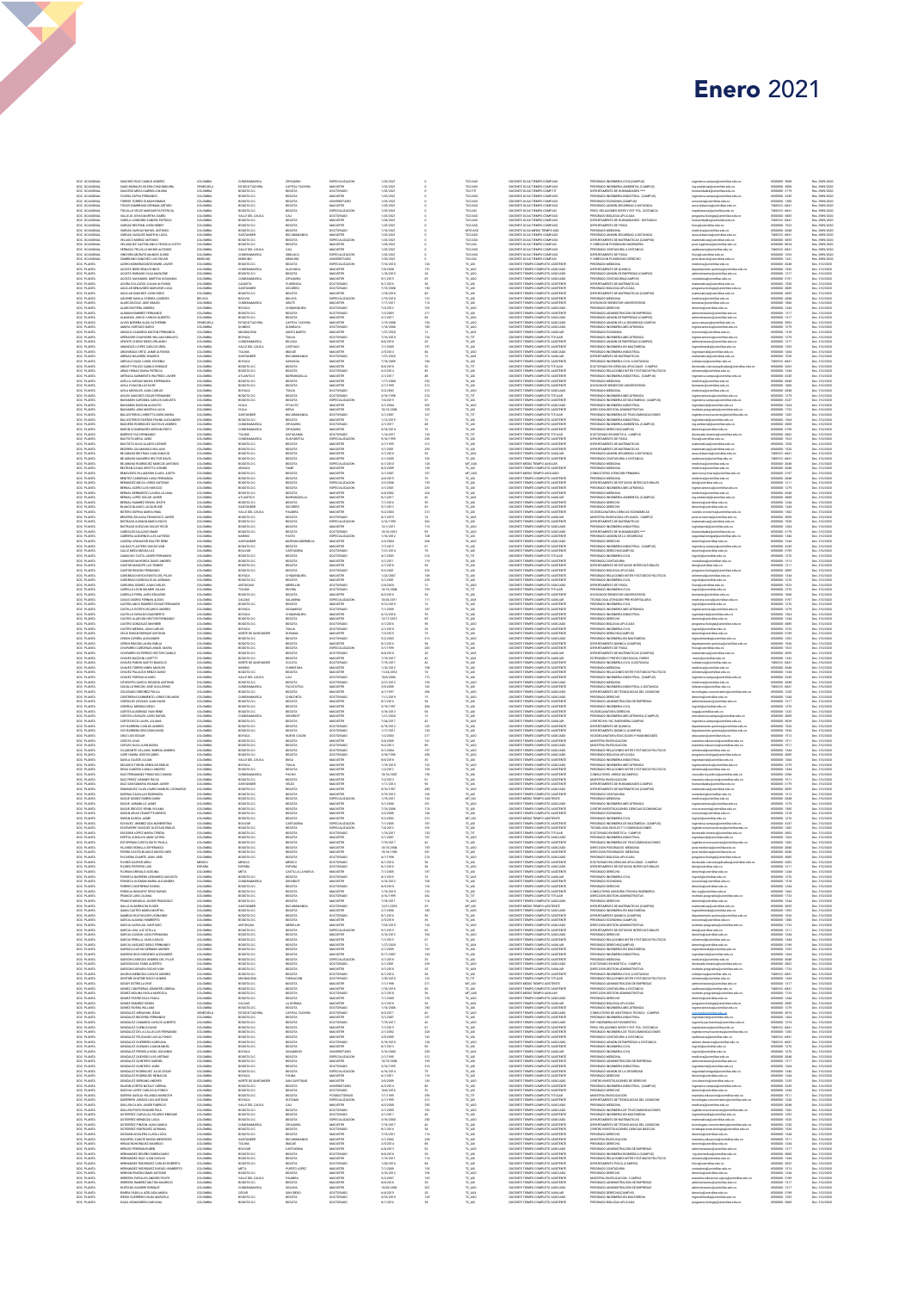| DOC. PLANTA<br>DOC PLANTA<br>DOC PLANTA<br>DOC PLANTA<br>DOC PLANTA<br>DOC PLANTA                                            |
|------------------------------------------------------------------------------------------------------------------------------|
|                                                                                                                              |
|                                                                                                                              |
|                                                                                                                              |
|                                                                                                                              |
| DOC. PLANTA<br>DOC. PLANTA                                                                                                   |
| <b>DOC. PLANTA</b>                                                                                                           |
| POL FLANTA<br>DOC. PLANTA<br>DOC. PLANTA                                                                                     |
| DOC. PLANTA<br>DOC. PLANTA                                                                                                   |
| DOC. PLANTA<br>DOC. PLANTA                                                                                                   |
| <b>DOC. PLANTA</b>                                                                                                           |
|                                                                                                                              |
| DOC PLANTA<br>DOC PLANTA<br>DOC PLANTA<br>DOC PLANTA                                                                         |
|                                                                                                                              |
| DOC. PLANTA                                                                                                                  |
| DOC PLANTA<br>DOC PLANTA                                                                                                     |
| DOC PLANTA<br>DOC PLANTA<br>DOC PLANTA                                                                                       |
|                                                                                                                              |
|                                                                                                                              |
| DOC. PLANTA<br>DOC. PLANTA                                                                                                   |
| DOC PLANTA<br>DOC PLANTA                                                                                                     |
| DOC PLANTA<br>DOC PLANTA<br>DOC PLANTA                                                                                       |
|                                                                                                                              |
| DOC. PLANTA<br>DOC. PLANTA                                                                                                   |
| <b>DOC. PLANTA</b>                                                                                                           |
| <b>DOC PLANTA</b>                                                                                                            |
| DOC. PLANTA                                                                                                                  |
| DOC. PLANTA<br>DOC. PLANTA                                                                                                   |
| DOC. PLANTA<br>DOC. PLANTA                                                                                                   |
| <b>DOC. PLANTA</b>                                                                                                           |
| DOC PLANTA<br>DOC PLANTA<br>DOC PLANTA                                                                                       |
|                                                                                                                              |
| DOC. PLANTA<br>DOC. PLANTA                                                                                                   |
| DOC. PLANTA<br>DOC. PLANTA                                                                                                   |
| <b>DOC. PLANTA</b>                                                                                                           |
| POL FLANTA<br>DOC. PLANTA<br>DOC. PLANTA                                                                                     |
| DOC. PLANTA<br>DOC. PLANTA                                                                                                   |
| DOC. PLANTA                                                                                                                  |
| DOC PLANTA<br>DOC PLANTA                                                                                                     |
|                                                                                                                              |
| DOC PLANTA<br>DOC PLANTA<br>DOC PLANTA                                                                                       |
|                                                                                                                              |
| DOC. PLANTA<br>DOC. PLANTA                                                                                                   |
| DOC PLANTA<br>DOC PLANTA                                                                                                     |
|                                                                                                                              |
| DOC PLANTA<br>DOC PLANTA<br>DOC PLANTA                                                                                       |
|                                                                                                                              |
| DOC. PLANTA<br>DOC. PLANTA                                                                                                   |
| DOC PLANTA<br>DOC PLANTA                                                                                                     |
|                                                                                                                              |
| DOC PLANTA<br>DOC PLANTA<br>DOC PLANTA                                                                                       |
|                                                                                                                              |
| DOC. PLANTA<br>DOC. PLANTA<br><b>DOC. PLANTA</b>                                                                             |
| DOC PLANTA<br>DOC PLANTA<br>DOC PLANTA                                                                                       |
|                                                                                                                              |
| DOC. PLANTA<br>DOC. PLANTA                                                                                                   |
| DOC. PLANTA<br>DOC. PLANTA                                                                                                   |
| <b>DOC. PLANTA</b>                                                                                                           |
| DOC PLANTA<br>DOC PLANTA<br>DOC PLANTA                                                                                       |
|                                                                                                                              |
| DOC. PLANTA<br>DOC. PLANTA                                                                                                   |
| DOC. PLANTA                                                                                                                  |
| DOC PLANTA<br>DOC PLANTA                                                                                                     |
| DOC PLANTA<br>DOC PLANTA<br>DOC PLANTA                                                                                       |
|                                                                                                                              |
| DOC. PLANTA<br>DOC. PLANTA                                                                                                   |
| DOC PLANTA<br>DOC PLANTA                                                                                                     |
|                                                                                                                              |
| DOC PLANTA<br>DOC PLANTA<br>DOC PLANTA<br>PERENTAL CALDERON LINA MARIA<br>PEREZ BUENO RODRIGO<br>PEREZ CASTRO MARGARITA ROSA |
|                                                                                                                              |
| DOC. PLANTA<br>DOC. PLANTA                                                                                                   |
| CC PLANTA<br><b>DOC PLANTA</b>                                                                                               |
|                                                                                                                              |
| DOC PLANTA<br>DOC PLANTA<br>DOC PLANTA                                                                                       |
|                                                                                                                              |
| DOC. PLANTA<br>DOC. PLANTA                                                                                                   |
| <b>DOC. PLANTA</b>                                                                                                           |
| DOC. PLANTA<br>DOC. PLANTA                                                                                                   |
| DOC. PLANTA<br>DOC. PLANTA                                                                                                   |
| DOC. PLANTA<br>DOC. PLANTA                                                                                                   |
|                                                                                                                              |
|                                                                                                                              |
| <b>DOC. PLANTA</b>                                                                                                           |
| DOC PLANTA<br>DOC PLANTA<br>DOC PLANTA                                                                                       |
|                                                                                                                              |
| DOC. PLANTA<br>DOC. PLANTA<br>DOC. PLANTA                                                                                    |
|                                                                                                                              |
| DOC PLANTA<br>DOC PLANTA                                                                                                     |
|                                                                                                                              |
| DOC PLANTA<br>DOC PLANTA<br>DOC PLANTA<br>DOC. PLANTA                                                                        |
| DOC. PLANTA                                                                                                                  |
| <b>DOC PLANTA</b><br><b>DOC PLANTA</b>                                                                                       |
|                                                                                                                              |
|                                                                                                                              |
| DOC PLANTA<br>DOC PLANTA<br>DOC PLANTA                                                                                       |
| DOC. PLANTA<br>DOC. PLANTA                                                                                                   |
| DOC PLANTA<br>DOC PLANTA                                                                                                     |
|                                                                                                                              |
| DOC. PLANTA<br>DOC. PLANTA                                                                                                   |
|                                                                                                                              |
| DOC. PLANTA<br>DOC. PLANTA<br><b>DOC. PLANTA</b>                                                                             |
|                                                                                                                              |
| DOC. PLANTI<br>DOC. PLANTI                                                                                                   |
| DOC. PLANTA<br>DOC. PLANTA                                                                                                   |
| DOC. PLANTA<br>DOC. PLANTA                                                                                                   |
| <b>DOC. PLANTA</b>                                                                                                           |
|                                                                                                                              |
|                                                                                                                              |
| DOC PLANTA<br>DOC PLANTA<br>DOC PLANTA<br>DOC PLANTA<br>DOC. PLANTA                                                          |
| <b>DOC. PLANTA</b><br><b>DOC. PLANTA</b>                                                                                     |
|                                                                                                                              |
| DOC PLANTA<br>DOC PLANTA<br>DOC PLANTA                                                                                       |
| CC PLANTA                                                                                                                    |
| DOC. PLANTA<br>DOC. PLANTA                                                                                                   |
| DOC PLANTA<br>DOC PLANTA                                                                                                     |
|                                                                                                                              |
|                                                                                                                              |
| DOC PLANTA<br>DOC PLANTA<br>DOC PLANTA<br>DOC. PLANTA                                                                        |
| DOC. PLANTA<br>DOC. PLANTA                                                                                                   |
| <b>DOC PLANTA</b>                                                                                                            |
|                                                                                                                              |
| DOC PLANTA<br>DOC PLANTA<br>DOC PLANTA                                                                                       |
|                                                                                                                              |
| DOC. PLANTA<br>DOC. PLANTA<br><b>DOC. PLANTA</b>                                                                             |
|                                                                                                                              |
|                                                                                                                              |
| DOC PLANTA<br>DOC PLANTA<br>DOC PLANTA<br>DOC PLANTA                                                                         |
| DOC. PLANTA<br>DOC. PLANTA                                                                                                   |
| <b>DOC. PLANTA</b>                                                                                                           |
|                                                                                                                              |
| DOC. PLANTA<br>DOC. PLANTA                                                                                                   |
| DOC. PLANTA<br>DOC. PLANTA<br>DOC. PLANTA                                                                                    |
|                                                                                                                              |
| DOC PLANTA<br>DOC PLANTA                                                                                                     |
|                                                                                                                              |
| DOC PLANTA<br>DOC PLANTA<br>DOC PLANTA                                                                                       |
| DOC. PLANTA<br>DOC. PLANTA                                                                                                   |
| <b>DOC. PLANTA</b>                                                                                                           |
| <b>DOC. PLANTA</b>                                                                                                           |
| POL FLANTA<br>DOC. PLANTA<br>DOC. PLANTA                                                                                     |
| DOC PLANTA                                                                                                                   |
| CC PLANTA<br>DOC. PLANTA                                                                                                     |
| DOC PLANTA<br>DOC PLANTA                                                                                                     |
|                                                                                                                              |
|                                                                                                                              |
| DOC PLANTA<br>DOC PLANTA<br>DOC PLANTA<br>DOC. PLANTA                                                                        |